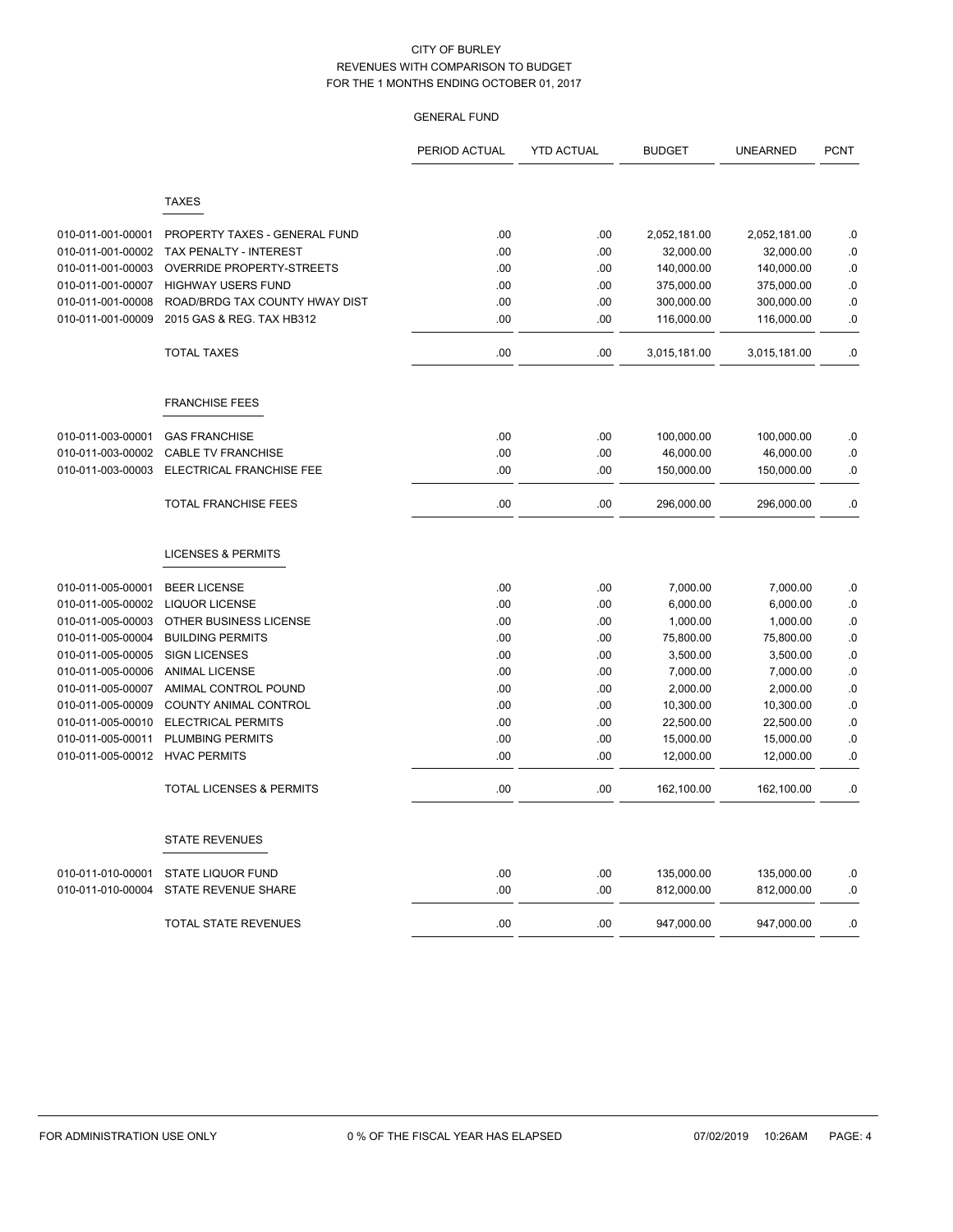|                   |                                           | PERIOD ACTUAL | <b>YTD ACTUAL</b> | <b>BUDGET</b> | <b>UNEARNED</b> | <b>PCNT</b> |
|-------------------|-------------------------------------------|---------------|-------------------|---------------|-----------------|-------------|
|                   |                                           |               |                   |               |                 |             |
|                   | <b>CHARGES FOR SERVICES</b>               |               |                   |               |                 |             |
| 010-011-020-00001 | ADMINISTRATIVE SERVICES CHARGE            | .00           | .00               | 804,965.00    | 804,965.00      | .0          |
| 010-011-020-00002 | <b>FRANCHISE</b>                          | .00           | .00               | 347,375.00    | 347,375.00      | .0          |
| 010-011-020-00003 | <b>LEGAL SERVICE</b>                      | .00           | .00               | 138,375.00    | 138,375.00      | .0          |
| 010-011-020-00004 | WATER ADMIN CHARGE                        | .00           | .00               | 120,000.00    | 120,000.00      | .0          |
| 010-011-020-00005 | SEWER ADMIN CHARGE                        | .00           | .00               | 145,000.00    | 145,000.00      | .0          |
| 010-011-020-00006 | <b>RENT-DEPARTMENTAL</b>                  | .00           | .00               | 80,580.00     | 80,580.00       | $\cdot$ 0   |
| 010-011-020-00009 | OTHER MISC REVENUE                        | .00           | .00               | 25,000.00     | 25,000.00       | .0          |
| 010-011-020-00012 | <b>INTEREST EARNED</b>                    | .00           | .00               | 2,000.00      | 2,000.00        | .0          |
| 010-011-020-00013 | <b>MOSS FARM LEASE</b>                    | .00           | .00               | 27,600.00     | 27,600.00       | $\cdot$ 0   |
| 010-011-020-00014 | <b>LIBRARY ADMINISTRATION</b>             | .00           | .00               | 3,600.00      | 3,600.00        | .0          |
| 010-011-020-00020 | <b>LATE CHARGES</b>                       | .00           | .00               | 55,500.00     | 55,500.00       | .0          |
| 010-011-020-00022 | <b>AIRPORT FARM RENT</b>                  | .00           | .00               | 11,000.00     | 11,000.00       | .0          |
| 010-011-020-00024 | SANITATION ADMINISTRATION                 | .00           | .00               | 25,000.00     | 25,000.00       | .0          |
| 010-011-020-00025 | <b>GOLF ADMINISTRATION FEE</b>            | .00           | .00               | 2,500.00      | 2,500.00        | .0          |
| 010-011-020-00026 | SANITATION ROAD USE & SHOP                | .00           | .00               | 60,000.00     | 60,000.00       | .0          |
| 010-011-020-00028 | AMERICAN TOWER LEASE                      | .00           | .00               | 17,302.00     | 17,302.00       | .0          |
| 010-011-020-00029 | <b>BEAR NECESSITIES</b>                   | .00           | .00               | 6,000.00      | 6,000.00        | .0          |
| 010-011-020-00100 | <b>INDUSTRIAL PARK RENTS &amp; LEASES</b> | .00           | .00               | 120,000.00    | 120,000.00      | .0          |
| 010-011-020-00101 | <b>KODIAK RENT</b>                        | .00           | .00               | 16,800.00     | 16,800.00       | $0.$        |
|                   | <b>TOTAL CHARGES FOR SERVICES</b>         | .00           | .00               | 2,008,597.00  | 2,008,597.00    | .0          |
|                   |                                           |               |                   |               |                 |             |
|                   | SPECIAL CHARGES FOR SERVICES              |               |                   |               |                 |             |
| 010-011-025-00001 | <b>SPECIAL FIRE</b>                       | .00           | .00               | 160,000.00    | 160,000.00      | .0          |
|                   | TOTAL SPECIAL CHARGES FOR SERVICES        | .00           | .00               | 160,000.00    | 160,000.00      | .0          |
|                   | PARKS, REC & SWIM REVENUE                 |               |                   |               |                 |             |
|                   |                                           |               |                   |               |                 |             |
| 010-011-035-00001 | SWIM                                      | .00           | .00               | 53,000.00     | 53,000.00       | .0          |
| 010-011-035-00003 | <b>PARK REVENUE</b>                       | .00           | .00               | 8,000.00      | 8,000.00        | .0          |
| 010-011-035-00004 | <b>RV PARK REVENUE</b>                    | .00           | .00               | 6,000.00      | 6,000.00        | .0          |
| 010-011-035-00006 | REIMBURSEMENT-REVENUE EXIT 208            | .00           | .00               | 12,500.00     | 12,500.00       | $\cdot$ 0   |
|                   | 010-011-035-00085 SWIM ITEMS FOR RESALE   | .00           | .00               | 8,500.00      | 8,500.00        | .0          |
|                   | TOTAL PARKS, REC & SWIM REVENUE           | .00           | .00               | 88,000.00     | 88,000.00       | .0          |
|                   | <b>CEMETERY REVENUE</b>                   |               |                   |               |                 |             |
|                   |                                           |               |                   |               |                 |             |
| 010-011-040-00001 | <b>CEMETERY LOT SALES</b>                 | .00.          | .00               | 43,000.00     | 43,000.00       | .0          |
| 010-011-040-00002 | CEMETERY GRAVE - FEES                     | .00           | .00               | 45,000.00     | 45,000.00       | $\cdot$ 0   |
| 010-011-040-00003 | <b>CEMETERY OTHER FEES</b>                | .00           | .00               | 500.00        | 500.00          | .0          |
|                   | TOTAL CEMETERY REVENUE                    | .00           | .00               | 88,500.00     | 88,500.00       | .0          |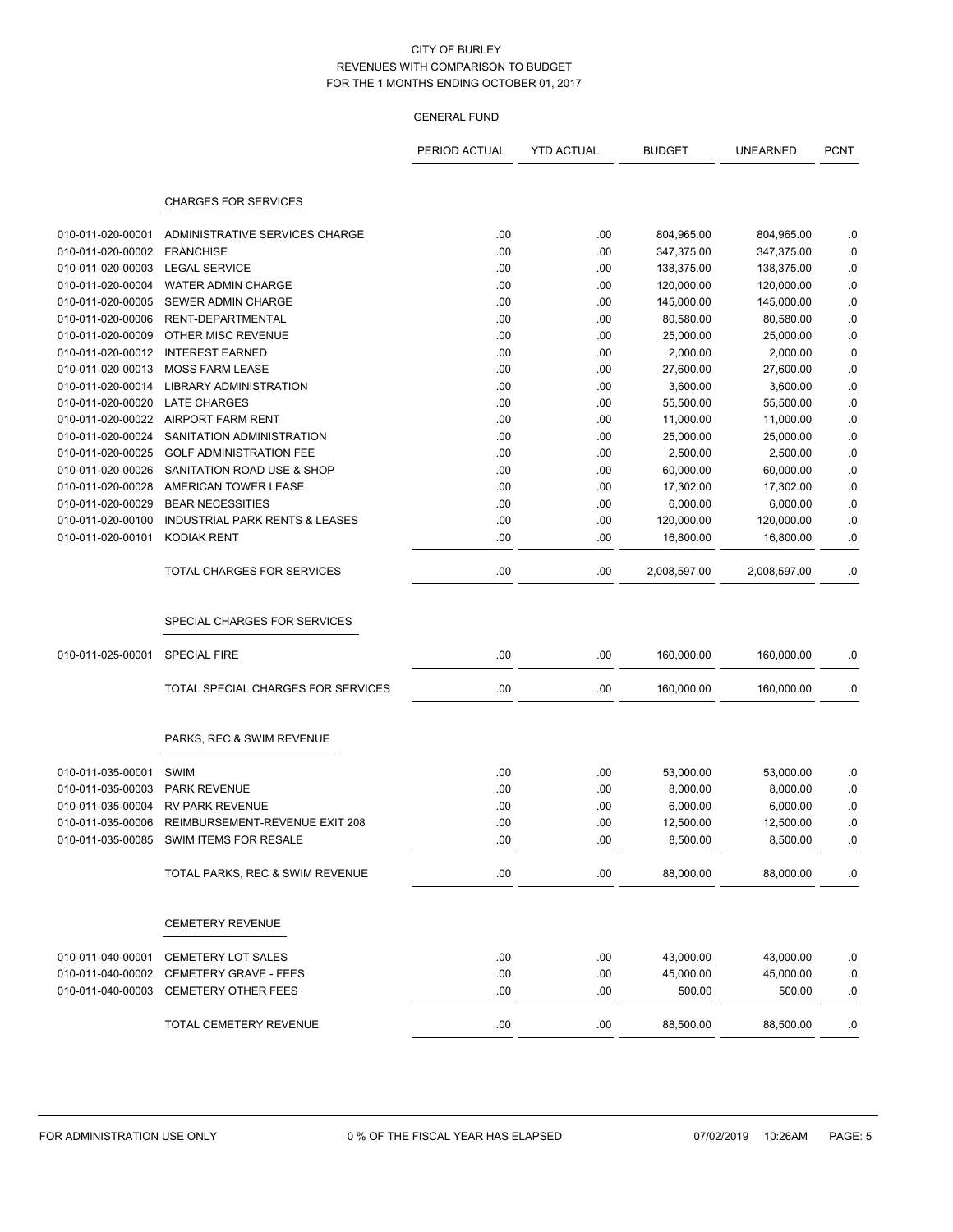|                   |                                    | <b>GENERAL FUND</b> |                   |               |                 |             |
|-------------------|------------------------------------|---------------------|-------------------|---------------|-----------------|-------------|
|                   |                                    | PERIOD ACTUAL       | <b>YTD ACTUAL</b> | <b>BUDGET</b> | <b>UNEARNED</b> | <b>PCNT</b> |
|                   | FINES & FORFIETURE REVENUE         |                     |                   |               |                 |             |
| 010-011-045-00001 | FINES & FORFIETURE REVENUE         | .00                 | .00               | 88,000.00     | 88,000.00       | .0          |
|                   | TOTAL FINES & FORFIETURE REVENUE   | .00                 | .00               | 88,000.00     | 88,000.00       | $.0\,$      |
|                   | <b>AIRPORT REVENUE</b>             |                     |                   |               |                 |             |
| 010-011-060-00006 | AIRPORT RENTS AND LEASES           | .00                 | .00.              | 13,100.00     | 13,100.00       | .0          |
|                   | TOTAL AIRPORT REVENUE              | .00                 | .00               | 13,100.00     | 13,100.00       | $.0\,$      |
|                   | SALE OF FIXED ASSETS REVENUE       |                     |                   |               |                 |             |
| 010-011-070-00001 | SALE OF FIXED ASSETS               | .00                 | .00               | 15,000.00     | 15,000.00       | $.0\,$      |
|                   | TOTAL SALE OF FIXED ASSETS REVENUE | .00                 | .00               | 15,000.00     | 15,000.00       | .0          |
|                   | TRANSFERS & OTHER REVENUE          |                     |                   |               |                 |             |
| 010-011-080-00010 | FROM FUND BALANCE                  | .00                 | .00               | 100,000.00    | 100,000.00      | .0          |
|                   | TOTAL TRANSFERS & OTHER REVENUE    | .00                 | .00               | 100,000.00    | 100,000.00      | $.0\,$      |
|                   | TOTAL FUND REVENUE                 | .00                 | .00               | 6,981,478.00  | 6,981,478.00    | $.0\,$      |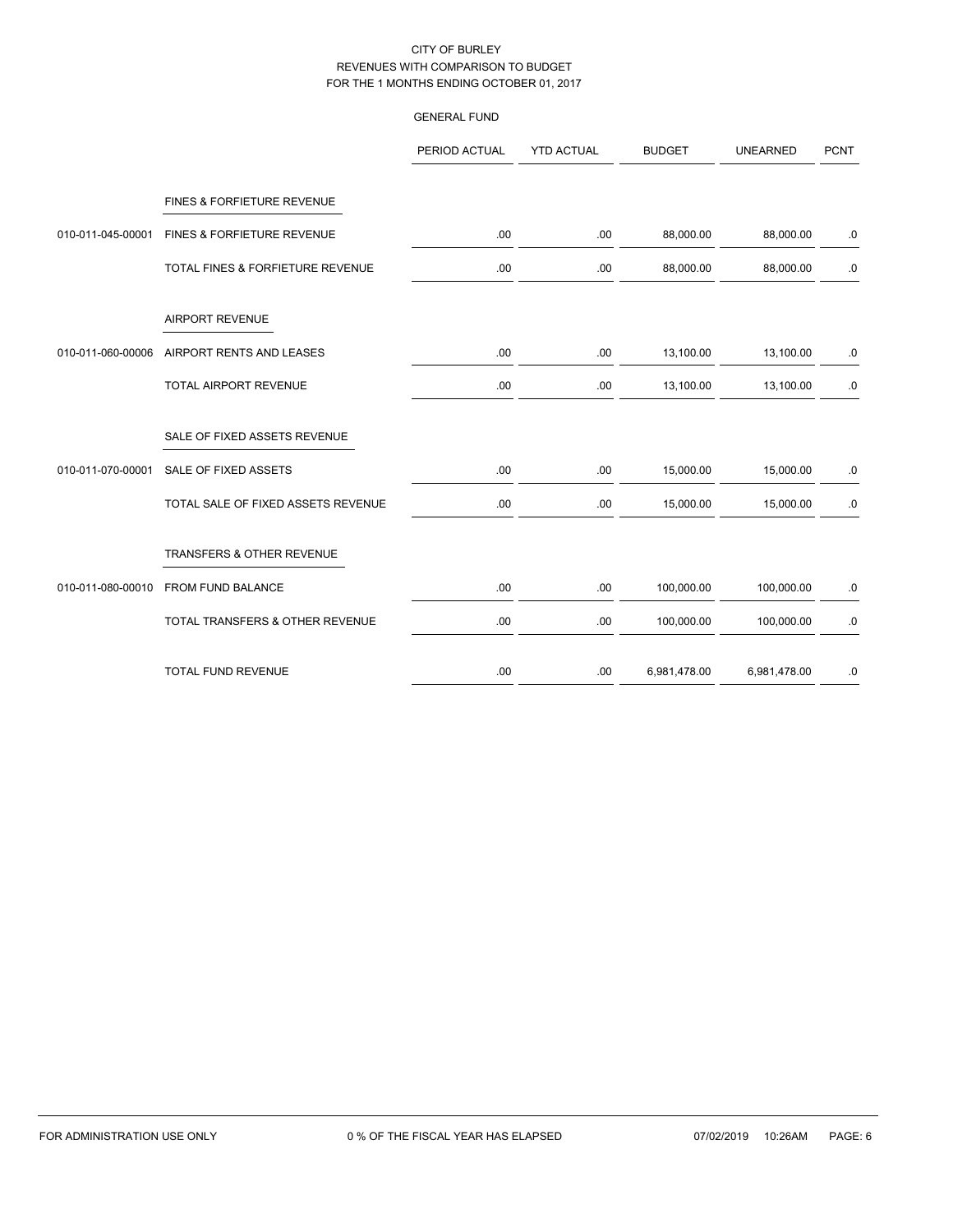|                              |                                                | PERIOD ACTUAL | <b>YTD ACTUAL</b> | <b>BUDGET</b> | UNEXPENDED | <b>PCNT</b> |
|------------------------------|------------------------------------------------|---------------|-------------------|---------------|------------|-------------|
|                              |                                                |               |                   |               |            |             |
|                              | LEGISLATIVE-CITY COUNCIL                       |               |                   |               |            |             |
| 010-110-501-00001            | <b>REGULAR SALARIES</b>                        | .00           | .00               | 28,800.00     | 28,800.00  | .0          |
| 010-110-502-00021            | <b>FICA</b>                                    | .00           | .00               | 2,205.00      | 2,205.00   | .0          |
| 010-110-502-00022            | RETIREMENT                                     | .00           | .00               | 3,260.00      | 3,260.00   | .0          |
| 010-110-502-00024            | <b>WORKMAN'S COMP</b>                          | .00           | .00               | 130.00        | 130.00     | .0          |
| 010-110-505-00025            | <b>HEALTH INSURANCE</b>                        | .00           | .00               | 78,438.00     | 78,438.00  | .0          |
| 010-110-505-00026            | LIFE INSURANCE AMOUNT                          | .00           | .00               | 309.00        | 309.00     | .0          |
| 010-110-520-00030            | <b>POSTAGE</b>                                 | .00           | .00               | 300.00        | 300.00     | .0          |
| 010-110-520-00031            | OFFICE SUPPLIES                                | .00           | .00               | 600.00        | 600.00     | .0          |
| 010-110-522-00041            | PUBLIC RELATIONS                               | .00           | .00               | 25,000.00     | 25,000.00  | .0          |
| 010-110-522-00044            | ADVERTISING                                    | .00           | .00               | 2,500.00      | 2,500.00   | .0          |
| 010-110-522-00045            | <b>BAAT FLOWER PROJECT</b>                     | .00           | .00               | 20,000.00     | 20,000.00  | .0          |
| 010-110-523-00046            | <b>LIABILITY &amp; PROPERTY INS</b>            | .00           | .00               | 7,618.00      | 7,618.00   | .0          |
| 010-110-524-00047            | <b>TRAVEL &amp; MEETINGS</b>                   | .00           | .00               | 6,000.00      | 6,000.00   | .0          |
| 010-110-524-00048            | <b>MEMBERSHIP</b>                              | .00           | .00               | 18,445.00     | 18,445.00  | .0          |
| 010-110-525-00042            | PROFESSIONAL SERVICE                           | .00           | .00               | 27,000.00     | 27,000.00  | .0          |
| 010-110-525-00045            | NETWORK AND AUTOMATION SUPPORT                 | .00           | .00               | 1,091.00      | 1,091.00   | .0          |
| 010-110-530-00068            | <b>INTERFUND TRANSFERS</b>                     | .00           | .00               | 180,000.00    | 180,000.00 | .0          |
| 010-110-530-00999            | <b>MISCELLANEOUS</b>                           | .00           | .00               | 2,500.00      | 2,500.00   | .0          |
| 010-110-540-00010            | PROPERTY TAXES/ASSESSMENTS                     | .00           | .00               | 5,200.00      | 5,200.00   | .0          |
| 010-110-560-00100            | SIMPLOT INDUSTRIAL PARK                        | .00           | .00               | 4,200.00      | 4,200.00   | .0          |
| 010-110-590-00099            | <b>CONTINGENCY</b>                             | .00           | .00               | 125,000.00    | 125,000.00 | .0          |
|                              | TOTAL LEGISLATIVE-CITY COUNCIL                 | .00           | .00               | 538,596.00    | 538,596.00 | .0          |
|                              | <b>EXECUTIVE</b>                               |               |                   |               |            |             |
| 010-130-501-00001            | <b>REGULAR SALARIES</b>                        | .00           | .00               | 15,000.00     | 15,000.00  | .0          |
| 010-130-502-00021            | <b>FICA</b>                                    | .00           | .00               | 1,148.00      | 1,148.00   | .0          |
| 010-130-502-00022            | <b>RETIREMENT</b>                              | .00           | .00               | 1,749.00      | 1,749.00   | .0          |
| 010-130-502-00024            | <b>WORKMAN'S COMP</b>                          | .00           | .00               | 47.00         | 47.00      | .0          |
| 010-130-505-00025            | <b>HEALTH INSURANCE</b>                        | .00           | .00               | 8,630.00      | 8,630.00   | .0          |
| 010-130-505-00026            | LIFE INSURANCE AMOUNT                          | .00           | .00               | 52.00         | 52.00      | .0          |
| 010-130-520-00030            | <b>POSTAGE</b>                                 | .00           | .00               | 50.00         | 50.00      | .0          |
| 010-130-520-00031            | OFFICE SUPPLIES                                | .00           | .00               | 50.00         | 50.00      | .0          |
|                              | 010-130-520-00032 OPERATING SUPPLIES           | .00           | .00               | 300.00        | 300.00     | .0          |
| 010-130-522-00041            | PUBLIC RELATIONS                               | .00           | .00               | 1,000.00      | 1,000.00   | .0          |
|                              | 010-130-523-00046 LIABILITY & PROPERTY INS     | .00           | .00               | 1,270.00      | 1,270.00   | .0          |
|                              | 010-130-524-00047 TRAVEL & MEETINGS            | .00           | .00               | 2,500.00      | 2,500.00   | .0          |
| 010-130-524-00048 MEMBERSHIP |                                                | .00           | .00               | 50.00         | 50.00      | .0          |
|                              | 010-130-525-00045 NETWORK AND SOFTWARE SUPPORT | .00           | .00               | 1,091.00      | 1,091.00   | .0          |
| 010-130-526-00051            | TELEPHONE                                      | .00           | .00               | 3,108.00      | 3,108.00   | .0          |
|                              | TOTAL EXECUTIVE                                | .00           | .00               | 36,045.00     | 36,045.00  | .0          |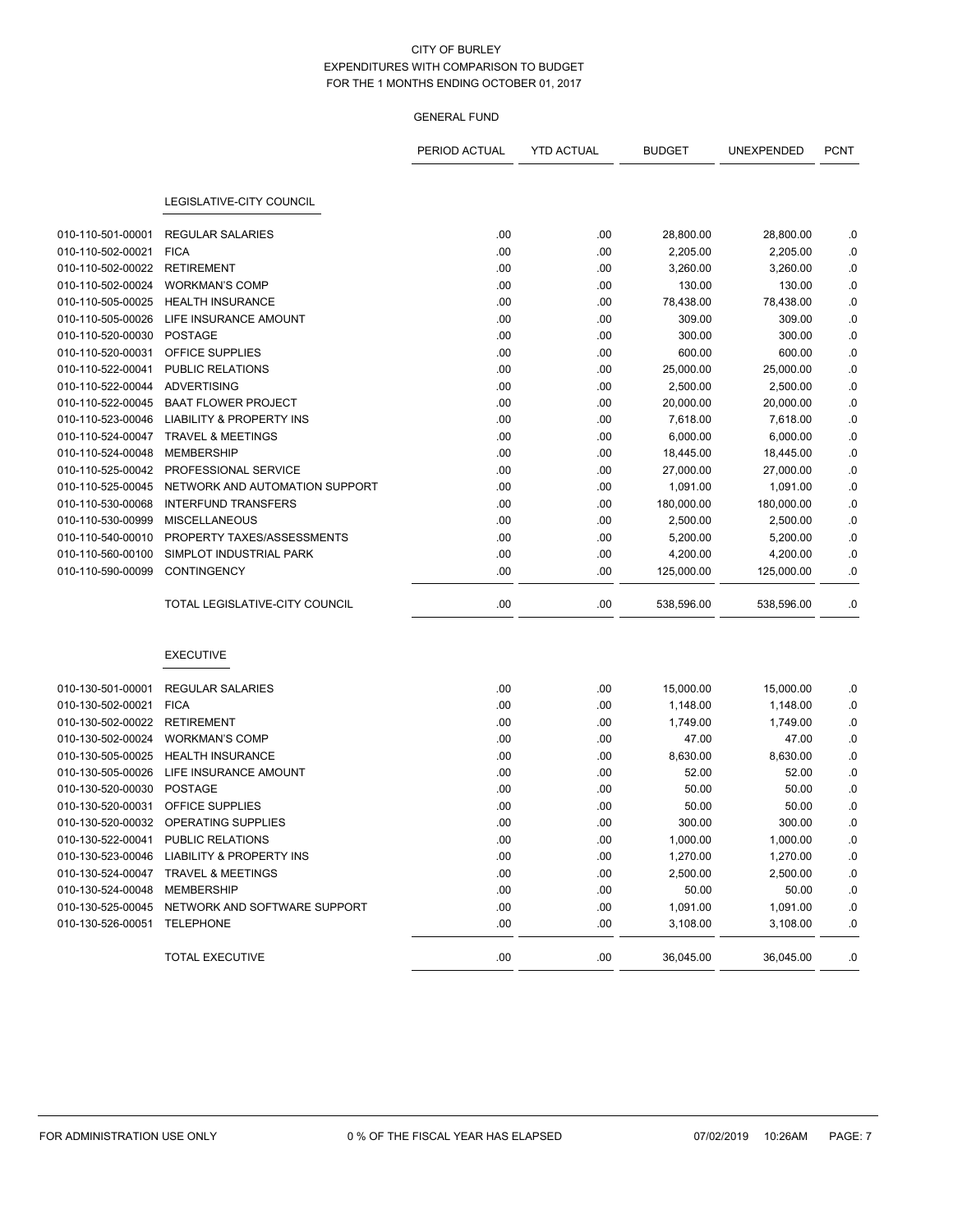|                               |                                     | PERIOD ACTUAL | <b>YTD ACTUAL</b> | <b>BUDGET</b> | UNEXPENDED | <b>PCNT</b> |
|-------------------------------|-------------------------------------|---------------|-------------------|---------------|------------|-------------|
|                               |                                     |               |                   |               |            |             |
|                               | <b>ADMINISTRATIVE</b>               |               |                   |               |            |             |
| 010-150-501-00001             | <b>REGULAR SALARIES</b>             | .00           | .00               | 521,561.00    | 521,561.00 | .0          |
| 010-150-502-00021             | <b>FICA</b>                         | .00           | .00               | 39,900.00     | 39,900.00  | .0          |
| 010-150-502-00022             | <b>RETIREMENT</b>                   | .00           | .00               | 59,040.00     | 59,040.00  | .0          |
| 010-150-502-00024             | <b>WORKMAN'S COMP</b>               | .00           | .00               | 2,810.00      | 2,810.00   | .0          |
| 010-150-505-00025             | <b>HEALTH INSURANCE</b>             | .00           | .00               | 170,640.00    | 170,640.00 | $\cdot$ 0   |
| 010-150-505-00026             | LIFE INSURANCE AMOUNT               | .00.          | .00               | 465.00        | 465.00     | .0          |
| 010-150-520-00030             | <b>POSTAGE</b>                      | .00           | .00               | 34,000.00     | 34,000.00  | .0          |
| 010-150-520-00031             | OFFICE SUPPLIES                     | .00           | .00               | 2,000.00      | 2,000.00   | .0          |
| 010-150-520-00032             | OPERATING SUPPLIES                  | .00           | .00               | 3,000.00      | 3,000.00   | .0          |
| 010-150-520-00058             | MAINT OFFICE EQUIP                  | .00           | .00               | 2,000.00      | 2,000.00   | $\cdot$ 0   |
| 010-150-521-00034             | <b>MINOR EQUIPMENT</b>              | .00           | .00               | 1,000.00      | 1,000.00   | .0          |
| 010-150-522-00041             | PUBLIC RELATIONS                    | .00.          | .00               | 200.00        | 200.00     | .0          |
| 010-150-522-00044 ADVERTISING |                                     | .00           | .00               | 350.00        | 350.00     | .0          |
| 010-150-522-00045             | <b>PRINTING</b>                     | .00           | .00               | 2,000.00      | 2,000.00   | .0          |
| 010-150-523-00046             | <b>LIABILITY &amp; PROPERTY INS</b> | .00           | .00               | 11,427.00     | 11,427.00  | .0          |
| 010-150-524-00047             | <b>TRAVEL &amp; MEETINGS</b>        | .00           | .00               | 13,000.00     | 13,000.00  | .0          |
| 010-150-524-00048             | <b>MEMBERSHIP</b>                   | .00           | .00               | 1,800.00      | 1,800.00   | .0          |
| 010-150-524-00049             | PERSONNEL TRAINING                  | .00           | .00               | 600.00        | 600.00     | .0          |
| 010-150-524-00053             | <b>LOCAL TRANSPORT</b>              | .00           | .00               | 6,000.00      | 6,000.00   | .0          |
| 010-150-525-00042             | PROFESSIONAL SERVICE                | .00           | .00               | 4,000.00      | 4,000.00   | $\cdot$ 0   |
| 010-150-525-00045             | NETWORK AND SOFTWARE SUPPORT        | .00           | .00               | 5,455.00      | 5,455.00   | .0          |
| 010-150-525-00050             | <b>CLEANING SERVICE</b>             | .00           | .00               | 4,480.00      | 4,480.00   | .0          |
| 010-150-525-00063             | SOFTWARE MAINT AND SUPPORT          | .00.          | .00               | 18,000.00     | 18,000.00  | .0          |
| 010-150-525-00067             | <b>CONTRACTED SERVICE</b>           | .00           | .00               | 5,000.00      | 5,000.00   | .0          |
| 010-150-526-00051             | <b>TELEPHONE</b>                    | .00           | .00               | 13,900.00     | 13,900.00  | .0          |
| 010-150-527-00055             | <b>RENTAL BLDG</b>                  | .00.          | .00               | 500.00        | 500.00     | .0          |
| 010-150-527-00057             | <b>RENTAL OTHER</b>                 | .00           | .00               | 1,000.00      | 1,000.00   | .0          |
| 010-150-528-00059             | <b>MAINT GROUNDS</b>                | .00           | .00               | 400.00        | 400.00     | .0          |
| 010-150-528-00060             | <b>MAINT BLDG</b>                   | .00           | .00               | 2,000.00      | 2,000.00   | .0          |
| 010-150-530-00066             | <b>BAD DEBT</b>                     | .00           | .00               | 1,000.00      | 1,000.00   | .0          |
| 010-150-530-00099             | CASH LONG OR SHORT                  | .00           | .00               | 200.00        | 200.00     | .0          |
| 010-150-580-00074             | OFFICE EQUIPMENT                    | .00           | .00               | 2,000.00      | 2,000.00   | .0          |
|                               | <b>TOTAL ADMINISTRATIVE</b>         | .00           | .00               | 929,728.00    | 929,728.00 | .0          |
|                               | <b>LEGAL SERVICES</b>               |               |                   |               |            |             |
| 010-170-502-00021 FICA        |                                     | .00           | .00               | 3,811.00      | 3,811.00   | .0          |
| 010-170-502-00022             | <b>RETIREMENT</b>                   | .00           | .00               | 5,640.00      | 5,640.00   | 0.          |
| 010-170-502-00024             | <b>WORKMAN'S COMP</b>               | .00           | .00               | 123.00        | 123.00     | .0          |
| 010-170-505-00025             | <b>HEALTH INSURANCE</b>             | .00           | .00               | 56,880.00     | 56,880.00  | .0          |
| 010-170-505-00026             | LIFE INSURANCE AMOUNT               | .00.          | .00               | 155.00        | 155.00     | .0          |
| 010-170-524-00047             | <b>TRAVEL &amp; MEETINGS</b>        | .00           | .00               | 400.00        | 400.00     | .0          |
| 010-170-524-00048             | <b>MEMBERSHIP</b>                   | .00           | .00               | 95.00         | 95.00      | .0          |
| 010-170-525-00041             | LEGAL RETAINER SERVICES             | .00           | .00               | 49,820.00     | 49,820.00  | .0          |
| 010-170-525-00042             | PROSECUTION SERVICES                | .00           | .00               | 68,174.00     | 68,174.00  | .0          |
|                               | TOTAL LEGAL SERVICES                | .00           | .00               | 185,098.00    | 185,098.00 | .0          |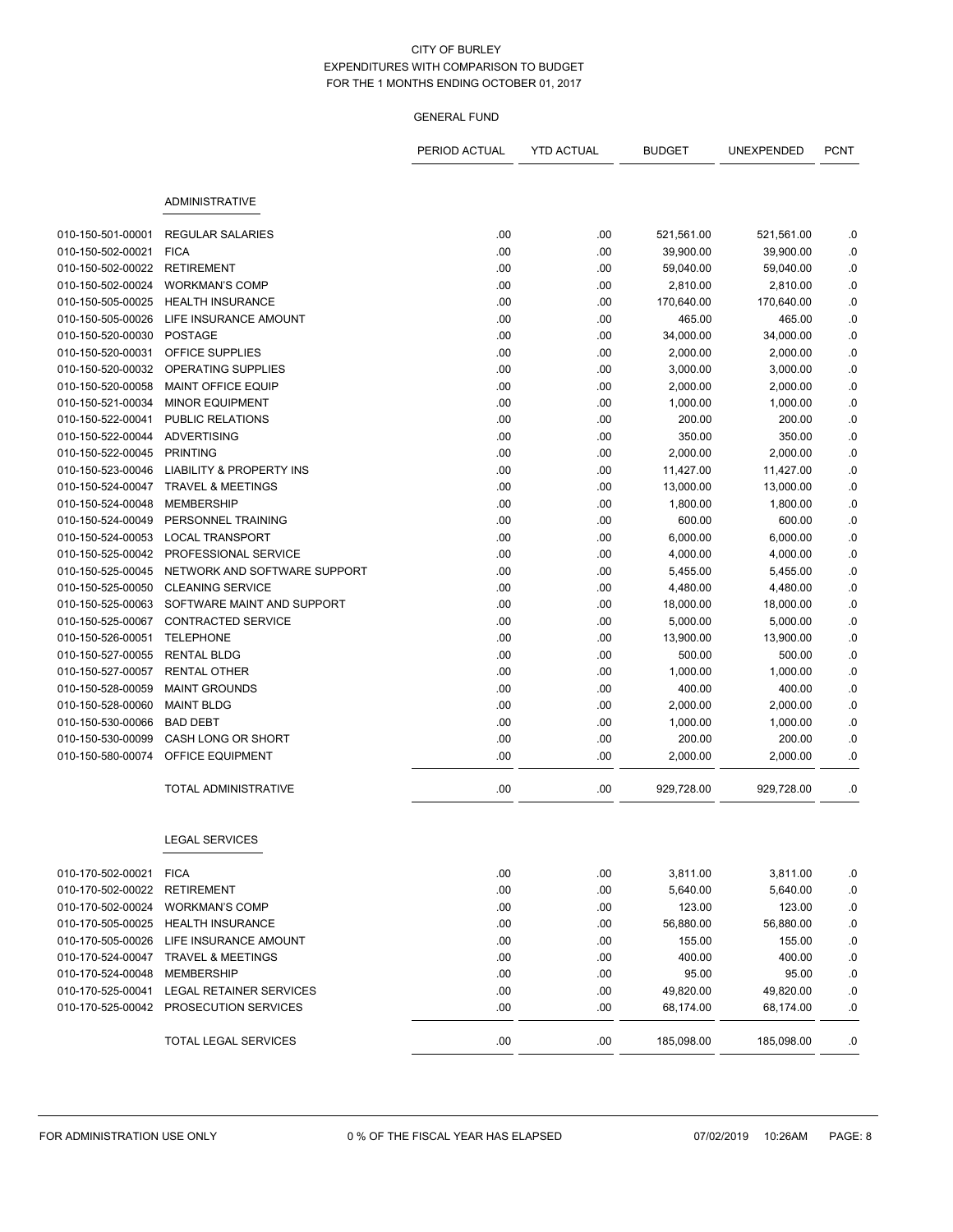|                   |                                         | PERIOD ACTUAL | <b>YTD ACTUAL</b> | <b>BUDGET</b> | UNEXPENDED   | <b>PCNT</b> |
|-------------------|-----------------------------------------|---------------|-------------------|---------------|--------------|-------------|
|                   | <b>BUILDING INSPECTION &amp; MAINT.</b> |               |                   |               |              |             |
| 010-190-501-00001 | <b>REGULAR SALARIES</b>                 | .00           | .00               | 165,450.00    | 165,450.00   | .0          |
| 010-190-501-00002 | <b>PART TIME SALARIES</b>               | .00           | .00               | 14,000.00     | 14,000.00    | .0          |
| 010-190-502-00021 | <b>FICA</b>                             | .00           | .00               | 13,727.00     | 13,727.00    | .0          |
| 010-190-502-00022 | <b>RETIREMENT</b>                       | .00           | .00               | 18,730.00     | 18,730.00    | .0          |
| 010-190-502-00024 | <b>WORKMAN'S COMP</b>                   | .00           | .00               | 7,106.00      | 7,106.00     | .0          |
| 010-190-505-00025 | <b>HEALTH INSURANCE</b>                 | .00           | .00               | 56,880.00     | 56,880.00    | .0          |
| 010-190-505-00026 | LIFE INSURANCE AMOUNT                   | .00           | .00               | 155.00        | 155.00       | .0          |
| 010-190-505-00027 | UNIFORM ALLOWANCE                       | .00           | .00               | 500.00        | 500.00       | .0          |
| 010-190-520-00030 | <b>POSTAGE</b>                          | .00           | .00               | 300.00        | 300.00       | 0.          |
| 010-190-520-00031 | OFFICE SUPPLIES                         | .00           | .00               | 250.00        | 250.00       | .0          |
| 010-190-520-00032 | <b>OPERATING SUPPLIES</b>               | .00           | .00               | 400.00        | 400.00       | .0          |
| 010-190-520-00058 | <b>MAINT OFFICE EQUIP</b>               | .00           | .00               | 100.00        | 100.00       | .0          |
| 010-190-521-00034 | <b>MINOR EQUIPMENT</b>                  | .00           | .00               | 5,000.00      | 5,000.00     | .0          |
| 010-190-523-00046 | <b>LIABILITY &amp; PROPERTY INS</b>     | .00           | .00               | 3,809.00      | 3,809.00     | .0          |
| 010-190-524-00047 | <b>TRAVEL &amp; MEETINGS</b>            | .00           | .00               | 3,000.00      | 3,000.00     | .0          |
| 010-190-524-00048 | <b>MEMBERSHIP</b>                       | .00           | .00               | 500.00        | 500.00       | .0          |
| 010-190-524-00049 | PERSONNEL TRAINING                      | .00           | .00               | 500.00        | 500.00       | .0          |
| 010-190-525-00036 | <b>TEMPS CONTRACTED SERVICE</b>         | .00           | .00               | 18,000.00     | 18,000.00    | .0          |
| 010-190-525-00042 | PROFESSIONAL SERVICE                    | .00           | .00               | 800.00        | 800.00       | .0          |
| 010-190-525-00045 | NETWORK AND SOFTWARE SUPPORT            | .00           | .00               | 1,091.00      | 1,091.00     | .0          |
| 010-190-526-00051 | <b>TELEPHONE</b>                        | .00           | .00               | 800.00        | 800.00       | .0          |
| 010-190-527-00057 | <b>RENTAL OTHER</b>                     | .00           | .00               | 300.00        | 300.00       | .0          |
| 010-190-528-00059 | <b>MAINT GROUNDS</b>                    | .00           | .00               | 500.00        | 500.00       | .0          |
| 010-190-528-00060 | <b>MAINT BLDG</b>                       | .00           | .00               | 500.00        | 500.00       | 0.0         |
| 010-190-529-00035 | <b>FUEL &amp; OIL</b>                   | .00           | .00               | 3,000.00      | 3,000.00     | .0          |
| 010-190-529-00061 | MAINT AUTOMOTIVE                        | .00           | .00               | 1,200.00      | 1,200.00     | .0          |
| 010-190-529-00062 | <b>MAINT OTHER EQUIPMENT</b>            | .00           | .00               | 300.00        | 300.00       | .0          |
|                   | TOTAL BUILDING INSPECTION & MAINT.      | .00           | .00               | 316,898.00    | 316,898.00   | .0          |
|                   | POLICE SERVICES                         |               |                   |               |              |             |
| 010-210-525-00067 | <b>CONTRACTED SERVICE</b>               | .00           | .00               | 1,559,059.00  | 1,559,059.00 | .0          |
|                   | <b>TOTAL POLICE SERVICES</b>            | .00           | .00               | 1,559,059.00  | 1,559,059.00 | .0          |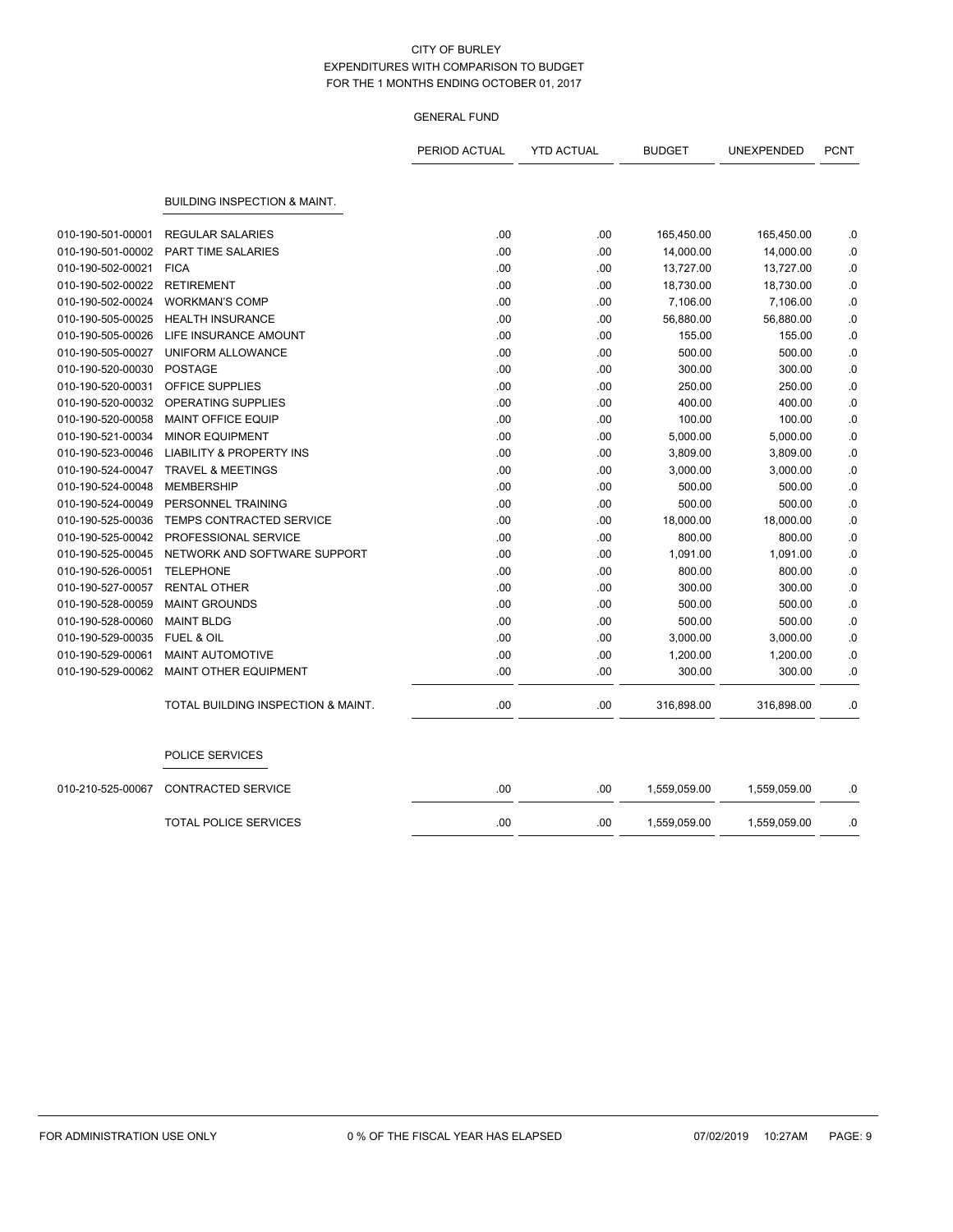|                                        |                                                    | PERIOD ACTUAL | <b>YTD ACTUAL</b> | <b>BUDGET</b>           | UNEXPENDED              | <b>PCNT</b>    |
|----------------------------------------|----------------------------------------------------|---------------|-------------------|-------------------------|-------------------------|----------------|
|                                        | <b>FIRE</b>                                        |               |                   |                         |                         |                |
|                                        |                                                    |               |                   |                         |                         |                |
| 010-230-501-00001<br>010-230-501-00002 | <b>REGULAR SALARIES</b><br><b>RESERVE FF WAGES</b> | .00<br>.00    | .00<br>.00        | 516,655.00<br>45,000.00 | 516,655.00<br>45,000.00 | .0<br>$0.$     |
| 010-230-501-00005                      | <b>OVERTIME SALARIES</b>                           | .00           | .00               | 25,000.00               | 25,000.00               | $0.$           |
| 010-230-501-00010                      | FT CALL BACK                                       | .00           | .00               | 19,000.00               | 19,000.00               | 0.             |
| 010-230-501-00015                      | FT-VOLUNTEER TRAINING                              | .00           | .00               | 16,000.00               | 16,000.00               | .0             |
| 010-230-502-00021                      | <b>FICA</b>                                        | .00           | .00               | 10,933.00               | 10,933.00               | 0.             |
| 010-230-502-00022                      | <b>RETIREMENT - 401K</b>                           | .00           | .00               | 32,032.00               | 32,032.00               | .0             |
| 010-230-502-00023                      | <b>FIRE RETIREMENT OTHER</b>                       | .00           | .00               | 65,372.00               | 65,372.00               | $\cdot$ 0      |
| 010-230-502-00024                      | <b>WORKMAN'S COMP</b>                              | .00           | .00               | 36,250.00               | 36,250.00               | 0.             |
| 010-230-505-00025                      | <b>HEALTH INSURANCE</b>                            | .00           | .00               | 189,600.00              | 189,600.00              | .0             |
| 010-230-505-00026                      | LIFE INSURANCE AMOUNT                              | .00           | .00               | 515.00                  | 515.00                  | .0             |
| 010-230-505-00027                      | UNIFORM ALLOWANCE                                  | .00           | .00               | 4,300.00                | 4,300.00                | $0.$           |
| 010-230-520-00030                      | <b>POSTAGE</b>                                     | .00           | .00               | 150.00                  | 150.00                  | .0             |
| 010-230-520-00031                      | OFFICE SUPPLIES                                    | .00           | .00               | 600.00                  | 600.00                  | $\cdot$ 0      |
| 010-230-520-00032                      | <b>OPERATING SUPPLIES</b>                          | .00           | .00               | 2,500.00                | 2,500.00                | $\cdot$ 0      |
| 010-230-520-00058                      | MAINT OFFICE EQUIP                                 | .00           | .00.              | 500.00                  | 500.00                  | $\overline{0}$ |
| 010-230-521-00034                      | <b>MINOR EQUIPMENT</b>                             | .00           | .00               | 3,000.00                | 3,000.00                | .0             |
| 010-230-522-00044                      | <b>ADVERTISING</b>                                 | .00           | .00               | 300.00                  | 300.00                  | .0             |
| 010-230-522-00045                      | <b>PRINTING</b>                                    | .00           | .00               | 1,500.00                | 1,500.00                | .0             |
| 010-230-523-00046                      | <b>LIABILITY &amp; PROPERTY INS</b>                | .00           | .00               | 12,696.00               | 12,696.00               | $\cdot$ 0      |
| 010-230-524-00047                      | <b>TRAVEL &amp; MEETINGS</b>                       | .00           | .00               | 3,880.00                | 3,880.00                | .0             |
| 010-230-524-00048                      | <b>MEMBERSHIP</b>                                  | .00           | .00               | 5,729.00                | 5,729.00                | $\cdot$ 0      |
| 010-230-524-00049                      | PERSONNEL TRAINING                                 | .00           | .00               | 18,000.00               | 18,000.00               | $\cdot$ 0      |
| 010-230-524-00050                      | <b>WELLNESS AND FITNESS</b>                        | .00           | .00               | 500.00                  | 500.00                  | 0.             |
| 010-230-525-00042                      | PROFESSIONAL SERVICE                               | .00           | .00               | 1,100.00                | 1,100.00                | $\cdot$ 0      |
| 010-230-525-00045                      | NETWORK AND SOFTWARE SUPPORT                       | .00           | .00               | 1,091.00                | 1,091.00                | 0.             |
| 010-230-526-00051                      | <b>TELEPHONE</b>                                   | .00           | .00               | 3,540.00                | 3,540.00                | 0.             |
| 010-230-528-00059                      | <b>MAINT GROUNDS</b>                               | .00           | .00               | 850.00                  | 850.00                  | 0.             |
| 010-230-528-00060                      | <b>MAINT BLDG</b>                                  | .00           | .00               | 5,000.00                | 5,000.00                | .0             |
| 010-230-529-00035                      | <b>FUEL &amp; OIL</b>                              | .00           | .00               | 9,000.00                | 9,000.00                | .0             |
| 010-230-529-00061                      | MAINT AUTOMOTIVE                                   | .00           | .00               | 13,525.00               | 13,525.00               | $0.$           |
| 010-230-529-00062                      | PERSONAL PROTECTIVE EQUIPMENT                      | .00           | .00               | 7,000.00                | 7,000.00                | 0.             |
| 010-230-530-00100                      | <b>HAZMAT MATERIALS</b>                            | .00           | .00               | 380.00                  | 380.00                  | 0.             |
| 010-230-530-00200                      | <b>EMS SUPPLIES</b>                                | .00           | .00               | 2,000.00                | 2,000.00                | $\cdot$ 0      |
| 010-230-580-00011                      | <b>EXTRICATION TOOLS &amp; EQUIPMENT</b>           | .00           | .00               | 1,000.00                | 1,000.00                | .0             |
| 010-230-580-00074                      | OFFICE EQUIPMENT                                   | .00           | .00               | 1,100.00                | 1,100.00                | .0             |
| 010-230-580-00076                      | <b>SCBA MAINTENANCE</b>                            | .00           | .00               | 6,000.00                | 6,000.00                | 0.             |
| 010-230-590-00001                      | <b>DEBT &amp; LEASE PAYMENTS</b>                   | .00           | .00               | 49,735.00               | 49,735.00               | .0             |
|                                        | <b>TOTAL FIRE</b>                                  | .00           | .00               | 1,111,333.00            | 1,111,333.00            | .0             |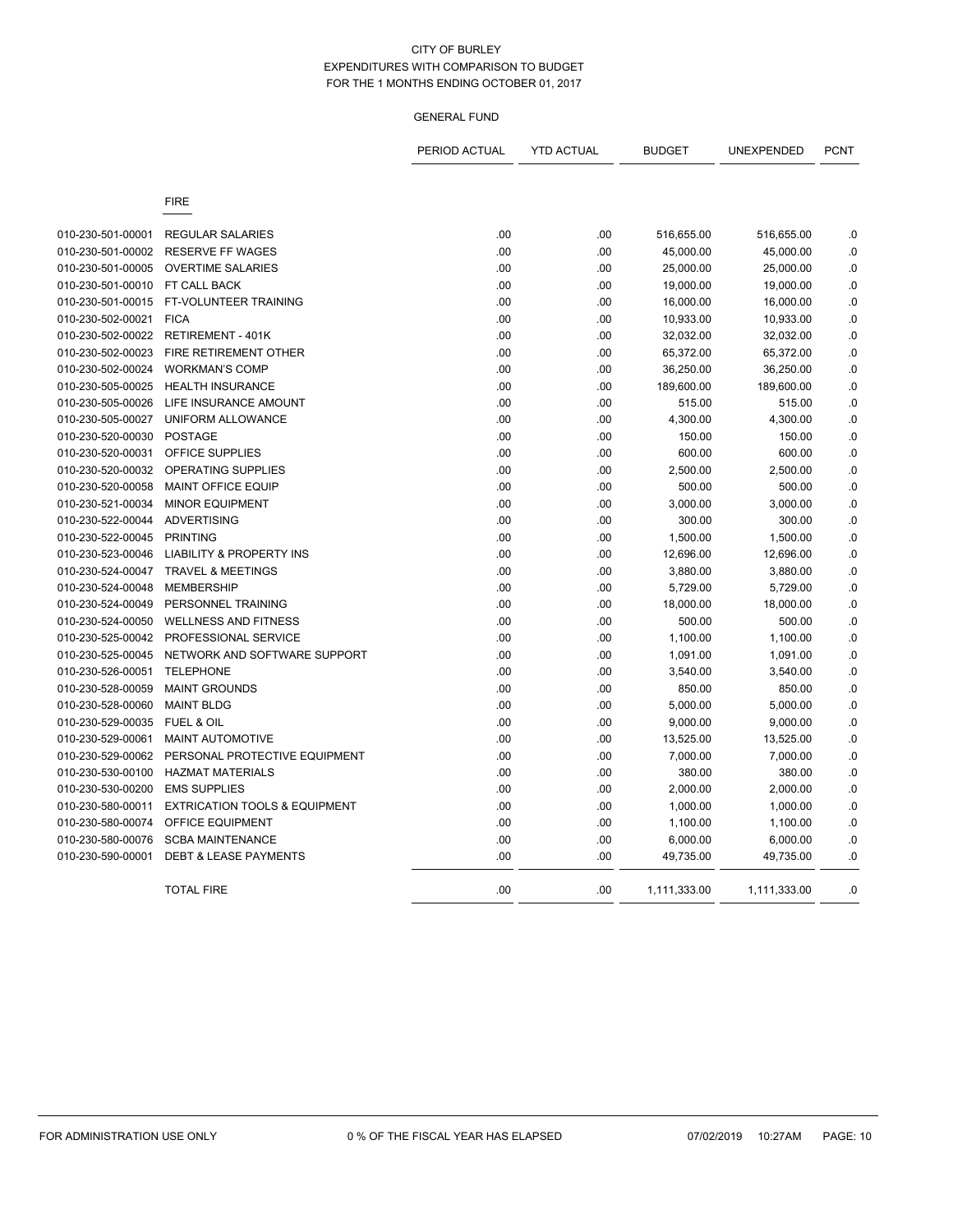|                   |                                     | PERIOD ACTUAL | <b>YTD ACTUAL</b> | <b>BUDGET</b> | UNEXPENDED | <b>PCNT</b> |
|-------------------|-------------------------------------|---------------|-------------------|---------------|------------|-------------|
|                   | <b>ANIMAL CONTROL</b>               |               |                   |               |            |             |
| 010-270-501-00001 | <b>REGULAR SALARIES</b>             | .00           | .00               | 37,440.00     | 37,440.00  | .0          |
| 010-270-501-00005 | <b>OVERTIME SALARIES</b>            | .00           | .00               | 200.00        | 200.00     | .0          |
| 010-270-501-00010 | ONCALL/CALLBACK SALARIES            | .00           | .00               | 4,420.00      | 4,420.00   | .0          |
| 010-270-502-00021 | <b>FICA</b>                         | .00           | .00               | 2,864.00      | 2,864.00   | .0          |
| 010-270-502-00022 | <b>RETIREMENT</b>                   | .00           | .00               | 4,238.00      | 4,238.00   | .0          |
| 010-270-502-00024 | <b>WORKMAN'S COMP</b>               | .00           | .00               | 660.00        | 660.00     | .0          |
| 010-270-505-00025 | <b>HEALTH INSURANCE</b>             | .00           | .00               | 18,960.00     | 18,960.00  | .0          |
| 010-270-505-00026 | LIFE INSURANCE AMOUNT               | .00           | .00               | 52.00         | 52.00      | .0          |
| 010-270-505-00027 | UNIFORM ALLOWANCE                   | .00           | .00               | 400.00        | 400.00     | .0          |
| 010-270-520-00030 | <b>POSTAGE</b>                      | .00           | .00               | 1,300.00      | 1,300.00   | .0          |
| 010-270-520-00031 | OFFICE SUPPLIES                     | .00           | .00               | 200.00        | 200.00     | .0          |
| 010-270-520-00032 | <b>OPERATING SUPPLIES</b>           | .00           | .00               | 4,800.00      | 4,800.00   | .0          |
| 010-270-521-00034 | <b>MINOR EQUIPMENT</b>              | .00           | .00               | 600.00        | 600.00     | .0          |
| 010-270-522-00044 | <b>ADVERTISING</b>                  | .00           | .00               | 500.00        | 500.00     | .0          |
| 010-270-522-00045 | <b>PRINTING</b>                     | .00           | .00               | 450.00        | 450.00     | .0          |
| 010-270-523-00046 | <b>LIABILITY &amp; PROPERTY INS</b> | .00           | .00               | 1,270.00      | 1,270.00   | .0          |
| 010-270-524-00047 | <b>TRAVEL &amp; MEETINGS</b>        | .00           | .00               | 400.00        | 400.00     | .0          |
| 010-270-524-00048 | <b>MEMBERSHIP</b>                   | .00           | .00               | 500.00        | 500.00     | .0          |
| 010-270-525-00036 | TEMPS CONTRACTED SERVICE            | .00           | .00               | 9,200.00      | 9,200.00   | .0          |
| 010-270-525-00045 | NETWORK AND SOFTWARE SUPPORT        | .00           | .00               | 1,091.00      | 1,091.00   | .0          |
| 010-270-526-00051 | <b>TELEPHONE</b>                    | .00           | .00               | 1,085.00      | 1,085.00   | .0          |
| 010-270-528-00060 | <b>MAINT BLDG</b>                   | .00           | .00               | 500.00        | 500.00     | .0          |
| 010-270-529-00035 | FUEL & OIL                          | .00           | .00               | 1,500.00      | 1,500.00   | .0          |
| 010-270-529-00061 | MAINT AUTOMOTIVE                    | .00           | .00               | 350.00        | 350.00     | .0          |
|                   | <b>TOTAL ANIMAL CONTROL</b>         | .00           | .00               | 92,980.00     | 92,980.00  | .0          |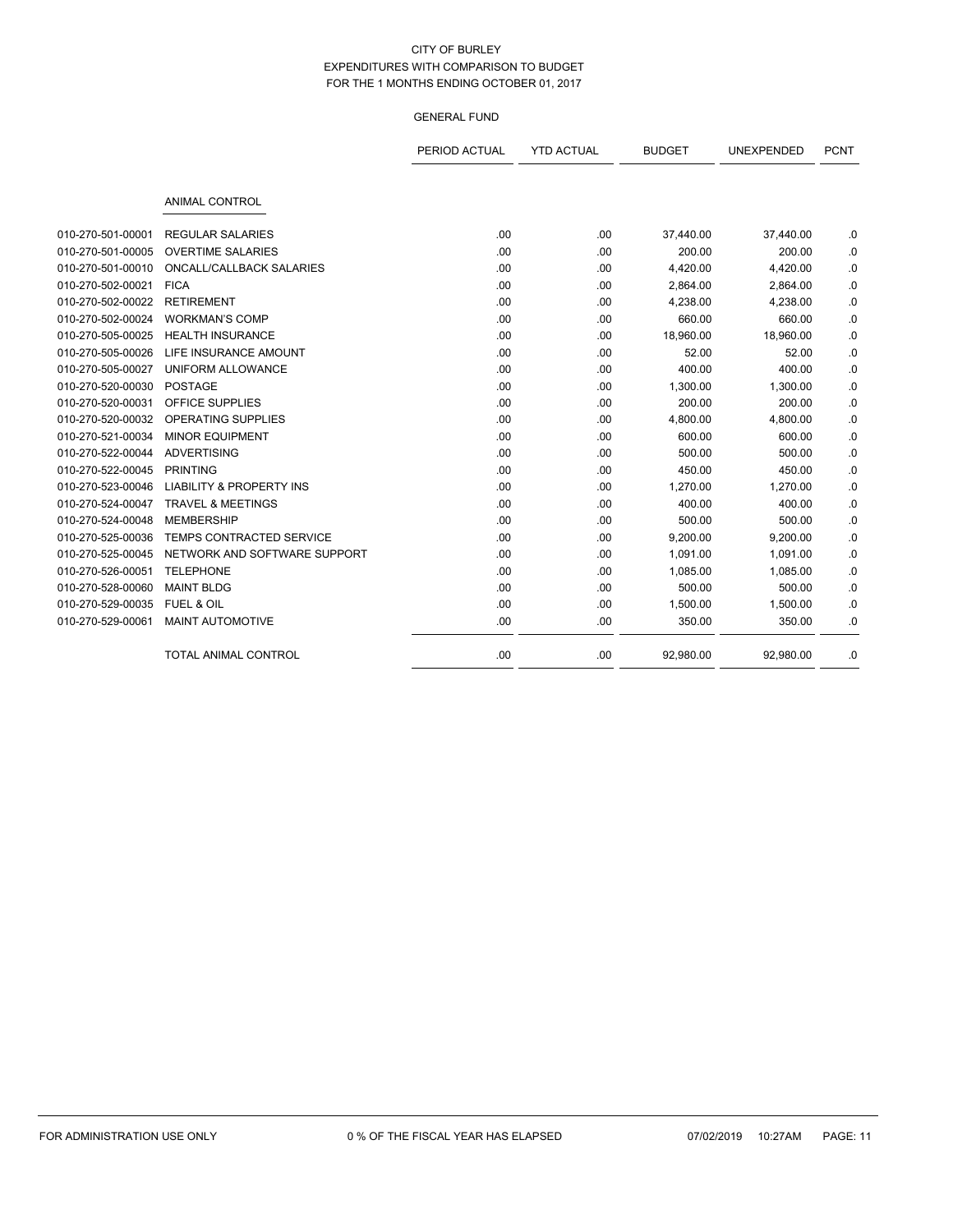|                   |                                     | PERIOD ACTUAL | <b>YTD ACTUAL</b> | <b>BUDGET</b> | <b>UNEXPENDED</b> | <b>PCNT</b> |
|-------------------|-------------------------------------|---------------|-------------------|---------------|-------------------|-------------|
|                   | <b>STREETS</b>                      |               |                   |               |                   |             |
| 010-310-501-00001 | <b>REGULAR SALARIES</b>             | .00           | .00               | 269,568.00    | 269,568.00        | .0          |
| 010-310-501-00005 | <b>OVERTIME SALARIES</b>            | .00           | .00               | 2,000.00      | 2,000.00          | $\cdot$ 0   |
| 010-310-501-00010 | <b>ONCALL/CALLBACK SALARIES</b>     | .00           | .00               | 2,000.00      | 2,000.00          | .0          |
| 010-310-502-00021 | <b>FICA</b>                         | .00           | .00               | 20,928.00     | 20,928.00         | 0.0         |
| 010-310-502-00022 | <b>RETIREMENT</b>                   | .00           | .00               | 30,968.00     | 30,968.00         | .0          |
| 010-310-502-00024 | <b>WORKMAN'S COMP</b>               | .00           | .00               | 18,088.00     | 18,088.00         | 0.0         |
| 010-310-505-00025 | <b>HEALTH INSURANCE</b>             | .00           | .00               | 113,760.00    | 113,760.00        | 0.0         |
| 010-310-505-00026 | LIFE INSURANCE AMOUNT               | .00           | .00               | 309.00        | 309.00            | $\cdot$ 0   |
| 010-310-505-00027 | UNIFORM ALLOWANCE                   | .00           | .00               | 600.00        | 600.00            | 0.          |
| 010-310-520-00030 | <b>POSTAGE</b>                      | .00           | .00               | 50.00         | 50.00             | 0.          |
| 010-310-520-00031 | OFFICE SUPPLIES                     | .00           | .00               | 200.00        | 200.00            | .0          |
| 010-310-520-00032 | OPERATING SUPPLIES                  | .00           | .00               | 4,000.00      | 4,000.00          | .0          |
| 010-310-521-00034 | <b>MINOR EQUIPMENT</b>              | .00           | .00               | 1,500.00      | 1,500.00          | 0.0         |
| 010-310-522-00044 | <b>ADVERTISING</b>                  | .00           | .00               | 100.00        | 100.00            | .0          |
| 010-310-523-00046 | <b>LIABILITY &amp; PROPERTY INS</b> | .00           | .00               | 7,618.00      | 7,618.00          | .0          |
| 010-310-524-00047 | <b>TRAVEL &amp; MEETINGS</b>        | .00           | .00               | 500.00        | 500.00            | .0          |
| 010-310-524-00049 | PERSONNEL TRAINING                  | .00           | .00               | 200.00        | 200.00            | $0.$        |
| 010-310-525-00036 | TEMPS CONTRACTED SERVICE            | .00           | .00               | 12,000.00     | 12,000.00         | .0          |
| 010-310-525-00045 | NETWORK AND SOFTWARE SUPPORT        | .00           | .00               | 1,091.00      | 1,091.00          | .0          |
| 010-310-526-00051 | <b>TELEPHONE</b>                    | .00           | .00               | 1,400.00      | 1,400.00          | .0          |
| 010-310-526-00052 | <b>UTILITIES</b>                    | .00           | .00               | 3,000.00      | 3,000.00          | .0          |
| 010-310-527-00057 | <b>RENTAL OTHER</b>                 | .00           | .00               | 700.00        | 700.00            | .0          |
| 010-310-528-00059 | <b>MAINT GROUNDS</b>                | .00           | .00               | 600.00        | 600.00            | .0          |
| 010-310-528-00060 | <b>MAINT BLDG</b>                   | .00           | .00               | 1,000.00      | 1,000.00          | 0.0         |
| 010-310-529-00035 | <b>FUEL &amp; OIL</b>               | .00           | .00               | 35,520.00     | 35,520.00         | .0          |
| 010-310-529-00061 | <b>MAINT AUTOMOTIVE</b>             | .00           | .00               | 42,000.00     | 42,000.00         | 0.0         |
| 010-310-529-00062 | <b>MAINT OTHER EQUIPMENT</b>        | .00           | .00               | 500.00        | 500.00            | .0          |
| 010-310-584-00073 | <b>OTHER IMPROVEMENTS</b>           | .00           | .00               | 200,000.00    | 200,000.00        | 0.          |
| 010-310-584-00074 | <b>CURB AND GUTTER</b>              | .00           | .00               | 40,000.00     | 40,000.00         | $\cdot$ 0   |
| 010-310-584-00079 | <b>CONSTRUCTION</b>                 | .00           | .00               | 160,000.00    | 160,000.00        | .0          |
| 010-310-590-00001 | <b>DEBT &amp; LEASE PAYMENTS</b>    | .00           | .00               | 60,000.00     | 60,000.00         | .0          |
|                   | <b>TOTAL STREETS</b>                | .00           | .00               | 1,030,200.00  | 1,030,200.00      | .0          |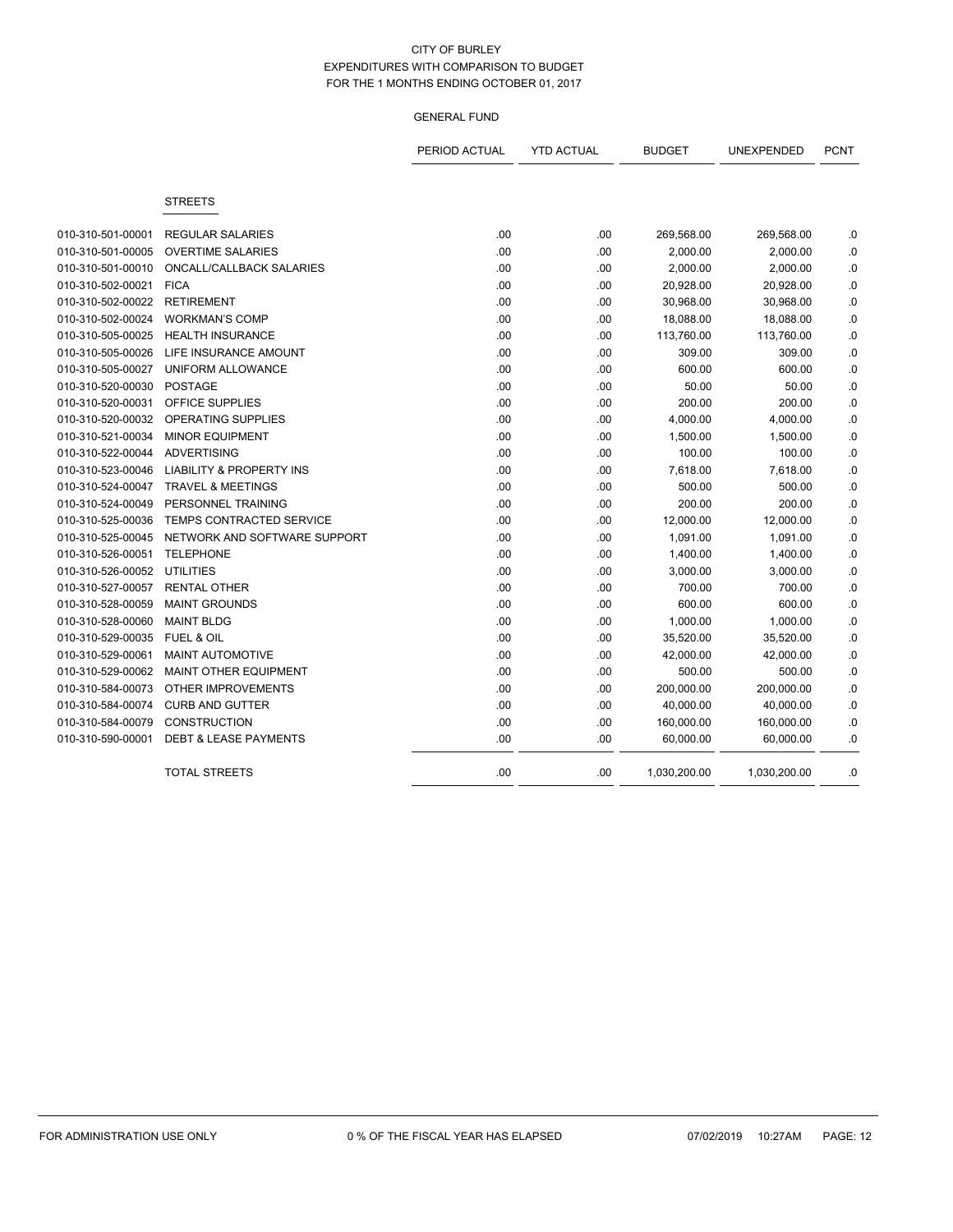|                   |                                     | PERIOD ACTUAL | <b>YTD ACTUAL</b> | <b>BUDGET</b> | UNEXPENDED | <b>PCNT</b> |
|-------------------|-------------------------------------|---------------|-------------------|---------------|------------|-------------|
|                   |                                     |               |                   |               |            |             |
|                   | <b>EQUIPMENT MAINTENANCE</b>        |               |                   |               |            |             |
| 010-312-501-00001 | <b>REGULAR SALARIES</b>             | .00           | .00.              | 155,730.00    | 155,730.00 | .0          |
| 010-312-502-00021 | <b>FICA</b>                         | .00           | .00.              | 11,914.00     | 11,914.00  | .0          |
| 010-312-502-00022 | <b>RETIREMENT</b>                   | .00           | .00.              | 17,629.00     | 17,629.00  | .0          |
| 010-312-502-00024 | <b>WORKMAN'S COMP</b>               | .00           | .00               | 5,420.00      | 5,420.00   | $\cdot$ 0   |
| 010-312-505-00025 | <b>HEALTH INSURANCE</b>             | .00           | .00.              | 56,880.00     | 56,880.00  | .0          |
| 010-312-505-00026 | LIFE INSURANCE AMOUNT               | .00           | .00.              | 204.00        | 204.00     | .0          |
| 010-312-505-00027 | UNIFORM ALLOWANCE                   | .00           | .00               | 3,300.00      | 3,300.00   | .0          |
| 010-312-520-00030 | <b>POSTAGE</b>                      | .00           | .00               | 200.00        | 200.00     | .0          |
| 010-312-520-00031 | OFFICE SUPPLIES                     | .00           | .00               | 2,000.00      | 2,000.00   | .0          |
| 010-312-520-00032 | OPERATING SUPPLIES                  | .00           | .00               | 11,000.00     | 11,000.00  | .0          |
| 010-312-521-00034 | <b>MINOR EQUIPMENT</b>              | .00           | .00               | 2,500.00      | 2.500.00   | $\cdot$ 0   |
| 010-312-522-00045 | <b>PRINTING</b>                     | .00           | .00               | 100.00        | 100.00     | $\cdot$ 0   |
| 010-312-523-00046 | <b>LIABILITY &amp; PROPERTY INS</b> | .00           | .00.              | 3,809.00      | 3,809.00   | .0          |
| 010-312-524-00047 | <b>TRAVEL &amp; MEETINGS</b>        | .00           | .00.              | 2,000.00      | 2,000.00   | .0          |
| 010-312-524-00048 | <b>MEMBERSHIP</b>                   | .00           | .00               | 500.00        | 500.00     | .0          |
| 010-312-524-00049 | PERSONNEL TRAINING                  | .00           | .00.              | 1,500.00      | 1,500.00   | .0          |
| 010-312-525-00045 | NETWORK AND COMPUTER SUPPORT        | .00           | .00               | 1,091.00      | 1,091.00   | .0          |
| 010-312-526-00051 | <b>TELEPHONE</b>                    | .00           | .00               | 500.00        | 500.00     | .0          |
| 010-312-528-00060 | <b>MAINT BLDG</b>                   | .00           | .00               | 1,000.00      | 1,000.00   | .0          |
| 010-312-529-00035 | FUEL & OIL                          | .00           | .00.              | 6,000.00      | 6,000.00   | .0          |
| 010-312-529-00061 | MAINT AUTOMOTIVE                    | .00           | .00               | 10,000.00     | 10,000.00  | .0          |
| 010-312-584-00073 | OTHER IMPROVEMENTS                  | .00           | .00               | 5,000.00      | 5,000.00   | $\cdot$ 0   |
|                   | <b>TOTAL EQUIPMENT MAINTENANCE</b>  | .00           | .00.              | 298,277.00    | 298,277.00 | .0          |
|                   | <b>AIRPORT</b>                      |               |                   |               |            |             |
| 010-330-520-00030 | <b>POSTAGE</b>                      | .00.          | .00               | 50.00         | 50.00      | .0          |
| 010-330-520-00031 | OFFICE SUPPLIES                     | .00.          | .00.              | 50.00         | 50.00      | .0          |
| 010-330-520-00032 | <b>OPERATING SUPPLIES</b>           | .00           | .00.              | 500.00        | 500.00     | .0          |
| 010-330-523-00046 | <b>LIABILITY &amp; PROPERTY INS</b> | .00           | .00.              | 5,000.00      | 5,000.00   | .0          |
| 010-330-524-00047 | <b>TRAVEL &amp; MEETINGS</b>        | .00           | .00               | 600.00        | 600.00     | .0          |
| 010-330-524-00048 | <b>MEMBERSHIP</b>                   | .00           | .00.              | 100.00        | 100.00     | .0          |
| 010-330-525-00067 | <b>CONTRACTED SERVICE</b>           | .00           | .00               | 9,000.00      | 9,000.00   | .0          |
| 010-330-526-00052 | <b>UTILITIES</b>                    | .00           | .00.              | 1,100.00      | 1,100.00   | 0.          |
| 010-330-528-00059 | <b>MAINT GROUNDS</b>                | .00           | .00               | 10,000.00     | 10,000.00  | .0          |
| 010-330-584-00079 | <b>FAA GRANT MATCH</b>              | .00           | .00               | 25,000.00     | 25,000.00  | .0          |
|                   | <b>TOTAL AIRPORT</b>                | .00           | .00               | 51,400.00     | 51,400.00  | .0          |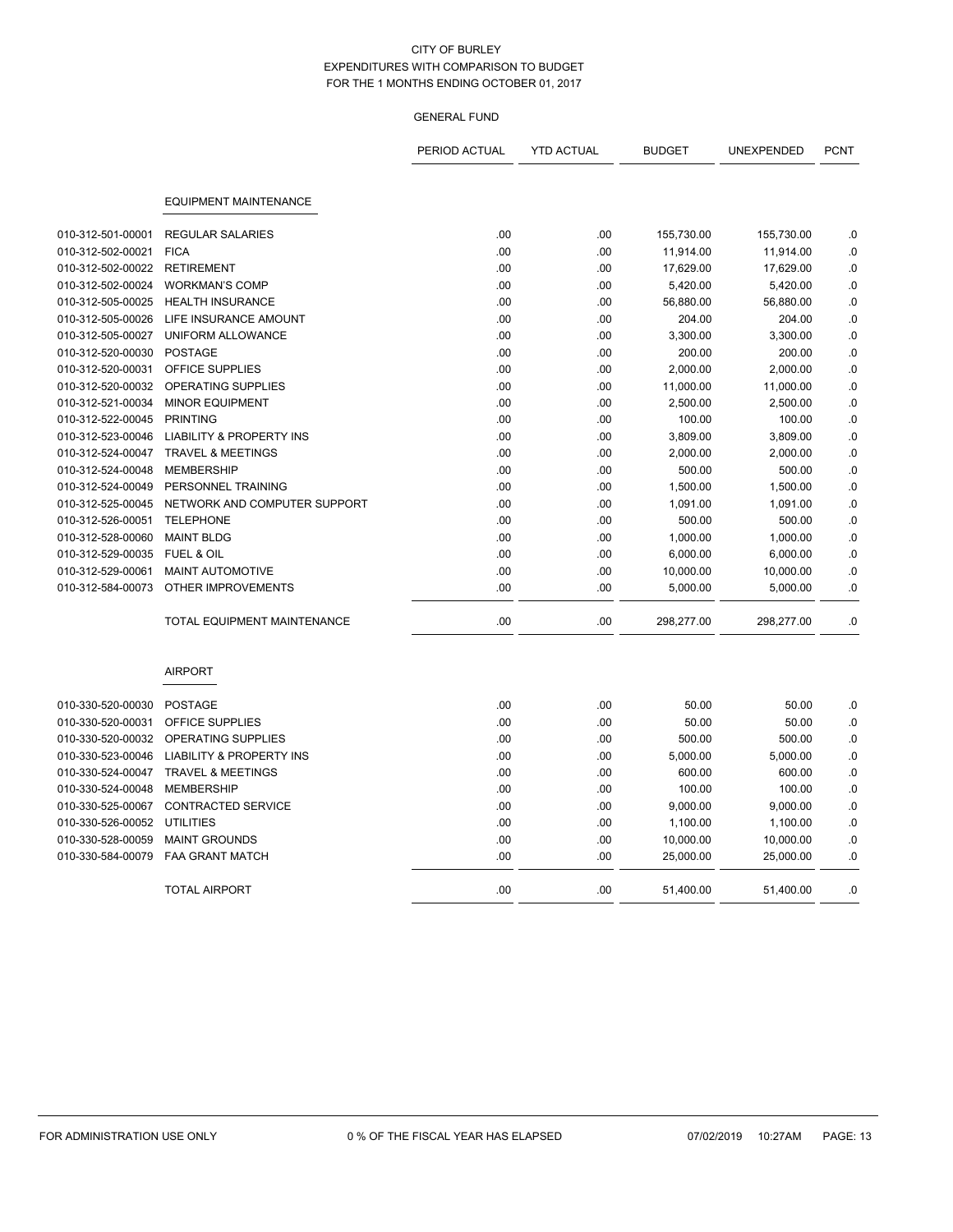|                   |                                     | PERIOD ACTUAL | <b>YTD ACTUAL</b> | <b>BUDGET</b> | UNEXPENDED | <b>PCNT</b> |
|-------------------|-------------------------------------|---------------|-------------------|---------------|------------|-------------|
|                   | PARKS & RECREATION                  |               |                   |               |            |             |
| 010-350-501-00001 | <b>REGULAR SALARIES</b>             | .00           | .00               | 77,875.00     | 77,875.00  | .0          |
| 010-350-502-00021 | <b>FICA</b>                         | .00           | .00               | 5,958.00      | 5,958.00   | .0          |
| 010-350-502-00022 | <b>RETIREMENT</b>                   | .00           | .00               | 8,820.00      | 8,820.00   | .0          |
| 010-350-502-00024 | <b>WORKMAN'S COMP</b>               | .00           | .00               | 3,154.00      | 3,154.00   | 0.0         |
| 010-350-505-00025 | <b>HEALTH INSURANCE</b>             | .00           | .00               | 18,960.00     | 18,960.00  | 0.0         |
| 010-350-505-00026 | LIFE INSURANCE AMOUNT               | .00           | .00               | 52.00         | 52.00      | .0          |
| 010-350-505-00027 | UNIFORM ALLOWANCE                   | .00           | .00               | 150.00        | 150.00     | .0          |
| 010-350-520-00030 | <b>POSTAGE</b>                      | .00           | .00               | 50.00         | 50.00      | 0.0         |
| 010-350-520-00031 | <b>OFFICE SUPPLIES</b>              | .00           | .00               | 50.00         | 50.00      | .0          |
| 010-350-520-00032 | OPERATING SUPPLIES                  | .00           | .00               | 4,000.00      | 4,000.00   | 0.0         |
| 010-350-520-00058 | <b>MAINT OFFICE EQUIP</b>           | .00           | .00               | 100.00        | 100.00     | .0          |
| 010-350-521-00034 | <b>MINOR EQUIPMENT</b>              | .00           | .00               | 3,000.00      | 3,000.00   | 0.0         |
| 010-350-523-00046 | <b>LIABILITY &amp; PROPERTY INS</b> | .00           | .00               | 1,270.00      | 1,270.00   | .0          |
| 010-350-524-00047 | <b>TRAVEL &amp; MEETINGS</b>        | .00           | .00               | 1,500.00      | 1,500.00   | 0.0         |
| 010-350-524-00048 | <b>MEMBERSHIP</b>                   | .00           | .00               | 150.00        | 150.00     | .0          |
| 010-350-525-00036 | TEMPS CONTRACTED SERVICE            | .00           | .00               | 80,000.00     | 80,000.00  | .0          |
| 010-350-525-00042 | PROFESSIONAL SERVICE                | .00           | .00               | 1,000.00      | 1,000.00   | 0.0         |
| 010-350-525-00045 | NETWORK AND COMPUTER SUPPORT        | .00           | .00               | 1,091.00      | 1,091.00   | .0          |
| 010-350-525-00067 | <b>CONTRACTED SERVICE</b>           | .00           | .00               | 9,000.00      | 9,000.00   | .0          |
| 010-350-526-00051 | <b>TELEPHONE</b>                    | .00           | .00               | 500.00        | 500.00     | .0          |
| 010-350-526-00052 | <b>UTILITIES</b>                    | .00           | .00               | 2,500.00      | 2,500.00   | .0          |
| 010-350-527-00057 | <b>RENTAL OTHER</b>                 | .00           | .00               | 300.00        | 300.00     | .0          |
| 010-350-528-00059 | <b>MAINT GROUNDS</b>                | .00           | .00               | 33,000.00     | 33,000.00  | 0.0         |
| 010-350-528-00060 | <b>MAINT BLDG</b>                   | .00           | .00               | 1,500.00      | 1,500.00   | .0          |
| 010-350-529-00035 | <b>FUEL &amp; OIL</b>               | .00           | .00               | 13,500.00     | 13,500.00  | .0          |
| 010-350-529-00061 | <b>MAINT AUTOMOTIVE</b>             | .00           | .00               | 3,500.00      | 3,500.00   | .0          |
| 010-350-529-00062 | <b>MAINT OTHER EQUIPMENT</b>        | .00           | .00               | 5,500.00      | 5,500.00   | 0.          |
| 010-350-584-00073 | <b>OTHER IMPROVEMENTS</b>           | .00           | .00               | 55,000.00     | 55,000.00  | .0          |
| 010-350-584-00079 | <b>CONSTRUCTION</b>                 | .00           | .00               | 20,000.00     | 20,000.00  | .0          |
| 010-350-590-00001 | <b>DEBT &amp; LEASE PAYMENTS</b>    | .00           | .00               | 9,000.00      | 9,000.00   | .0          |
|                   | <b>TOTAL PARKS &amp; RECREATION</b> | .00           | .00               | 360,480.00    | 360,480.00 | .0          |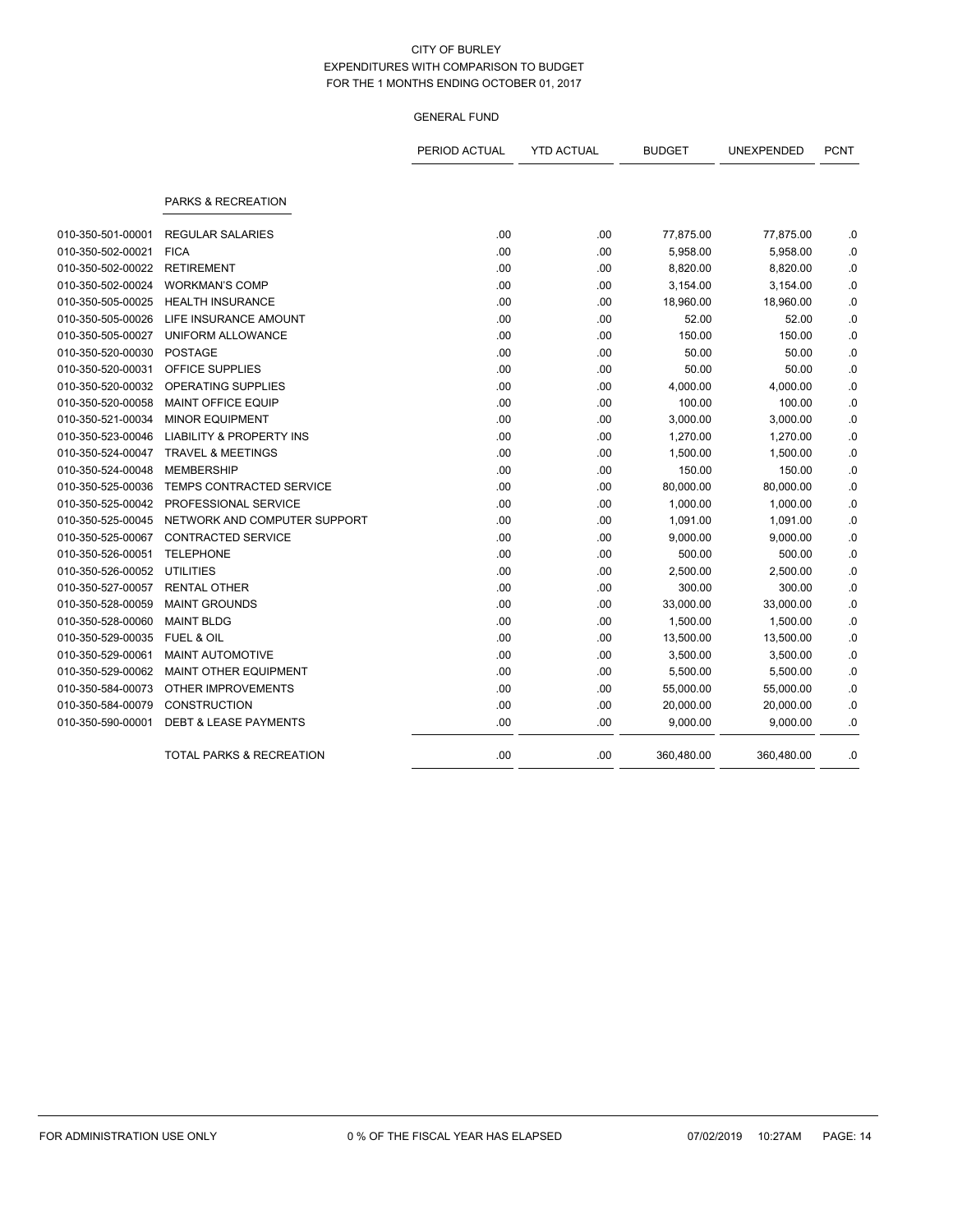|                   |                                            | PERIOD ACTUAL | <b>YTD ACTUAL</b> | <b>BUDGET</b> | <b>UNEXPENDED</b> | <b>PCNT</b> |
|-------------------|--------------------------------------------|---------------|-------------------|---------------|-------------------|-------------|
|                   |                                            |               |                   |               |                   |             |
|                   |                                            |               |                   |               |                   |             |
|                   | <b>SWIMMING POOL</b>                       |               |                   |               |                   |             |
| 010-351-501-00001 | <b>REGULAR SALARIES</b>                    | .00           | .00.              | 8,650.00      | 8,650.00          | .0          |
| 010-351-501-00002 | PART TIME SALARIES                         | .00           | .00               | 67,000.00     | 67,000.00         | .0          |
| 010-351-502-00021 | <b>FICA</b>                                | .00           | .00               | 5,790.00      | 5,790.00          | .0          |
| 010-351-502-00024 | <b>WORKMAN'S COMP</b>                      | .00           | .00               | 2,552.00      | 2,552.00          | $\cdot$ 0   |
| 010-351-505-00027 | UNIFORM ALLOWANCE                          | .00           | .00               | 700.00        | 700.00            | $\cdot$ 0   |
| 010-351-520-00031 | OFFICE SUPPLIES                            | .00           | .00               | 250.00        | 250.00            | .0          |
| 010-351-520-00032 | OPERATING SUPPLIES                         | .00           | .00               | 8,000.00      | 8,000.00          | $\cdot$ 0   |
| 010-351-521-00033 | <b>ITEMS FOR RESALE</b>                    | .00           | .00               | 5,000.00      | 5,000.00          | .0          |
| 010-351-521-00034 | <b>MINOR EQUIPMENT</b>                     | .00           | .00               | 1,600.00      | 1,600.00          | $\cdot$ 0   |
| 010-351-523-00046 | LIABILITY & PROPERTY INS                   | .00           | .00               | 2,539.00      | 2,539.00          | .0          |
| 010-351-524-00048 | <b>MEMBERSHIP</b>                          | .00           | .00               | 100.00        | 100.00            | .0          |
| 010-351-524-00049 | PERSONNEL TRAINING                         | .00           | .00               | 1,000.00      | 1,000.00          | $\cdot$ 0   |
| 010-351-526-00051 | <b>TELEPHONE</b>                           | .00           | .00               | 250.00        | 250.00            | .0          |
| 010-351-526-00052 | <b>UTILITIES</b>                           | .00           | .00               | 5,000.00      | 5,000.00          | $\cdot$ 0   |
| 010-351-528-00060 | <b>MAINT BLDG</b>                          | .00           | .00               | 15,000.00     | 15,000.00         | .0          |
| 010-351-529-00062 | <b>MAINT OTHER EQUIPMENT</b>               | .00           | .00               | 5,000.00      | 5,000.00          | .0          |
|                   |                                            |               |                   |               |                   |             |
|                   | <b>TOTAL SWIMMING POOL</b>                 | .00           | .00               | 128,431.00    | 128,431.00        | .0          |
|                   |                                            |               |                   |               |                   |             |
|                   |                                            |               |                   |               |                   |             |
|                   | <b>CEMETERIES</b>                          |               |                   |               |                   |             |
|                   |                                            |               |                   |               |                   |             |
| 010-410-501-00001 | <b>REGULAR SALARIES</b>                    | .00           | .00               | 87,510.00     | 87,510.00         | .0          |
| 010-410-502-00021 | <b>FICA</b>                                | .00           | .00               | 6,695.00      | 6,695.00          | .0          |
| 010-410-502-00022 | <b>RETIREMENT</b>                          | .00           | .00               | 9,906.00      | 9,906.00          | .0          |
| 010-410-502-00024 | <b>WORKMAN'S COMP</b>                      | .00           | .00.              | 5,969.00      | 5,969.00          | .0          |
| 010-410-505-00025 | <b>HEALTH INSURANCE</b>                    | .00           | .00               | 37,920.00     | 37,920.00         | $\cdot$ 0   |
| 010-410-505-00026 | LIFE INSURANCE AMOUNT                      | .00           | .00               | 103.00        | 103.00            | .0          |
| 010-410-505-00027 | UNIFORM ALLOWANCE                          | .00           | .00               | 200.00        | 200.00            | .0          |
| 010-410-520-00030 | <b>POSTAGE</b>                             | .00           | .00               | 100.00        | 100.00            | .0          |
| 010-410-520-00031 | OFFICE SUPPLIES                            | .00           | .00               | 100.00        | 100.00            | .0          |
| 010-410-520-00032 | OPERATING SUPPLIES                         | .00           | .00               | 1,000.00      | 1,000.00          | $\cdot$ 0   |
| 010-410-520-00058 | <b>MAINT OFFICE EQUIP</b>                  | .00           | .00               | 150.00        | 150.00            | .0          |
| 010-410-521-00034 | <b>MINOR EQUIPMENT</b>                     | .00           | .00               | 1,900.00      | 1,900.00          | $\cdot$ 0   |
| 010-410-522-00045 | <b>PRINTING</b>                            | .00           | .00               | 150.00        | 150.00            | .0          |
| 010-410-523-00046 | LIABILITY & PROPERTY INS                   | .00           | .00.              | 2,539.00      | 2.539.00          | .0          |
|                   | 010-410-524-00047 TRAVEL & MEETINGS        | .00           | .00               | 800.00        | 800.00            | .0          |
|                   | 010-410-525-00036 TEMPS CONTRACTED SERVICE | .00           | .00               | 47,120.00     | 47,120.00         | .0          |
| 010-410-525-00045 | NETWORK AND COMPUTER SUPPORT               | .00           | .00               | 1,091.00      | 1,091.00          | .0          |
|                   | 010-410-525-00063 OTHER PURCHASED SERVICE  | .00           | .00               | 20,000.00     | 20,000.00         | .0          |
| 010-410-525-00067 | <b>CONTRACTED SERVICE</b>                  | .00           | .00.              | 4,800.00      | 4,800.00          | .0          |
| 010-410-526-00051 | <b>TELEPHONE</b>                           | .00           | .00               | 1,800.00      | 1,800.00          | .0          |
| 010-410-528-00059 | <b>MAINT GROUNDS</b>                       | .00           | .00.              | 27,800.00     | 27,800.00         | $0.5\,$     |
| 010-410-528-00060 | <b>MAINT BLDG</b>                          | .00           | .00               | 1,000.00      | 1,000.00          | .0          |
| 010-410-529-00035 | FUEL & OIL                                 | .00           | .00               | 10,800.00     | 10,800.00         | .0          |
| 010-410-529-00061 | MAINT AUTOMOTIVE                           | .00           | .00.              | 1,000.00      | 1,000.00          | ${\bf .0}$  |
| 010-410-529-00062 | MAINT OTHER EQUIPMENT                      | .00           | .00               | 3,000.00      | 3,000.00          | .0          |
| 010-410-590-00001 | <b>DEBT &amp; LEASE PAYMENTS</b>           | .00           | .00               | 16,500.00     | 16,500.00         | .0          |
|                   | <b>TOTAL CEMETERIES</b>                    | .00           | .00               | 289,953.00    | 289,953.00        | .0          |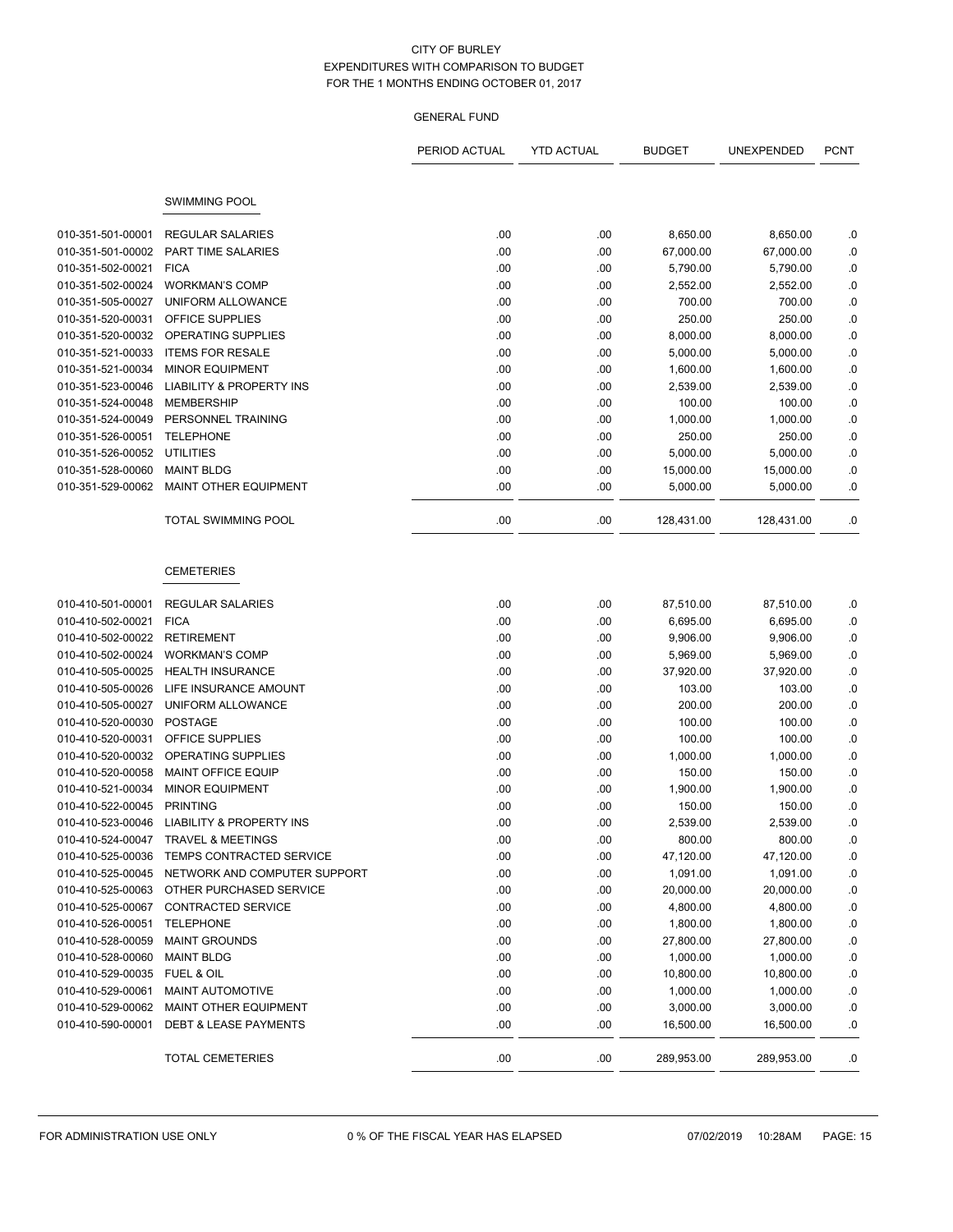|                   |                                | PERIOD ACTUAL | <b>YTD ACTUAL</b> | <b>BUDGET</b> | <b>UNEXPENDED</b> | <b>PCNT</b> |
|-------------------|--------------------------------|---------------|-------------------|---------------|-------------------|-------------|
|                   | <b>CAPITAL IMPROVEMENTS</b>    |               |                   |               |                   |             |
| 010-700-525-00063 | <b>SOFTWARE</b>                | .00           | .00               | 20,000.00     | 20,000.00         | .0          |
| 010-700-584-00073 | OTHER IMPROVEMENTS             | .00.          | .00               | 25,000.00     | 25,000.00         | .0          |
| 010-700-584-00079 | <b>CONSTRUCTION</b>            | .00           | .00               | 8,000.00      | 8,000.00          | .0          |
|                   | TOTAL CAPITAL IMPROVEMENTS     | .00           | .00               | 53,000.00     | 53,000.00         | .0          |
|                   | <b>TOTAL FUND EXPENDITURES</b> | .00           | .00               | 6,981,478.00  | 6,981,478.00      | .0          |
|                   | NET REVENUE OVER EXPENDITURES  | .00           | .00               | .00           | .00               | .0          |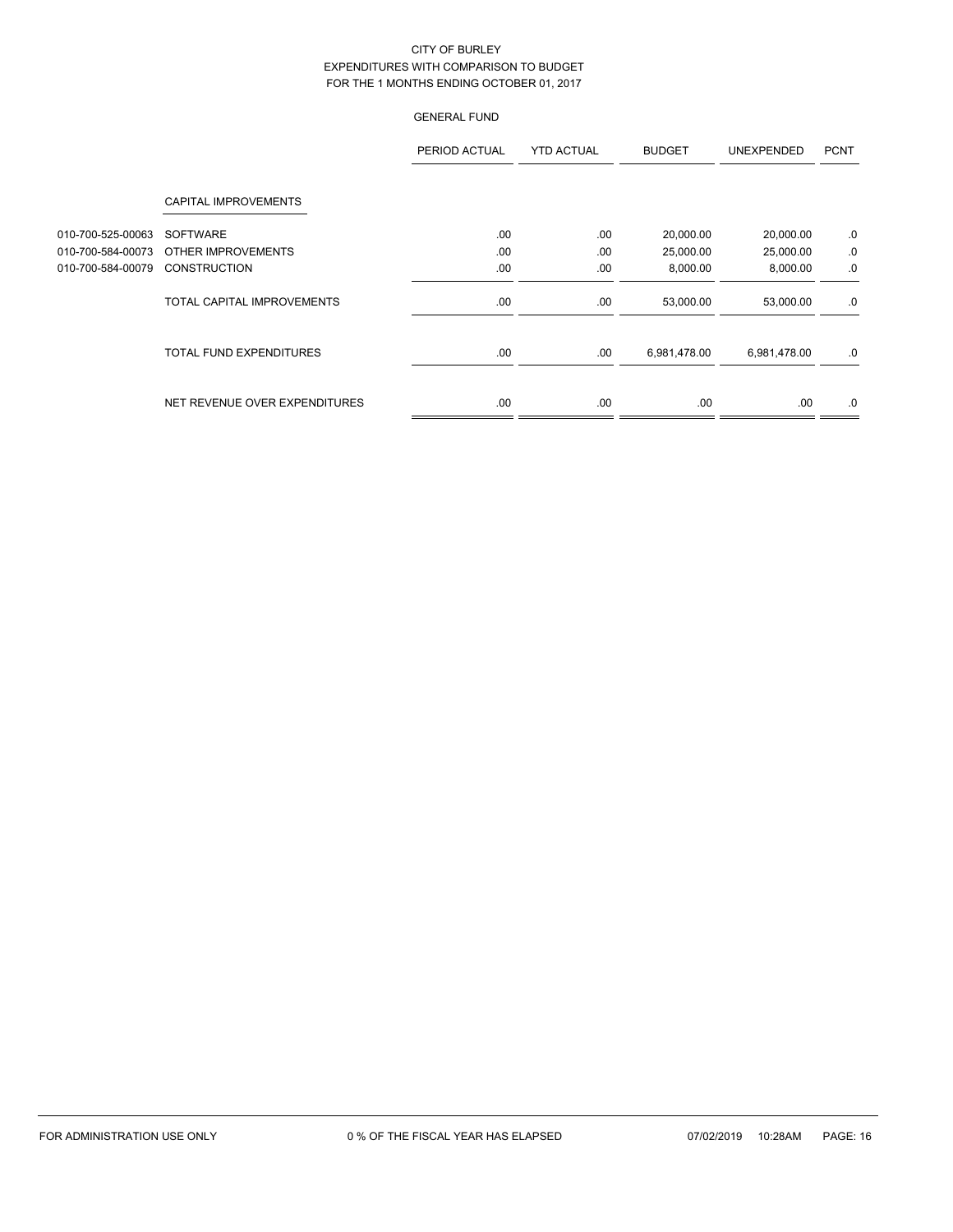### GENERAL OBLIGATION BOND FUND

|                                  | PERIOD ACTUAL | <b>YTD ACTUAL</b> | <b>BUDGET</b> | <b>UNEARNED</b> | <b>PCNT</b> |
|----------------------------------|---------------|-------------------|---------------|-----------------|-------------|
|                                  |               |                   |               |                 |             |
| 011-010-010-00001 PROPERTY TAXES | .00           | .00               | 326,650.00    | 326,650.00      | .0          |
| TOTAL SOURCE 010                 | .00           | .00               | 326,650.00    | 326,650.00      | .0          |
|                                  |               |                   |               |                 |             |
| TOTAL FUND REVENUE               | .00           | .00               | 326,650.00    | 326,650.00      | .0          |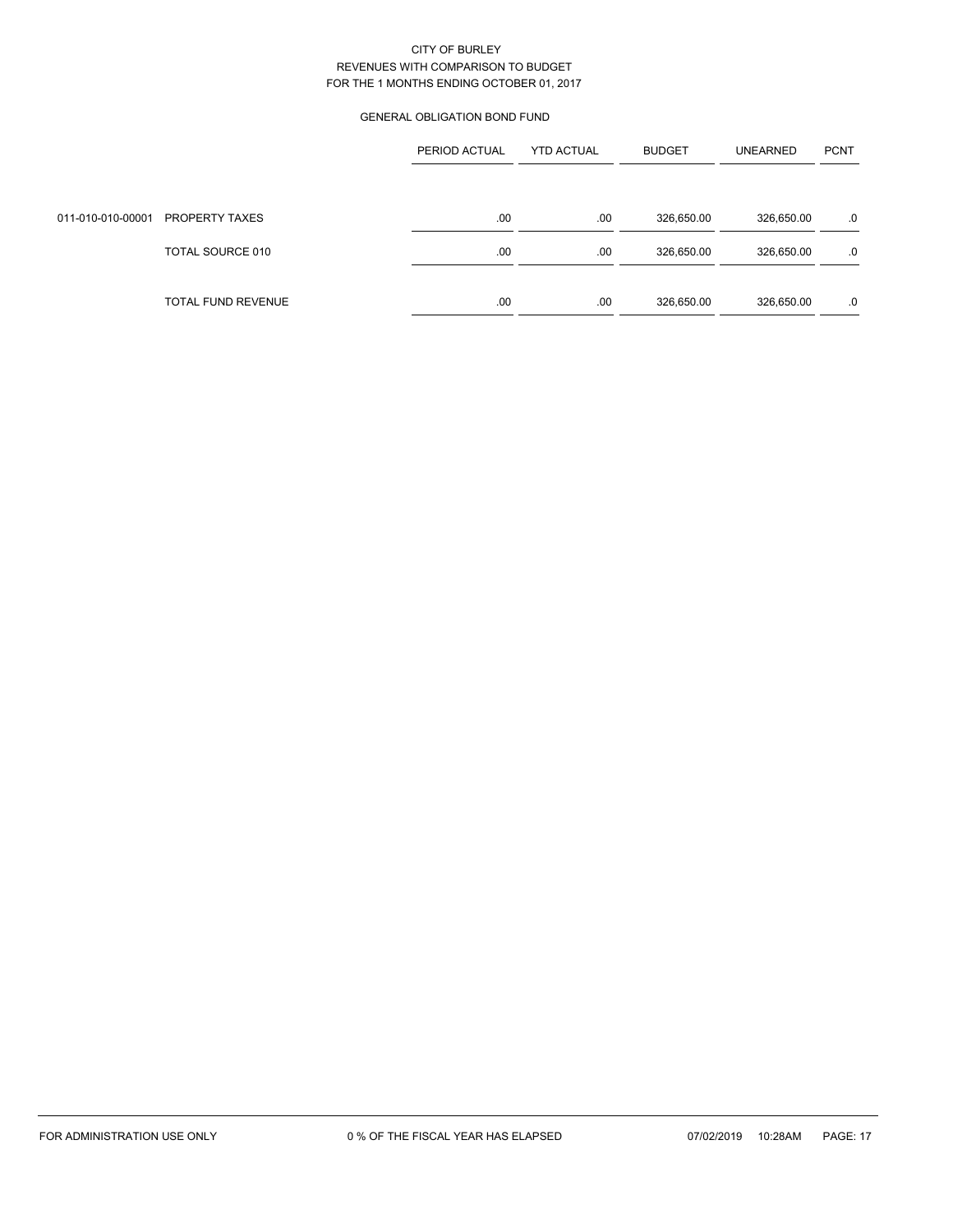# GENERAL OBLIGATION BOND FUND

|                   |                                  | PERIOD ACTUAL | <b>YTD ACTUAL</b> | <b>BUDGET</b> | UNEXPENDED | <b>PCNT</b> |
|-------------------|----------------------------------|---------------|-------------------|---------------|------------|-------------|
|                   | <b>GO BOND EXPENDITURES</b>      |               |                   |               |            |             |
| 011-010-590-00001 | <b>DEBT &amp; LEASE PAYMENTS</b> | .00           | .00               | 326,650.00    | 326,650.00 | .0          |
|                   | TOTAL G O BOND EXPENDITURES      | .00           | .00               | 326,650.00    | 326,650.00 | .0          |
|                   | <b>TOTAL FUND EXPENDITURES</b>   | .00           | .00               | 326,650.00    | 326,650.00 | .0          |
|                   | NET REVENUE OVER EXPENDITURES    | .00           | .00               | .00           | .00        | .0          |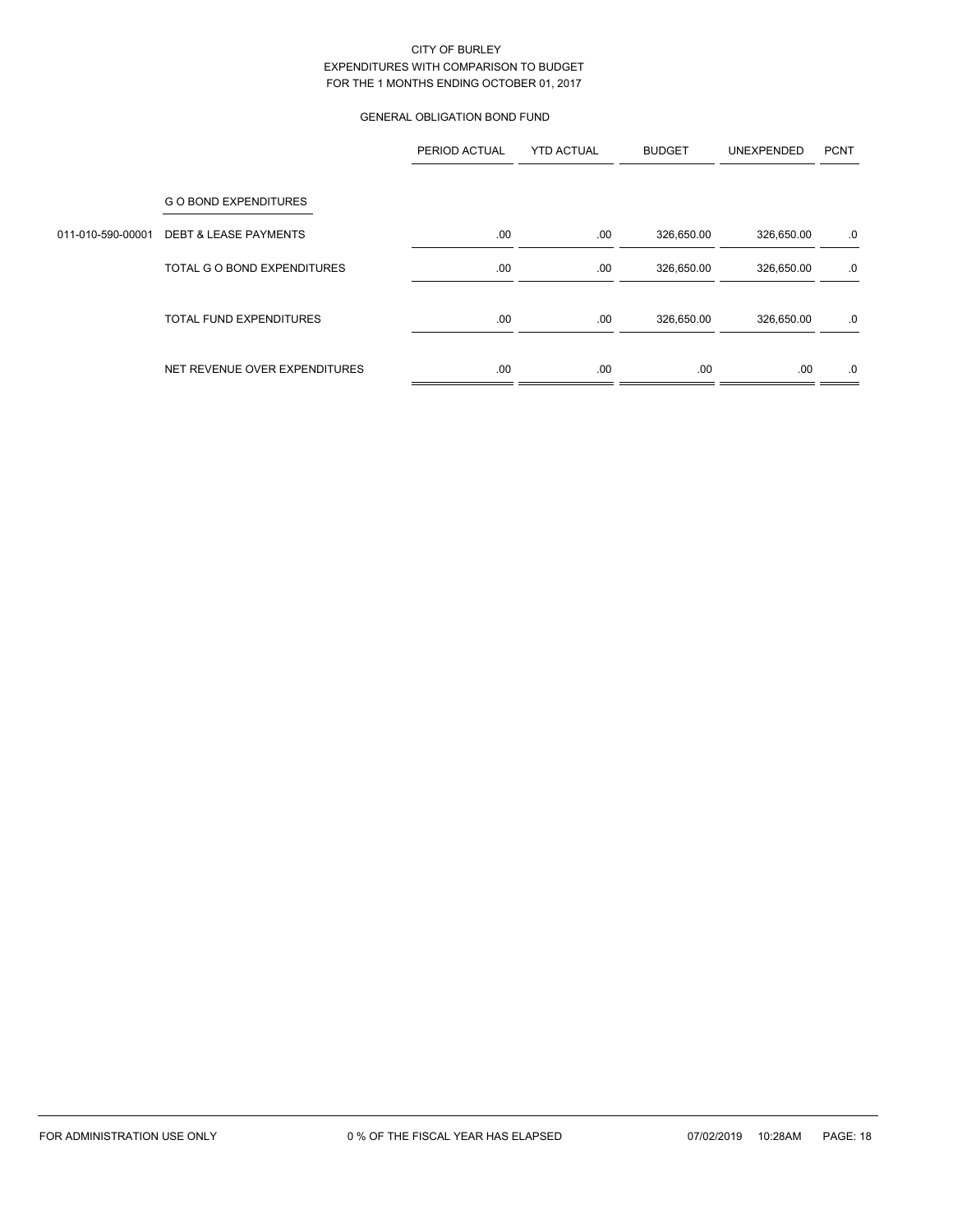#### WATER FUND

#### ASSETS

| 020-001-001-00006 | CASH-COMBINED FUND                | 788,892.76    |
|-------------------|-----------------------------------|---------------|
| 020-001-001-00015 | ACCOUNTS RECEIVABLE - WATER       | 269.763.35    |
| 020-001-001-00016 | ACCOUNTS RECEIVABLE - MISC        | 219.80        |
| 020-001-001-00019 | EST UNCOLLECTABLE ACCOUNTS        | 91,293.00)    |
| 020-001-001-00041 | <b>INVENTORY</b>                  | 233,417.49    |
| 020-001-001-00061 | LAND                              | 242.114.29    |
| 020-001-001-00062 | <b>BUILDINGS &amp; STRUCTURES</b> | 687,985.16    |
| 020-001-001-00063 | ACCUM DEPREC - BLDG & STRUCTUR    | 465,756.79)   |
| 020-001-001-00064 | <b>WATER SYSTEM</b>               | 13,780,883.68 |
| 020-001-001-00065 | ACCUM DEPREC - WATER SYSTEM       | 5,949,118.19) |
| 020-001-001-00068 | <b>MACHINERY &amp; EQUIPMENT</b>  | 696.793.40    |
| 020-001-001-00069 | ACCUM DEPREC - MACH & EQUIP       | 547,899.47)   |
| 020-001-001-08000 | DEFERRED OUTFLOWS OF RESOURCES    | 40,192.00     |
|                   |                                   |               |

TOTAL ASSETS 9,686,194.48

LIABILITIES AND EQUITY

#### LIABILITIES

| 020-001-002-00005 | ACCOUNTS PAYABLE ALLOCATION                     |              | 68,848.06    |              |
|-------------------|-------------------------------------------------|--------------|--------------|--------------|
| 020-001-002-00030 | PAYROLL PAYABLES ALLOCATION                     |              | 13,543.34    |              |
| 020-001-002-00033 | BENEFITS PAYABLE(SICK&VACATION                  |              | 16,949.00    |              |
| 020-001-002-00040 | <b>ACCRUED INT. PAY</b>                         |              | 2,342.47     |              |
| 020-001-002-00051 | WATER REFUNDED BOND                             |              | 1,420,000.00 |              |
| 020-001-002-00052 | REFUNDED BOND PREMIUM                           |              | 160,045.65   |              |
|                   | 020-001-002-00060 NET PENSION LIABILITY         |              | 186,085.00   |              |
|                   | 020-001-002-00061 DEFERRED INFLOWS OF RESOURCES |              | 9,505.00     |              |
|                   |                                                 |              |              |              |
|                   | <b>TOTAL LIABILITIES</b>                        |              |              | 1,877,318.52 |
|                   |                                                 |              |              |              |
|                   | <b>FUND EQUITY</b>                              |              |              |              |
|                   |                                                 |              |              |              |
|                   |                                                 |              |              |              |
|                   | UNAPPROPRIATED FUND BALANCE:                    |              |              |              |
| 020-001-002-00092 | <b>FUND BALANCE</b>                             | 7,808,875.96 |              |              |
|                   |                                                 |              |              |              |
|                   | <b>BALANCE - CURRENT DATE</b>                   |              | 7,808,875.96 |              |

TOTAL FUND EQUITY 7,808,875.96

TOTAL LIABILITIES AND EQUITY **120 SET AND A SET AND A SET AND A SET AND A SET AND ASSAULT IF A SET AND A SET AND A SET AND ASSAULT IF A SET AND A SET AND A SET AND A SET AND A SET AND A SET AND A SET AND A SET AND A SET AN**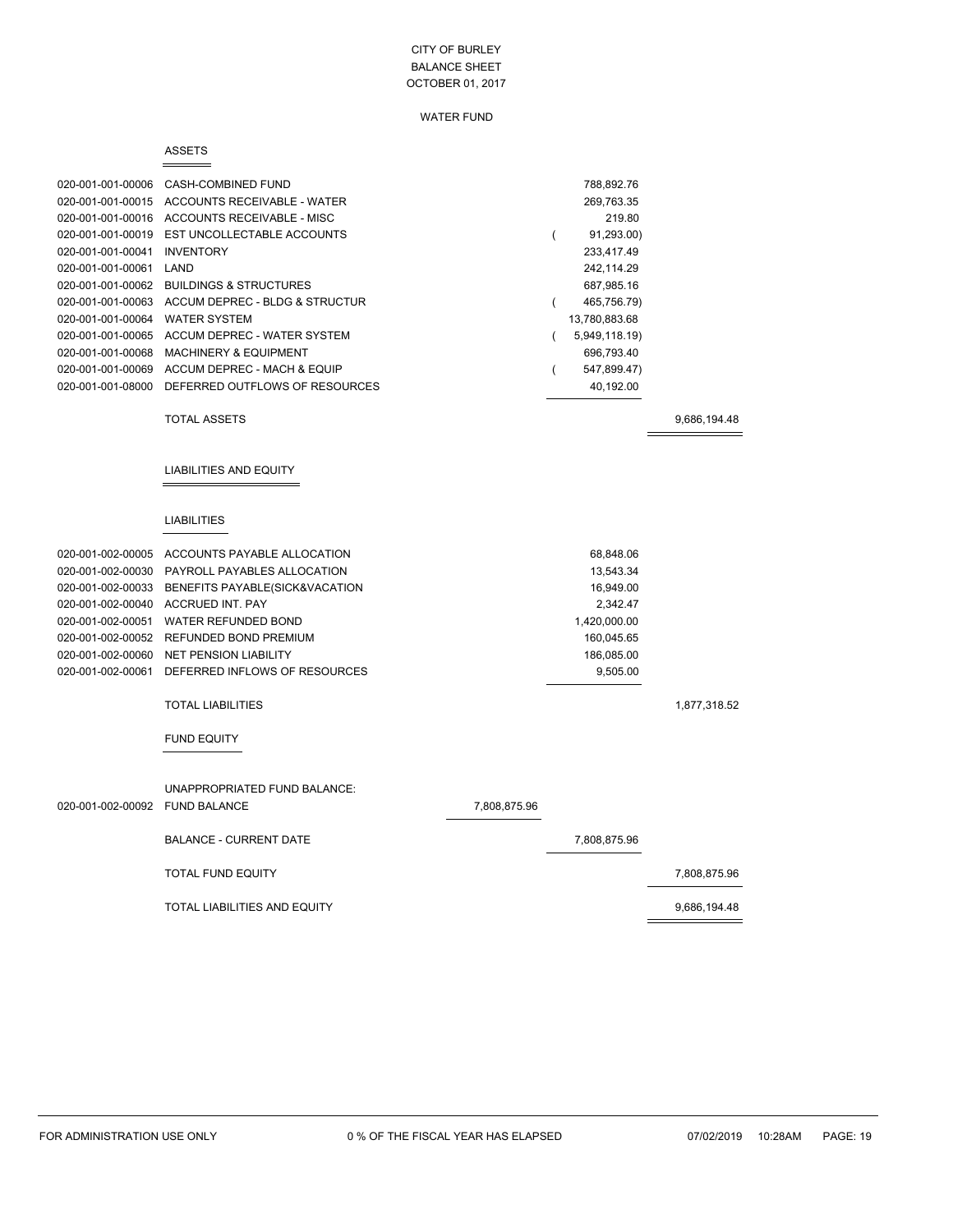# WATER FUND

|                   |                                | PERIOD ACTUAL | <b>YTD ACTUAL</b> | <b>BUDGET</b> | <b>UNEARNED</b> | <b>PCNT</b> |
|-------------------|--------------------------------|---------------|-------------------|---------------|-----------------|-------------|
|                   | WATER DEPARTMENT REVENUE       |               |                   |               |                 |             |
| 020-010-010-00001 | <b>WATER SALES</b>             | .00           | .00               | 2,500,000.00  | 2,500,000.00    | .0          |
| 020-010-010-00002 | <b>WATER TAPS</b>              | .00           | .00               | 50,000.00     | 50,000.00       | .0          |
| 020-010-010-00003 | LOW PRESSURE SALES             | .00           | .00               | 143,000.00    | 143,000.00      | .0          |
| 020-010-010-00006 | <b>WATER MODELING FEES</b>     | .00           | .00               | 9,539.00      | 9,539.00        | .0          |
|                   | TOTAL WATER DEPARTMENT REVENUE | .00           | .00               | 2,702,539.00  | 2,702,539.00    | .0          |
|                   | <b>TOTAL FUND REVENUE</b>      | .00           | .00.              | 2,702,539.00  | 2,702,539.00    | .0          |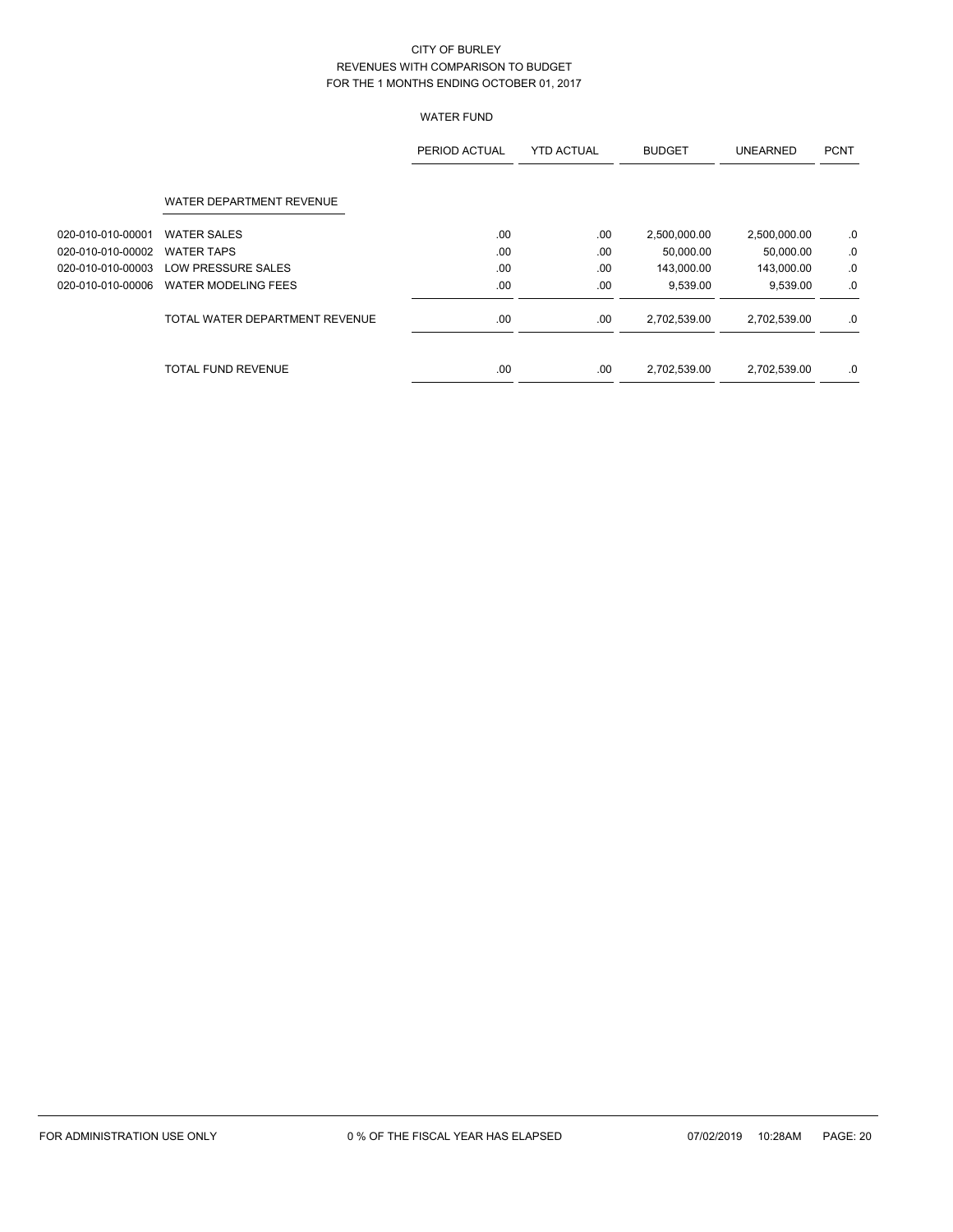### WATER FUND

|                                 |                                     | PERIOD ACTUAL | <b>YTD ACTUAL</b> | <b>BUDGET</b> | UNEXPENDED | <b>PCNT</b> |
|---------------------------------|-------------------------------------|---------------|-------------------|---------------|------------|-------------|
|                                 | <b>WATER DEPARTMENT</b>             |               |                   |               |            |             |
|                                 |                                     |               |                   |               |            |             |
| 020-010-501-00001               | <b>REGULAR SALARIES</b>             | .00           | .00               | 380,000.00    | 380,000.00 | .0          |
| 020-010-501-00005               | <b>OVERTIME SALARIES</b>            | .00           | .00               | 6,500.00      | 6,500.00   | .0          |
| 020-010-501-00010               | ONCALL/CALLBACK SALARIES            | .00           | .00               | 5,000.00      | 5,000.00   | .0          |
| 020-010-502-00021               | <b>FICA</b>                         | .00           | .00               | 28,000.00     | 28,000.00  | .0          |
| 020-010-502-00022               | <b>RETIREMENT</b>                   | .00           | .00               | 40,300.00     | 40,300.00  | .0          |
| 020-010-502-00024               | <b>WORKMAN'S COMP</b>               | .00           | .00               | 13,500.00     | 13,500.00  | ${\bf .0}$  |
| 020-010-505-00025               | <b>HEALTH INSURANCE</b>             | .00           | .00               | 132,720.00    | 132,720.00 | 0.0         |
| 020-010-505-00026               | LIFE INSURANCE AMOUNT               | .00           | .00               | 500.00        | 500.00     | .0          |
| 020-010-505-00027               | UNIFORM ALLOWANCE                   | .00           | .00               | 4,000.00      | 4,000.00   | .0          |
| 020-010-520-00030               | <b>POSTAGE</b>                      | .00           | .00               | 300.00        | 300.00     | .0          |
| 020-010-520-00031               | OFFICE SUPPLIES                     | .00           | .00               | 1,500.00      | 1,500.00   | ${\bf .0}$  |
| 020-010-520-00032               | OPERATING SUP- HIGH PRESSURE        | .00           | .00               | 95,000.00     | 95,000.00  | .0          |
| 020-010-520-00033               | OPERATING SUP-LOW PRESSURE          | .00           | .00               | 20,000.00     | 20,000.00  | .0          |
| 020-010-520-00034               | OPERATING SUP-BURLEY IND PARK       | .00           | .00               | 5,000.00      | 5,000.00   | .0          |
| 020-010-520-00035               | OPERATING SUP-DUTCHMEN              | .00           | .00               | 1,000.00      | 1,000.00   | .0          |
| 020-010-520-00036               | OPERATING SUP-ENG. & MAPPING        | .00           | .00               | 5,000.00      | 5,000.00   | ${\bf .0}$  |
| 020-010-520-00037               | OPERATING SUPPLIES-OTHER            | .00           | .00               | 20,000.00     | 20,000.00  | .0          |
| 020-010-520-00038               | <b>MITIGATION</b>                   | .00           | .00               | 80,000.00     | 80,000.00  | .0          |
| 020-010-520-00058               | <b>MAINT OFFICE EQUIP</b>           | .00           | .00               | 1,000.00      | 1,000.00   | .0          |
| 020-010-521-00034               | <b>MINOR EQUIPMENT</b>              | .00           | .00               | 16,000.00     | 16,000.00  | .0          |
| 020-010-522-00041               | PUBLIC RELATIONS                    | .00           | .00               | 200.00        | 200.00     | .0          |
| 020-010-522-00044               | <b>ADVERTISING</b>                  | .00           | .00               | 600.00        | 600.00     | .0          |
| 020-010-522-00045               | <b>PRINTING</b>                     | .00           | .00               | 3,000.00      | 3,000.00   | .0          |
| 020-010-523-00046               | <b>LIABILITY &amp; PROPERTY INS</b> | .00           | .00               | 12,414.00     | 12,414.00  | .0          |
| 020-010-524-00047               | <b>TRAVEL &amp; MEETINGS</b>        | .00           | .00               | 3,500.00      | 3,500.00   | .0          |
| 020-010-524-00048               | <b>MEMBERSHIP</b>                   | .00           | .00               | 2,500.00      | 2,500.00   | ${\bf .0}$  |
| 020-010-524-00049               | PERSONNEL TRAINING                  | .00           | .00               | 1,700.00      | 1,700.00   | .0          |
| 020-010-525-00036               | TEMPS CONTRACTED SERVICE            | .00           | .00               | 20,000.00     | 20,000.00  | .0          |
| 020-010-525-00041               | NETWORK AND COMPUTER SUPPORT        | .00           | .00.              | 9,819.00      | 9,819.00   | .0          |
| 020-010-525-00042               | PROFESSIONAL SRV-HIGH PRESSURE      | .00           | .00               | 150,000.00    | 150,000.00 | .0          |
| 020-010-525-00043               | PROFESSIONAL SRV-LOW PRESSURE       | .00           | .00               | 10,000.00     | 10,000.00  | .0          |
| 020-010-525-00044               | PROFESS, SRV-BURLEY IND, PARK       | .00           | .00               | 40,000.00     | 40,000.00  | .0          |
| 020-010-525-00045               | PROFESSIONAL SRV-DUTCHMEN           | .00           | .00               | 1,000.00      | 1,000.00   | .0          |
| 020-010-525-00046               | PROFESSIONAL SRV-ENG. & MAPPNG      | .00           | .00               | 1,000.00      | 1,000.00   | .0          |
| 020-010-525-00047               | PROFESSIONAL SERVICE-OTHER          | .00           | .00               | 25,000.00     | 25,000.00  | .0          |
| 020-010-525-00050               | <b>CLEANING SERVICE</b>             | .00           | .00               | 1,500.00      | 1,500.00   | 0.          |
| 020-010-525-00094 LEGAL SERVICE |                                     | .00           | .00               | 32,000.00     | 32,000.00  | .0          |
| 020-010-526-00051               | <b>TELEPHONE</b>                    | .00           | .00.              | 8,000.00      | 8,000.00   | .0          |
| 020-010-526-00052               | UTILITIES-HIGH PRESSURE             | .00           | .00.              | 209,000.00    | 209,000.00 | .0          |
| 020-010-526-00053               | UTILITIES-LOW PRESSURE              | .00           | .00               | 30,000.00     | 30,000.00  | .0          |
| 020-010-526-00054               | UTILITIES-BURLEY IND. PARK          | .00           | .00               | 84,000.00     | 84,000.00  | .0          |
| 020-010-527-00055               | <b>RENTAL BLDG</b>                  | .00           | .00               | 33,000.00     | 33,000.00  | .0          |
| 020-010-527-00057               | RENTAL OTHER                        | .00           | .00               | 6,000.00      | 6,000.00   | .0          |
| 020-010-528-00059               | <b>MAINT GROUNDS</b>                | .00           | .00               | 16,000.00     | 16,000.00  | .0          |
| 020-010-528-00060               | <b>MAINT BLDG</b>                   | .00           | .00               | 10,000.00     | 10,000.00  | .0          |
| 020-010-529-00035               | FUEL & OIL                          | .00           | .00               | 12,400.00     | 12,400.00  | .0          |
| 020-010-529-00061               | MAINT AUTOMOTIVE                    | .00           | .00               | 3,400.00      | 3,400.00   | .0          |
| 020-010-529-00062               | MAINT OTHER EQUIPMENT               | .00           | .00.              | 6,000.00      | 6,000.00   | .0          |
| 020-010-530-00065               | <b>BANK SERVICE CHARGE</b>          | .00           | .00               | 5,000.00      | 5,000.00   | .0          |
| 020-010-530-00066               | <b>BAD DEBTS</b>                    | .00           | .00               | 5,000.00      | 5,000.00   | .0          |
| 020-010-530-00091               | ADMINISTRATION SERVICE              | .00           | .00               | 120,000.00    | 120,000.00 | .0          |
| 020-010-532-00010               | <b>ELECTRONIC METERS</b>            | .00           | .00               | 100,000.00    | 100,000.00 | .0          |
|                                 |                                     |               |                   |               |            |             |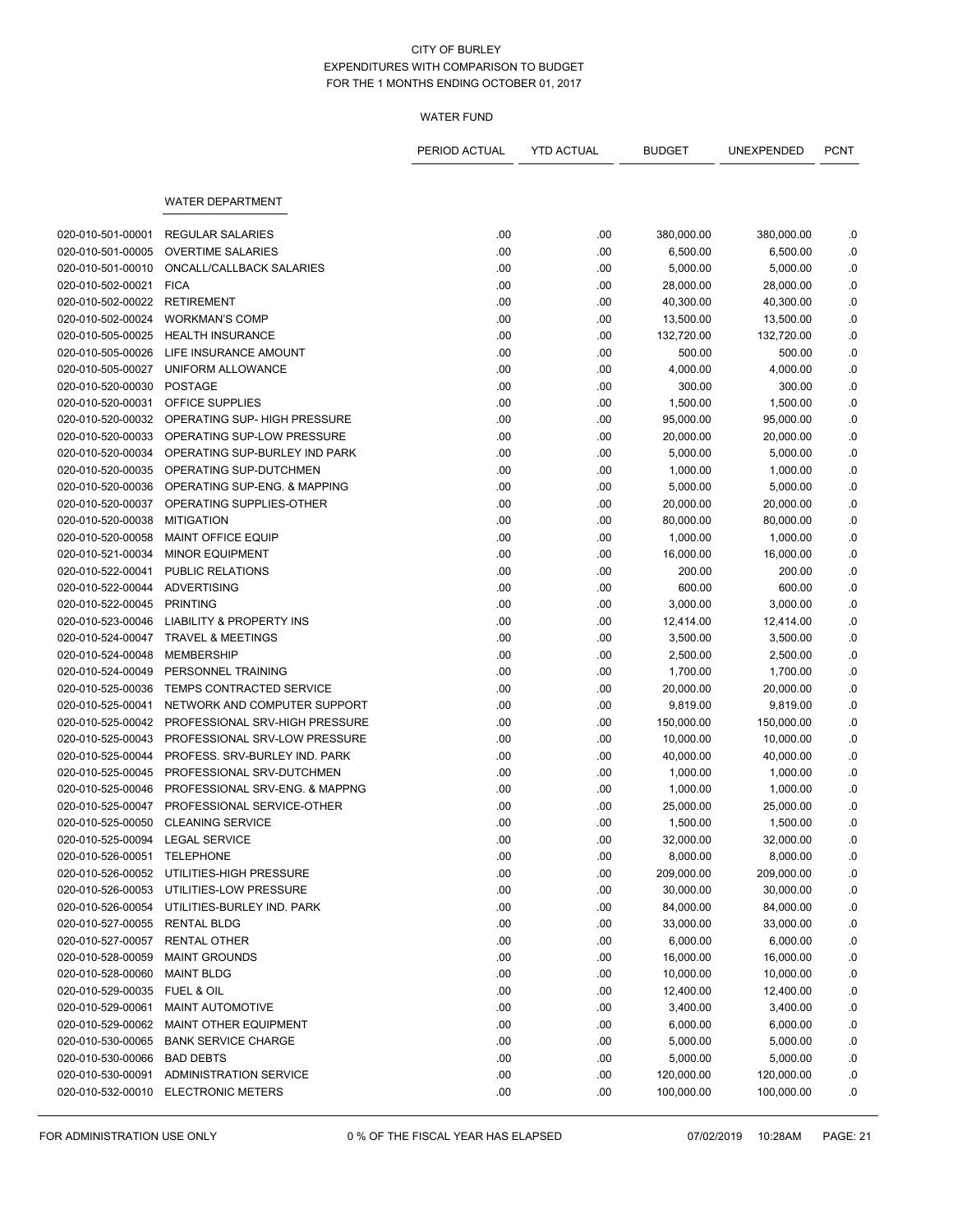# WATER FUND

|                   |                                   | PERIOD ACTUAL | <b>YTD ACTUAL</b> | <b>BUDGET</b> | UNEXPENDED   | <b>PCNT</b> |
|-------------------|-----------------------------------|---------------|-------------------|---------------|--------------|-------------|
| 020-010-532-00020 | <b>GIS IMPLEMENTATION</b>         | .00           | .00               | 65,000.00     | 65,000.00    | .0          |
| 020-010-580-00074 | <b>OFFICE EQUIPMENT</b>           | .00           | .00               | 2,000.00      | 2,000.00     | .0          |
| 020-010-580-00075 | <b>AUTOMOTIVE</b>                 | .00           | .00               | 80,000.00     | 80,000.00    | .0          |
| 020-010-580-00076 | OTHER MACHINERY                   | .00           | .00               | 20.000.00     | 20,000.00    | .0          |
| 020-010-584-00079 | <b>CONSTRUCTION-HIGH PRESSURE</b> | .00           | .00               | 327,186.00    | 327,186.00   | .0          |
| 020-010-584-00080 | <b>CONSTRUCTION-LOW PRESSURE</b>  | .00           | .00               | 20,000.00     | 20,000.00    | .0          |
| 020-010-584-00081 | CONST-BURLEY INDUSTRIAL PARK      | .00           | .00               | 20,000.00     | 20,000.00    | .0          |
| 020-010-584-00082 | CONSTRUCTION-DUTCHMEN             | .00           | .00               | 5,000.00      | 5,000.00     | .0          |
| 020-010-584-00084 | CONSTRUCTION-OTHER                | .00           | .00               | 25,000.00     | 25,000.00    | .0          |
| 020-010-590-00001 | <b>DEBT &amp; LEASE PAYMENTS</b>  | .00           | .00               | 321,000.00    | 321,000.00   | .0          |
|                   | TOTAL WATER DEPARTMENT            | .00           | .00.              | 2,702,539.00  | 2,702,539.00 | .0          |
|                   | <b>TOTAL FUND EXPENDITURES</b>    | .00           | .00               | 2,702,539.00  | 2,702,539.00 | .0          |
|                   | NET REVENUE OVER EXPENDITURES     | .00           | .00               | .00.          | .00.         | .0          |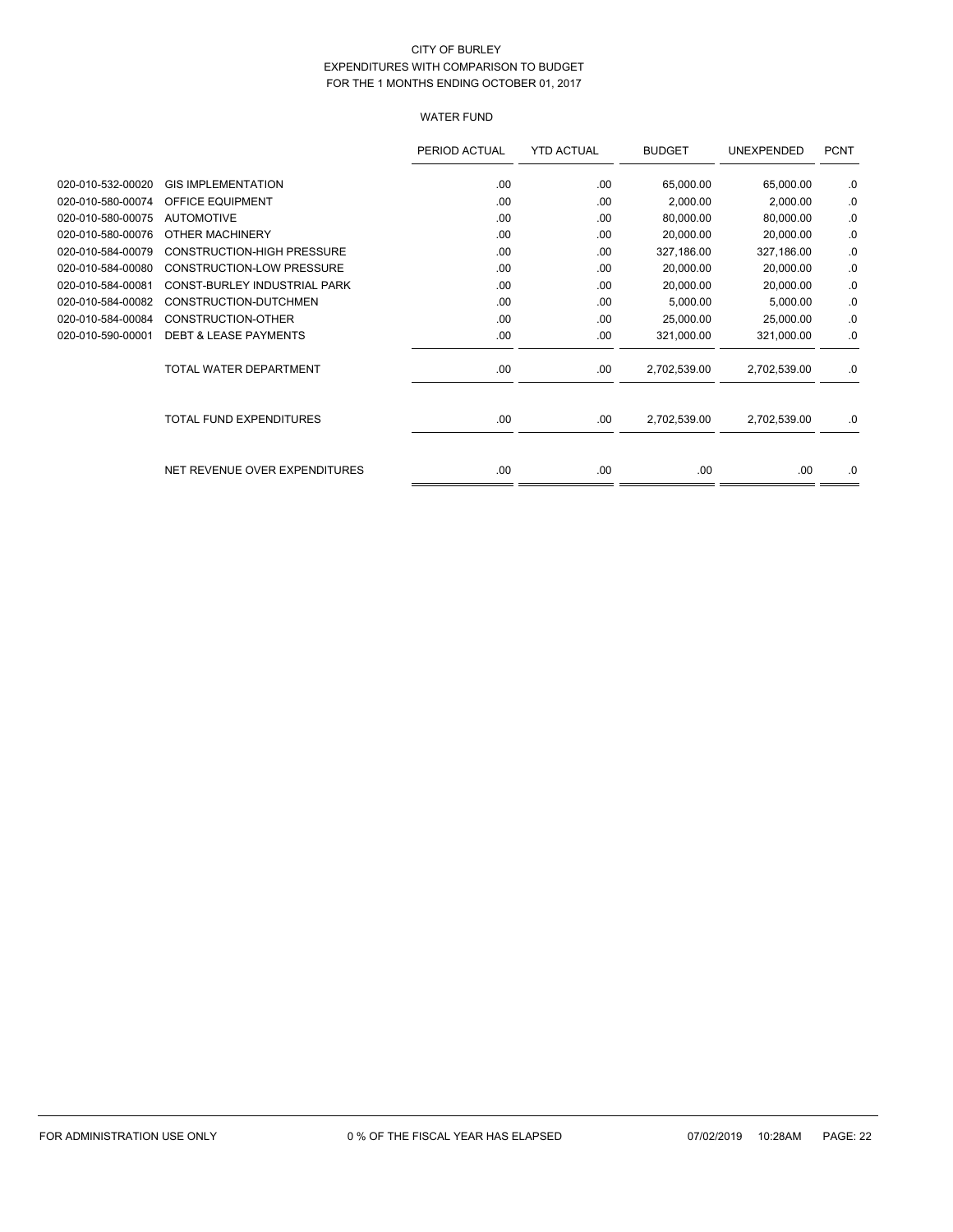### WASTEWATER FUND

#### ASSETS

 $=$ 

| 025-001-001-00006 | CASH - COMBINED FUND              | 4,887,806.93   |
|-------------------|-----------------------------------|----------------|
| 025-001-001-00014 | ACCOUNTS RECEIVABLE - WASTEWAT    | 481,928.83     |
| 025-001-001-00016 | ACCOUNTS RECEIVABLE - MISC        | 816.00         |
| 025-001-001-00019 | EST. UNCOLLECTABLE ACCOUNTS       | 163,093.00)    |
| 025-001-001-00061 | LAND                              | 48,976.06      |
| 025-001-001-00062 | <b>BUILDINGS &amp; STRUCTURES</b> | 1,590,416.06   |
| 025-001-001-00063 | ACCUM DEPREC - BLDG & STRUCTUR    | 502,009.10)    |
| 025-001-001-00066 | <b>SEWER SYSTEM</b>               | 44,213,074.53  |
| 025-001-001-00067 | ACCUM DEPREC - SEWER SYSTEM       | 11,753,877.23) |
| 025-001-001-00068 | <b>MACHINERY &amp; EQUIPMENT</b>  | 1,360,566.09   |
| 025-001-001-00069 | ACCUM DEPREC - MACH & EQUIP       | 975,196.99)    |
| 025-001-001-07050 | WW LOAN TO GOLF (CARTS 2015)      | 44,292.67      |
| 025-001-001-07051 | WW TRUCK LOAN TO STREET           | 81,277.19      |
| 025-001-001-07052 | WW LOAN TO GOLF (CARTS 2017)      | 106,627.16     |
| 025-001-001-08000 | DEFERRED OUTFLOWS OF RESOURCES    | 54,039.00      |
|                   |                                   |                |

TOTAL ASSETS 39,475,644.20

 $\equiv$ 

#### LIABILITIES AND EQUITY

#### LIABILITIES

| 025-001-002-00005              | ACCOUNTS PAYABLE ALLOCATION                      |               | 139,903.75    |               |
|--------------------------------|--------------------------------------------------|---------------|---------------|---------------|
|                                |                                                  |               | 21,862.71     |               |
|                                | 025-001-002-00033 BENEFITS PAYABLE(SICK&VACATION |               | 32,993.00     |               |
| 025-001-002-00040              | <b>ACCRUED INT PAY</b>                           |               | 21,134.55     |               |
| 025-001-002-00051              | SEWER BOND REFUNDED                              |               | 8,910,000.00  |               |
|                                | 025-001-002-00052 REFUNDED BOND PREMIUM          |               | 1,351,190.88  |               |
| 025-001-002-00053              | <b>SEWER BOND</b>                                |               | 4,125,000.00  |               |
|                                | 025-001-002-00060 NET PENSION LIABILITY          |               | 250,197.00    |               |
|                                | 025-001-002-00061 DEFERRED INFLOWS OF RESOURCES  |               | 12,779.00     |               |
|                                | <b>TOTAL LIABILITIES</b><br><b>FUND EQUITY</b>   |               |               | 14,865,060.89 |
| 025-001-002-00092 FUND BALANCE | UNAPPROPRIATED FUND BALANCE:                     | 24,610,583.31 |               |               |
|                                | <b>BALANCE - CURRENT DATE</b>                    |               | 24,610,583.31 |               |
|                                | <b>TOTAL FUND EQUITY</b>                         |               |               | 24.610.583.31 |
|                                | TOTAL LIABILITIES AND EQUITY                     |               |               | 39.475.644.20 |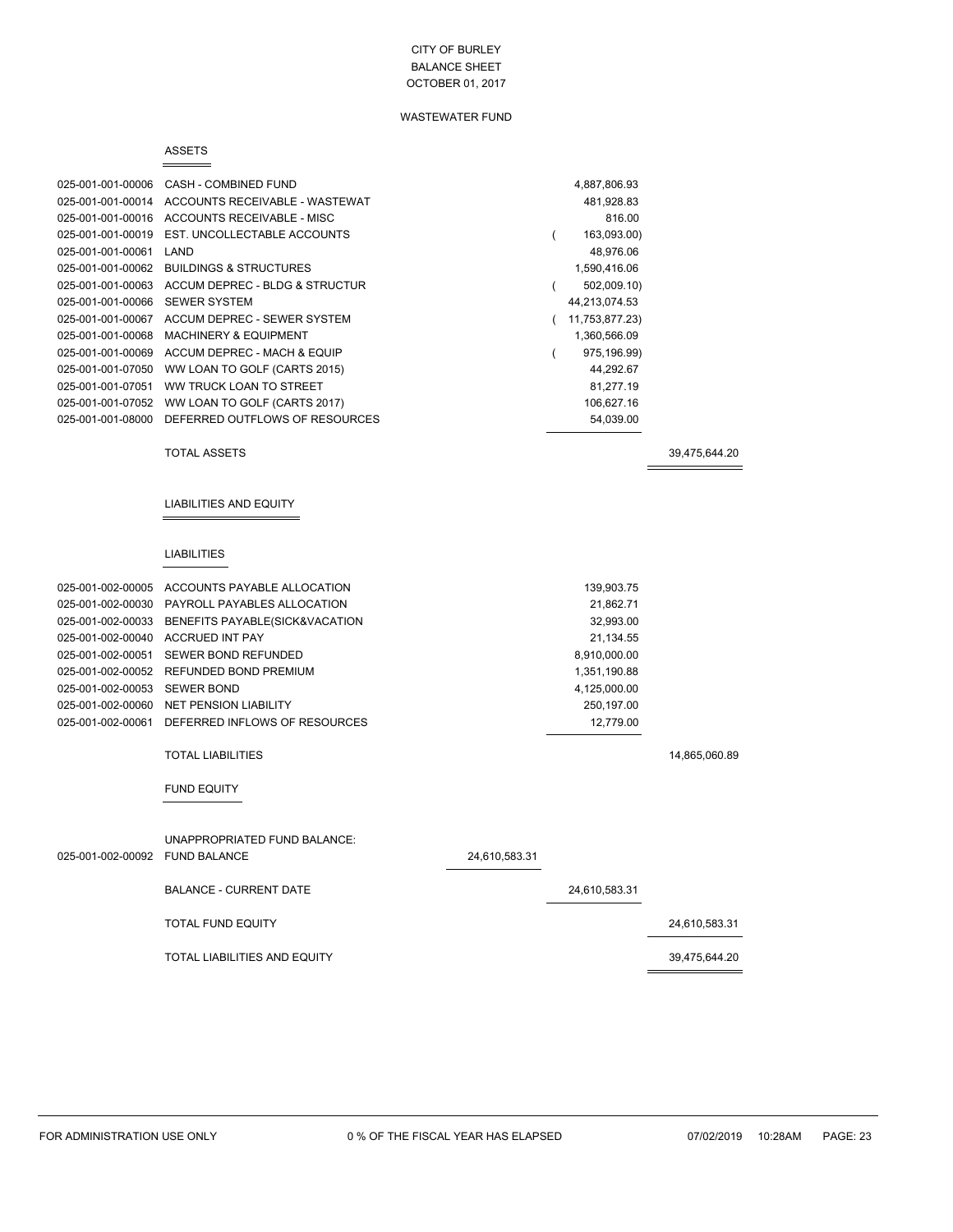|                   |                            | PERIOD ACTUAL | <b>YTD ACTUAL</b> | <b>BUDGET</b> | <b>UNEARNED</b> | <b>PCNT</b> |
|-------------------|----------------------------|---------------|-------------------|---------------|-----------------|-------------|
|                   | <b>WASTEWATER REVENUES</b> |               |                   |               |                 |             |
| 025-020-010-00001 | <b>SEWER SALES REVENUE</b> | .00.          | .00               | 3,007,946.00  | 3,007,946.00    | .0          |
| 025-020-010-00002 | <b>SEWER TAPS</b>          | .00           | .00               | 25,000.00     | 25,000.00       | .0          |
| 025-020-010-00003 | INDUSTRIAL SEWER CHARGES   | .00           | .00               | 1,499,900.00  | 1,499,900.00    | .0          |
| 025-020-010-00005 | MISC. REVENUE              | .00           | .00               | 3.000.00      | 3.000.00        | .0          |
|                   | TOTAL WASTEWATER REVENUES  | .00.          | .00               | 4,535,846.00  | 4,535,846.00    | .0          |
|                   | <b>TOTAL FUND REVENUE</b>  | .00           | .00               | 4,535,846.00  | 4,535,846.00    | .0          |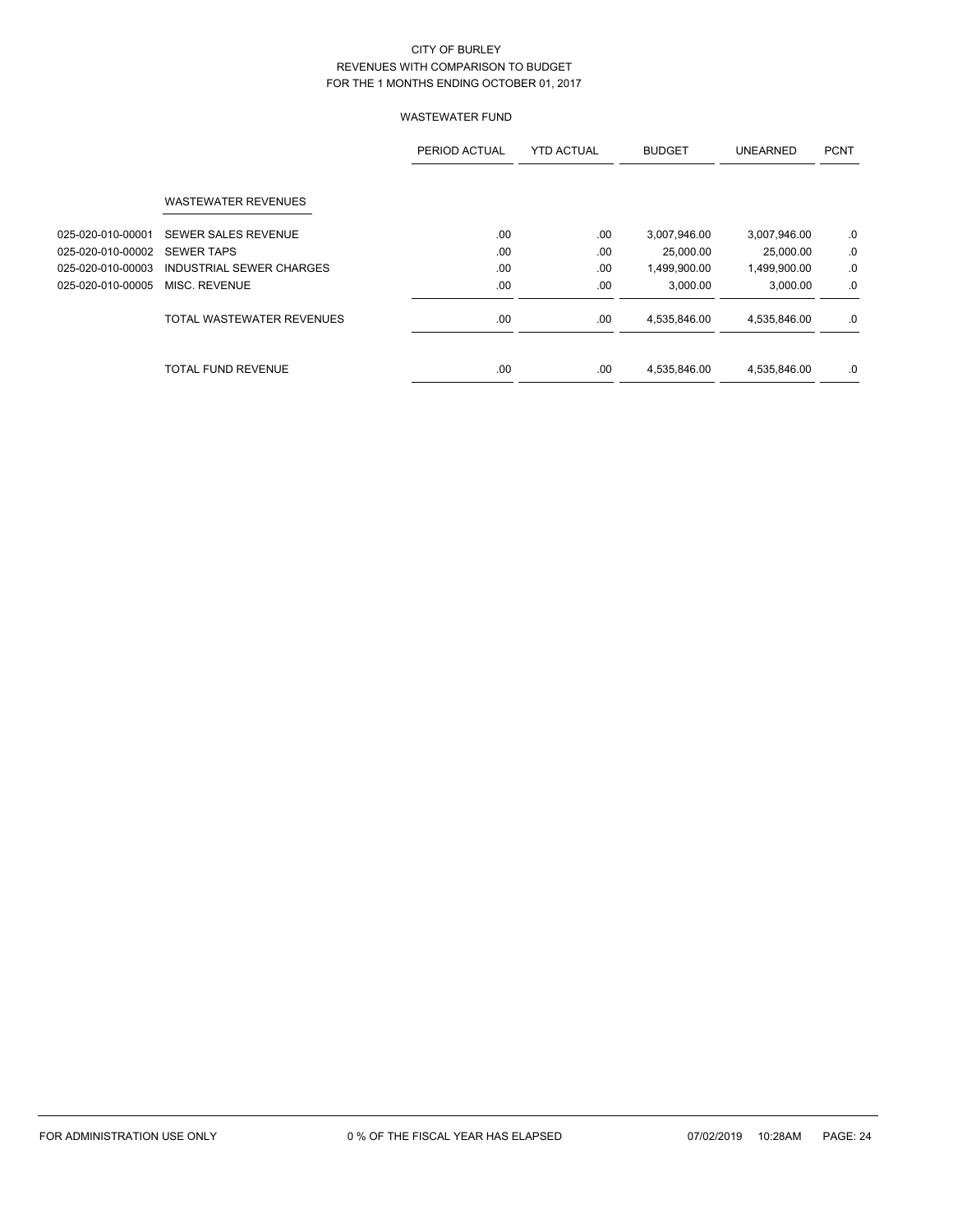|                   |                                     | PERIOD ACTUAL | <b>YTD ACTUAL</b> | <b>BUDGET</b> | UNEXPENDED | <b>PCNT</b> |
|-------------------|-------------------------------------|---------------|-------------------|---------------|------------|-------------|
|                   | <b>WASTEWATER COLLECTIONS</b>       |               |                   |               |            |             |
|                   |                                     |               |                   |               |            |             |
| 025-020-501-00001 | <b>REGULAR SALARIES</b>             | .00           | .00               | 119,372.00    | 119,372.00 | .0          |
| 025-020-501-00005 | <b>OVERTIME SALARIES</b>            | .00           | .00               | 10,000.00     | 10,000.00  | .0          |
| 025-020-501-00010 | ONCALL/CALLBACK SALARIES            | .00           | .00               | 2,500.00      | 2,500.00   | .0          |
| 025-020-502-00021 | <b>FICA</b>                         | .00           | .00               | 9,132.00      | 9,132.00   | .0          |
| 025-020-502-00022 | <b>RETIREMENT</b>                   | .00           | .00               | 13,920.00     | 13,920.00  | $\cdot$ 0   |
| 025-020-502-00024 | <b>WORKMAN'S COMP</b>               | .00           | .00               | 5,165.00      | 5,165.00   | .0          |
| 025-020-505-00025 | <b>HEALTH INSURANCE</b>             | .00           | .00               | 75,840.00     | 75,840.00  | .0          |
| 025-020-505-00026 | LIFE INSURANCE AMOUNT               | .00           | .00               | 204.00        | 204.00     | .0          |
| 025-020-505-00027 | UNIFORM ALLOWANCE                   | .00           | .00               | 1,200.00      | 1,200.00   | .0          |
| 025-020-520-00030 | <b>POSTAGE</b>                      | .00           | .00               | 200.00        | 200.00     | .0          |
| 025-020-520-00032 | OPERATING SUPPLIES                  | .00           | .00               | 20,000.00     | 20,000.00  | .0          |
| 025-020-521-00034 | <b>MINOR EQUIPMENT</b>              | .00           | .00               | 10,000.00     | 10,000.00  | .0          |
| 025-020-522-00041 | PUBLIC RELATIONS                    | .00           | .00               | 250.00        | 250.00     | .0          |
| 025-020-522-00044 | <b>ADVERTISING</b>                  | .00           | .00               | 150.00        | 150.00     | .0          |
| 025-020-522-00045 | <b>PRINTING</b>                     | .00           | .00               | 500.00        | 500.00     | $\cdot$ 0   |
| 025-020-523-00046 | <b>LIABILITY &amp; PROPERTY INS</b> | .00           | .00               | 9,781.00      | 9,781.00   | .0          |
| 025-020-524-00047 | <b>TRAVEL &amp; MEETINGS</b>        | .00           | .00               | 7,500.00      | 7,500.00   | .0          |
| 025-020-524-00048 | <b>MEMBERSHIP</b>                   | .00           | .00               | 400.00        | 400.00     | .0          |
| 025-020-524-00049 | PERSONNEL TRAINING                  | .00           | .00               | 1,500.00      | 1,500.00   | .0          |
| 025-020-525-00036 | TEMPS CONTRACTED SERVICE            | .00           | .00               | 5,000.00      | 5,000.00   | .0          |
| 025-020-525-00042 | PROFESSIONAL SERVICE                | .00           | .00               | 100,000.00    | 100,000.00 | .0          |
| 025-020-525-00045 | NETWORK AND COMPUTER SUPPORT        | .00           | .00               | 3,637.00      | 3,637.00   | .0          |
| 025-020-525-00050 | <b>CLEANING SERVICE</b>             | .00           | .00               | 2,000.00      | 2,000.00   | .0          |
| 025-020-525-00094 | <b>LEGAL SERVICE</b>                | .00           | .00               | 25,000.00     | 25,000.00  | .0          |
| 025-020-526-00051 | <b>TELEPHONE</b>                    | .00           | .00               | 2,500.00      | 2,500.00   | .0          |
| 025-020-526-00052 | <b>UTILITIES</b>                    | .00           | .00               | 55,000.00     | 55,000.00  | .0          |
| 025-020-527-00055 | <b>RENTAL BLDG</b>                  | .00           | .00               | 12,000.00     | 12,000.00  | .0          |
| 025-020-527-00057 | <b>RENTAL OTHER</b>                 | .00           | .00               | 500.00        | 500.00     | .0          |
| 025-020-528-00059 | <b>MAINT GROUNDS</b>                | .00           | .00               | 2,500.00      | 2,500.00   | .0          |
| 025-020-528-00060 | <b>MAINT BLDG</b>                   | .00           | .00               | 500.00        | 500.00     | .0          |
| 025-020-529-00035 | <b>FUEL &amp; OIL</b>               | .00           | .00               | 5,000.00      | 5,000.00   | .0          |
| 025-020-529-00061 | <b>MAINT AUTOMOTIVE</b>             | .00           | .00               | 3,000.00      | 3,000.00   | .0          |
| 025-020-529-00062 | <b>MAINT OTHER EQUIPMENT</b>        | .00           | .00               | 20,000.00     | 20,000.00  | .0          |
| 025-020-530-00065 | <b>BANK SERVICE CHARGE</b>          | .00           | .00               | 5,000.00      | 5,000.00   | .0          |
| 025-020-530-00066 | <b>BAD DEBTS</b>                    | .00           | .00               | 1,000.00      | 1,000.00   | .0          |
| 025-020-530-00091 | <b>ADMINISTRATION SERVICE</b>       | .00           | .00               | 45,000.00     | 45,000.00  | .0          |
| 025-020-530-00098 | <b>DEPRECIATION</b>                 | .00           | .00               | 72,450.00     | 72,450.00  | 0.          |
| 025-020-532-00020 | <b>GIS IMPLEMENTATION</b>           | .00           | .00               | 5,000.00      | 5,000.00   | .0          |
| 025-020-580-00074 | OFFICE EQUIPMENT                    | .00           | .00               | 500.00        | 500.00     | .0          |
| 025-020-584-00073 | OTHER IMPROVEMENTS                  | .00           | .00               | 20,000.00     | 20,000.00  | .0          |
| 025-020-584-00079 | <b>CONSTRUCTION</b>                 | .00           | .00               | 100,000.00    | 100,000.00 | .0          |
| 025-020-590-00097 | SEWER-CONTINGENCY                   | .00           | .00               | 100,000.00    | 100,000.00 | .0          |
|                   | TOTAL WASTEWATER COLLECTIONS        | .00           | .00               | 873,201.00    | 873,201.00 | 0.          |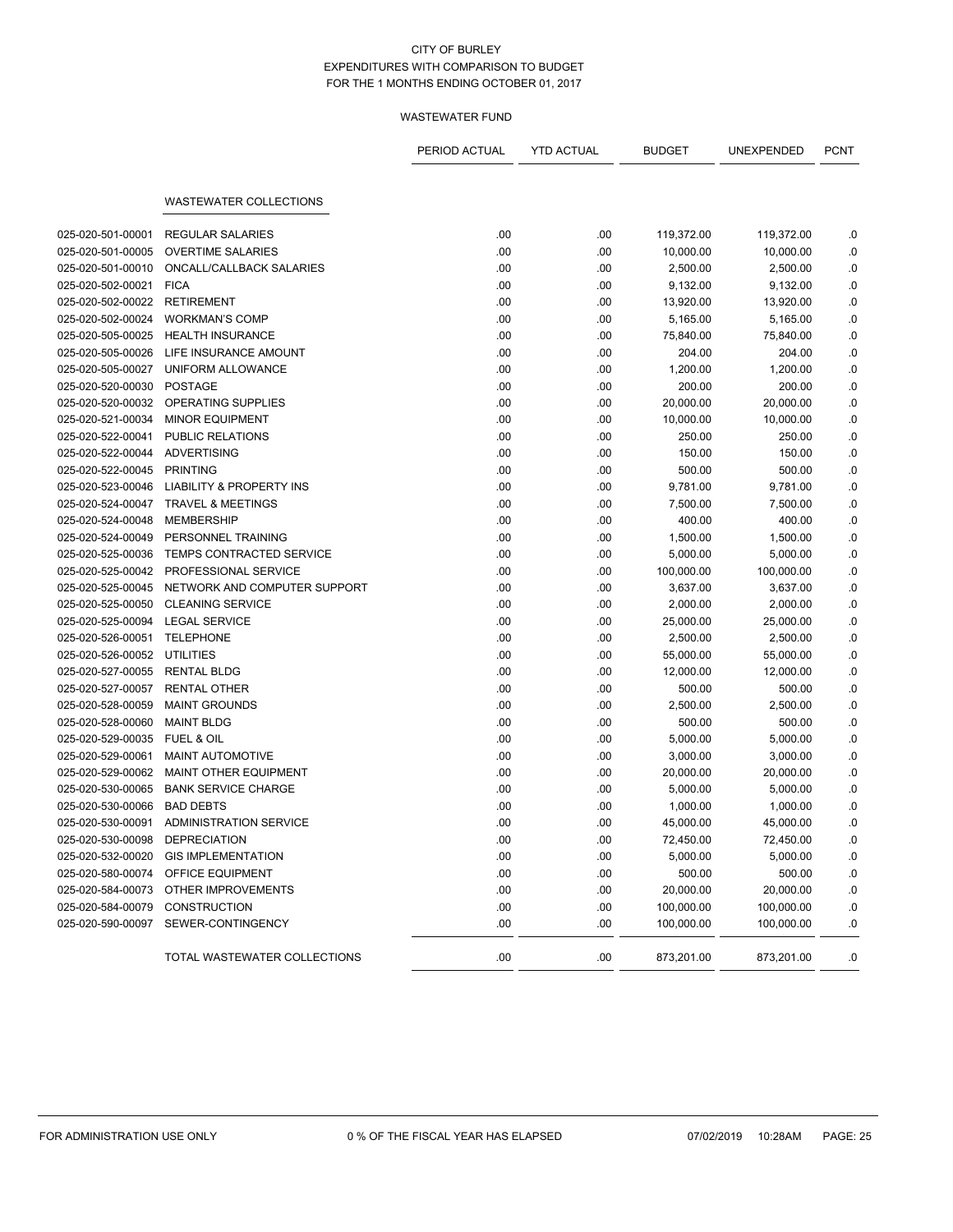|                                        |                                            | PERIOD ACTUAL | <b>YTD ACTUAL</b> | <b>BUDGET</b>          | UNEXPENDED             | <b>PCNT</b> |
|----------------------------------------|--------------------------------------------|---------------|-------------------|------------------------|------------------------|-------------|
|                                        | MUNICIPAL PLANT OPERATIONS                 |               |                   |                        |                        |             |
|                                        |                                            |               |                   |                        |                        |             |
| 025-030-501-00001<br>025-030-501-00010 | <b>REGULAR SALARIES</b><br>ONCALL/CALLBACK | .00<br>.00    | .00<br>.00        | 277,514.00<br>3,000.00 | 277,514.00<br>3,000.00 | .0<br>.0    |
| 025-030-502-00021                      | <b>FICA</b>                                | .00           | .00               |                        |                        | $\cdot$ 0   |
| 025-030-502-00022                      | <b>RETIREMENT</b>                          | .00           | .00               | 21,230.00<br>32,359.00 | 21,230.00<br>32,359.00 | .0          |
| 025-030-502-00024                      | <b>WORKMAN'S COMP</b>                      | .00           | .00               | 8,928.00               | 8,928.00               | .0          |
| 025-030-505-00025                      | <b>HEALTH INSURANCE</b>                    | .00           | .00               | 120,080.00             | 120,080.00             | .0          |
| 025-030-505-00026                      | <b>LIFE INSURANCE</b>                      | .00           | .00               | 255.00                 | 255.00                 | .0          |
| 025-030-505-00027                      | UNIFORM ALLOWANCE                          | .00           | .00               | 1,500.00               | 1,500.00               | .0          |
| 025-030-520-00030                      | <b>POSTAGE</b>                             | .00           | .00               | 400.00                 | 400.00                 | .0          |
| 025-030-520-00031                      | OFFICE SUPPLIES                            | .00           | .00               | 2,200.00               | 2,200.00               | .0          |
| 025-030-520-00032                      | <b>OPERATING SUPPLIES</b>                  | .00           | .00               | 20,000.00              | 20,000.00              | .0          |
| 025-030-520-00033                      | <b>LAB SUPPLIES</b>                        | .00           | .00               | 15,000.00              | 15,000.00              | .0          |
| 025-030-520-00035                      | <b>BIO-SOLIDS DISPOSAL</b>                 | .00           | .00               | 5,000.00               | 5,000.00               | .0          |
| 025-030-520-00058                      | <b>MAINT OFFICE EQUIP</b>                  | .00           | .00               | 500.00                 | 500.00                 | .0          |
| 025-030-521-00033                      | <b>LAB EQUIPMENT</b>                       | .00           | .00               | 3,500.00               | 3,500.00               | .0          |
| 025-030-521-00034                      | <b>MINOR EQUIPMENT</b>                     | .00           | .00               | 20,000.00              | 20,000.00              | .0          |
| 025-030-522-00041                      | PUBLIC RELATIONS                           | .00           | .00               | 500.00                 | 500.00                 | .0          |
| 025-030-522-00045                      | <b>PRINTING</b>                            | .00           | .00               | 500.00                 | 500.00                 | 0.0         |
| 025-030-523-00046                      | <b>LIABILITY &amp; PROPERTY INS</b>        | .00           | .00               | 22,571.00              | 22,571.00              | .0          |
| 025-030-524-00047                      | <b>TRAVEL &amp; MEETINGS</b>               | .00           | .00               | 1,500.00               | 1,500.00               | 0.0         |
| 025-030-524-00048                      | <b>MEMBERSHIP</b>                          | .00           | .00               | 750.00                 | 750.00                 | .0          |
| 025-030-524-00049                      | PERSONNEL TRAINING                         | .00           | .00               | 2,000.00               | 2,000.00               | .0          |
| 025-030-525-00042                      | PROFESSIONAL SERVICE                       | .00           | .00               | 50,000.00              | 50,000.00              | .0          |
| 025-030-525-00045                      | NETWORK AND COMPUTER SUPPORT               | .00           | .00               | 3,637.00               | 3,637.00               | .0          |
| 025-030-525-00063                      | CONTRACTED LABROTORY SERVICE               | .00           | .00               | 10,000.00              | 10,000.00              | .0          |
| 025-030-525-00094                      | <b>LEGAL SERVICE</b>                       | .00           | .00               | 25,000.00              | 25,000.00              | .0          |
| 025-030-526-00051                      | <b>TELEPHONE</b>                           | .00           | .00               | 3,000.00               | 3,000.00               | .0          |
| 025-030-526-00052                      | <b>UTILITIES</b>                           | .00           | .00               | 190,000.00             | 190,000.00             | 0.0         |
| 025-030-527-00057                      | <b>RENTAL OTHER</b>                        | .00           | .00               | 7,000.00               | 7,000.00               | .0          |
| 025-030-528-00059                      | <b>MAINT GROUNDS</b>                       | .00           | .00               | 10,000.00              | 10,000.00              | .0          |
| 025-030-528-00060                      | <b>MAINT BLDG</b>                          | .00           | .00               | 20,000.00              | 20,000.00              | 0.0         |
| 025-030-529-00035                      | FUEL & OIL                                 | .00           | .00               | 8,000.00               | 8,000.00               | .0          |
| 025-030-529-00061                      | MAINT AUTOMOTIVE                           | .00           | .00               | 2,000.00               | 2,000.00               | .0          |
| 025-030-529-00062                      | <b>MAINT OTHER EQUIPMENT</b>               | .00           | .00               | 200,000.00             | 200,000.00             | .0          |
| 025-030-529-00064                      | MAINT OF BELT PRESSES                      | .00           | .00               | 8,000.00               | 8,000.00               | .0          |
| 025-030-529-01000                      | <b>CHEMICALS</b>                           | .00           | .00               | 25,000.00              | 25,000.00              | .0          |
| 025-030-530-00091                      | <b>ADMINISTRATION SERVICE</b>              | .00           | .00               | 45,000.00              | 45,000.00              | .0          |
| 025-030-530-00098                      | <b>DEPRECIATION</b>                        | .00           | .00               | 72,450.00              | 72,450.00              | .0          |
| 025-030-580-00075                      | <b>AUTOMOTIVE</b>                          | .00           | .00               | 75,000.00              | 75,000.00              | .0          |
| 025-030-590-00001                      | <b>DEBT LEASE PAYMENTS</b>                 | .00           | .00               | 1,100,000.00           | 1,100,000.00           | .0          |
|                                        | TOTAL MUNICIPAL PLANT OPERATIONS           | .00           | .00               | 2,413,374.00           | 2,413,374.00           | .0          |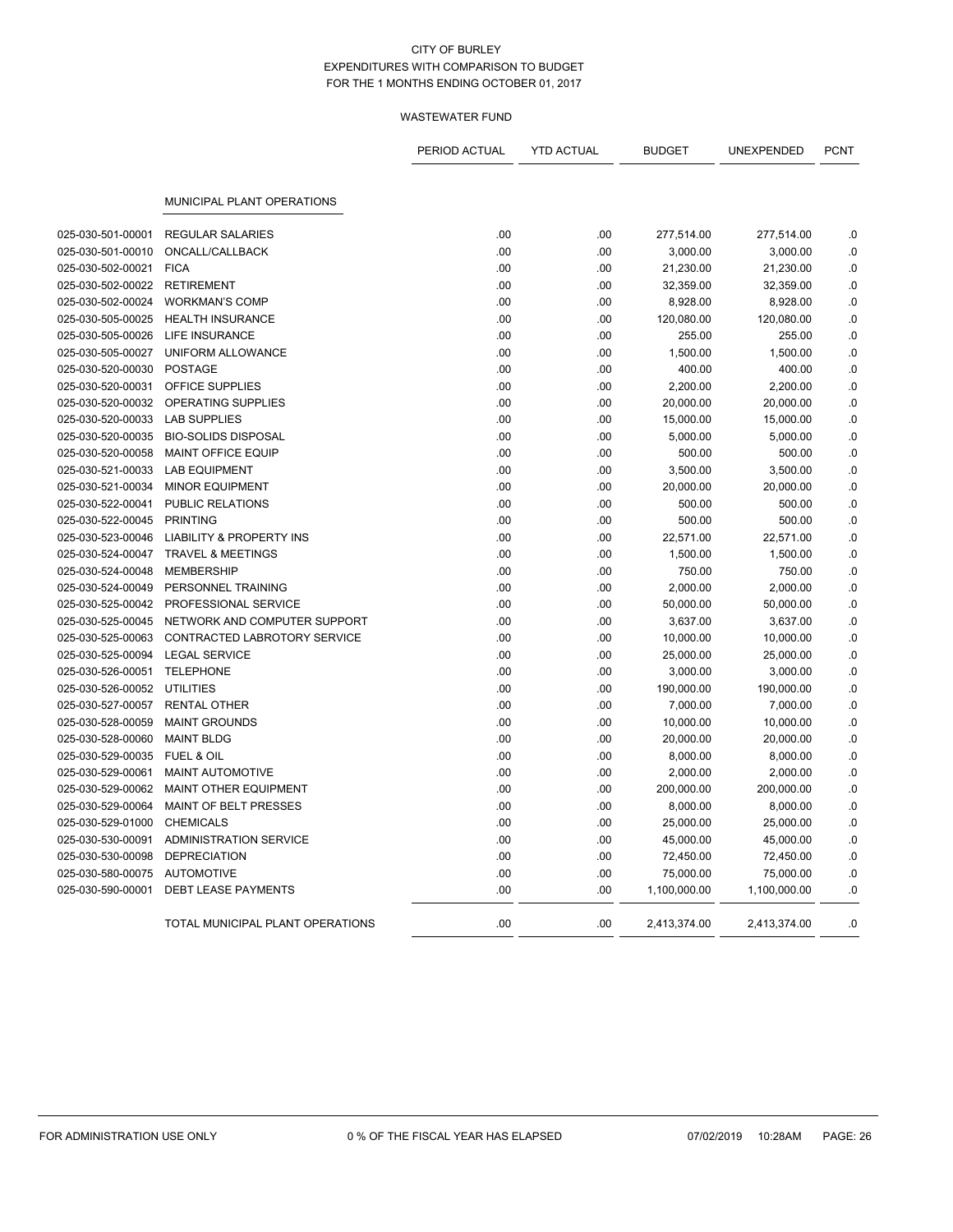|                   |                                     | PERIOD ACTUAL | <b>YTD ACTUAL</b> | <b>BUDGET</b> | UNEXPENDED   | <b>PCNT</b> |
|-------------------|-------------------------------------|---------------|-------------------|---------------|--------------|-------------|
|                   | <b>INDUSTRIAL PLANT OPERATIONS</b>  |               |                   |               |              |             |
| 025-070-501-00001 | <b>REGULAR SALARIES</b>             | .00           | .00               | 42,640.00     | 42,640.00    | .0          |
| 025-070-501-00010 | ONCALL/CALLBACK WAGES               | .00           | .00               | 1,000.00      | 1,000.00     | .0          |
| 025-070-502-00021 | <b>FICA</b>                         | .00           | .00               | 3,262.00      | 3,262.00     | .0          |
| 025-070-502-00022 | <b>RETIREMENT</b>                   | .00           | .00               | 4,972.00      | 4,972.00     | 0.0         |
| 025-070-505-00025 | <b>HEALTH INSURANCE</b>             | .00           | .00               | 18,960.00     | 18,960.00    | .0          |
| 025-070-505-00026 | LIFE INSURANCE                      | .00           | .00               | 51.00         | 51.00        | .0          |
| 025-070-505-00027 | UNIFORM ALLOWANCE                   | .00           | .00               | 200.00        | 200.00       | 0.0         |
| 025-070-520-00031 | <b>OFFICE SUPPLIES</b>              | .00           | .00               | 250.00        | 250.00       | .0          |
| 025-070-520-00032 | OPERATING SUPPLIES                  | .00           | .00               | 20,000.00     | 20,000.00    | $0.$        |
| 025-070-520-00033 | <b>LAB SUPPLIES</b>                 | .00           | .00               | 500.00        | 500.00       | .0          |
| 025-070-520-00035 | <b>BIO-SOLIDS DISPOSAL</b>          | .00           | .00               | 50,000.00     | 50,000.00    | .0          |
| 025-070-521-00033 | <b>LAB EQUIPMENT</b>                | .00           | .00               | 2,500.00      | 2,500.00     | $0.$        |
| 025-070-521-00034 | <b>MINOR EQUIPMENT</b>              | .00           | .00               | 50,000.00     | 50,000.00    | .0          |
| 025-070-523-00046 | <b>LIABILITY &amp; PROPERTY INS</b> | .00           | .00               | 1,881.00      | 1,881.00     | .0          |
| 025-070-525-00042 | PROFESSIONAL SERVICE                | .00           | .00               | 50,000.00     | 50,000.00    | .0          |
| 025-070-525-00045 | NETWORK AND COMPUTER SUPPORT        | .00           | .00               | 3,637.00      | 3,637.00     | .0          |
| 025-070-525-00063 | CONTRACTED LABROTORY                | .00           | .00               | 10,000.00     | 10,000.00    | .0          |
| 025-070-525-00094 | <b>LEGAL SERVICE</b>                | .00           | .00               | 10,000.00     | 10,000.00    | .0          |
| 025-070-526-00051 | <b>TELEPHONE</b>                    | .00           | .00               | 1,200.00      | 1,200.00     | .0          |
| 025-070-526-00052 | <b>UTILITIES</b>                    | .00           | .00               | 110,000.00    | 110,000.00   | 0.0         |
| 025-070-527-00057 | <b>RENTAL OTHER</b>                 | .00           | .00               | 2,000.00      | 2,000.00     | .0          |
| 025-070-528-00059 | <b>MAINT GROUNDS</b>                | .00           | .00               | 10,000.00     | 10,000.00    | .0          |
| 025-070-528-00060 | <b>MAINT BLDG</b>                   | .00           | .00               | 5,000.00      | 5,000.00     | .0          |
| 025-070-529-00035 | <b>FUEL &amp; OIL</b>               | .00           | .00               | 10,000.00     | 10,000.00    | .0          |
| 025-070-529-00061 | <b>MAINT AUTOMOTIVE</b>             | .00           | .00               | 3,000.00      | 3,000.00     | .0          |
| 025-070-529-00062 | MAINT OTHER EQUIPMENT               | .00           | .00               | 50,000.00     | 50,000.00    | .0          |
| 025-070-529-01000 | <b>CHEMICALS</b>                    | .00           | .00               | 350,000.00    | 350,000.00   | .0          |
| 025-070-530-00091 | <b>ADMINISTRATION SERVICE</b>       | .00           | .00               | 45,000.00     | 45,000.00    | .0          |
| 025-070-584-00079 | <b>CONSTRUCTION</b>                 | .00           | .00               | 50,000.00     | 50,000.00    | .0          |
| 025-070-590-00007 | <b>DEBT LEASE PYMNTS</b>            | .00           | .00               | 200,000.00    | 200,000.00   | .0          |
| 025-070-590-00097 | <b>CONTINGENCY</b>                  | .00           | .00               | 100,000.00    | 100,000.00   | $0.$        |
| 025-070-590-00099 | RESERVED FOR BOND PAYMENTS          | .00           | .00               | 43,218.00     | 43,218.00    | .0          |
|                   | TOTAL INDUSTRIAL PLANT OPERATIONS   | .00           | .00               | 1,249,271.00  | 1,249,271.00 | .0          |
|                   | TOTAL FUND EXPENDITURES             | .00           | .00               | 4,535,846.00  | 4,535,846.00 | .0          |
|                   | NET REVENUE OVER EXPENDITURES       | .00           | .00               | .00           | .00          | .0          |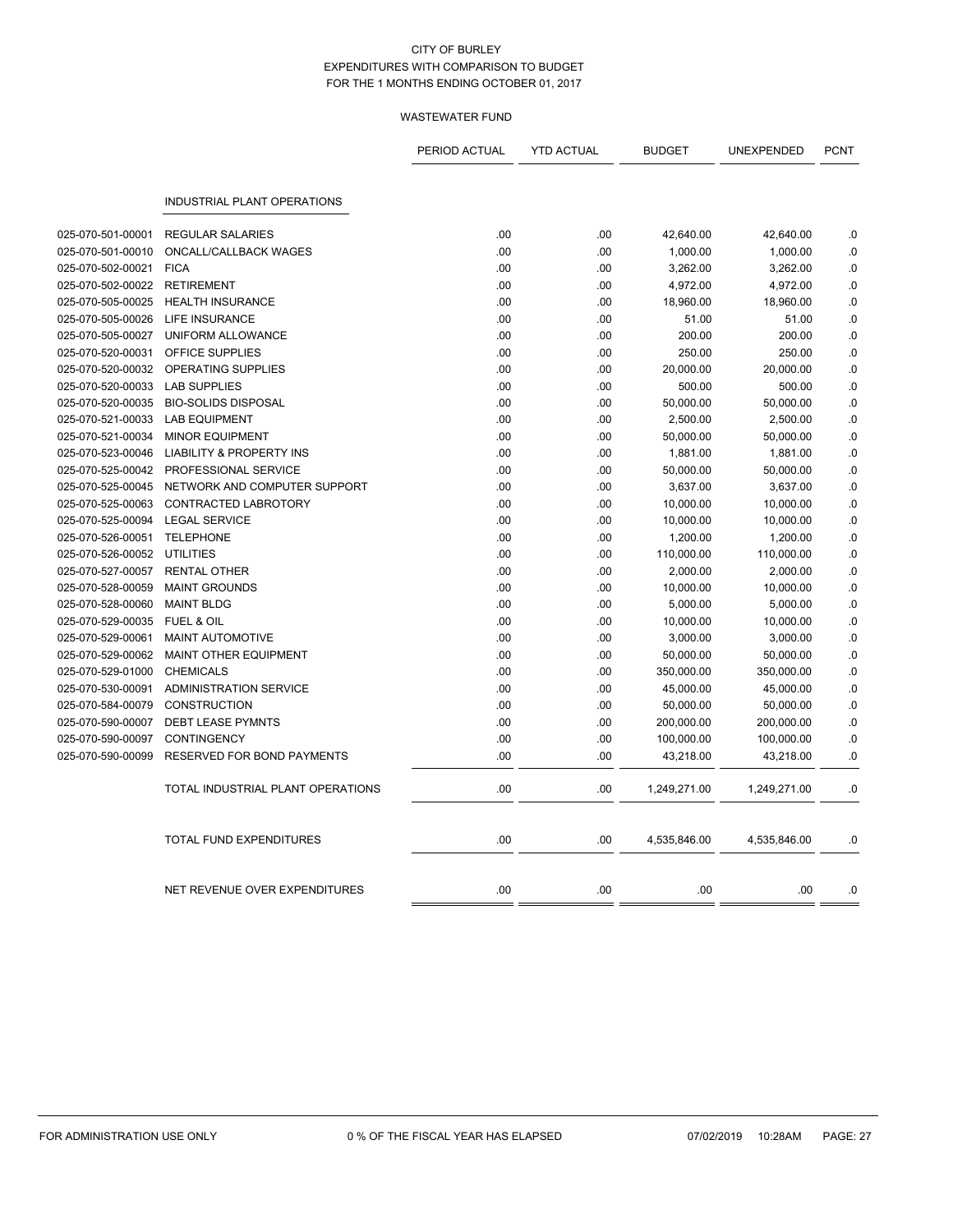### WASTEWATER CAPITAL IMPROVEMENT

|                   |                           | PERIOD ACTUAL | <b>YTD ACTUAL</b> | <b>BUDGET</b> | <b>UNEARNED</b> | <b>PCNT</b> |
|-------------------|---------------------------|---------------|-------------------|---------------|-----------------|-------------|
|                   |                           |               |                   |               |                 |             |
| 026-010-010-00090 | <b>BOND PROCEEDS</b>      | .00           | .00               | 4,050,000.00  | 4,050,000.00    | .0          |
| 026-010-010-01000 | <b>FROM FUND BALANCE</b>  | .00           | .00               | 660,200.00    | 660,200.00      | .0          |
|                   | TOTAL SOURCE 010          | .00           | .00               | 4,710,200.00  | 4,710,200.00    | .0          |
|                   | <b>TOTAL FUND REVENUE</b> | .00           | .00               | 4,710,200.00  | 4,710,200.00    | .0          |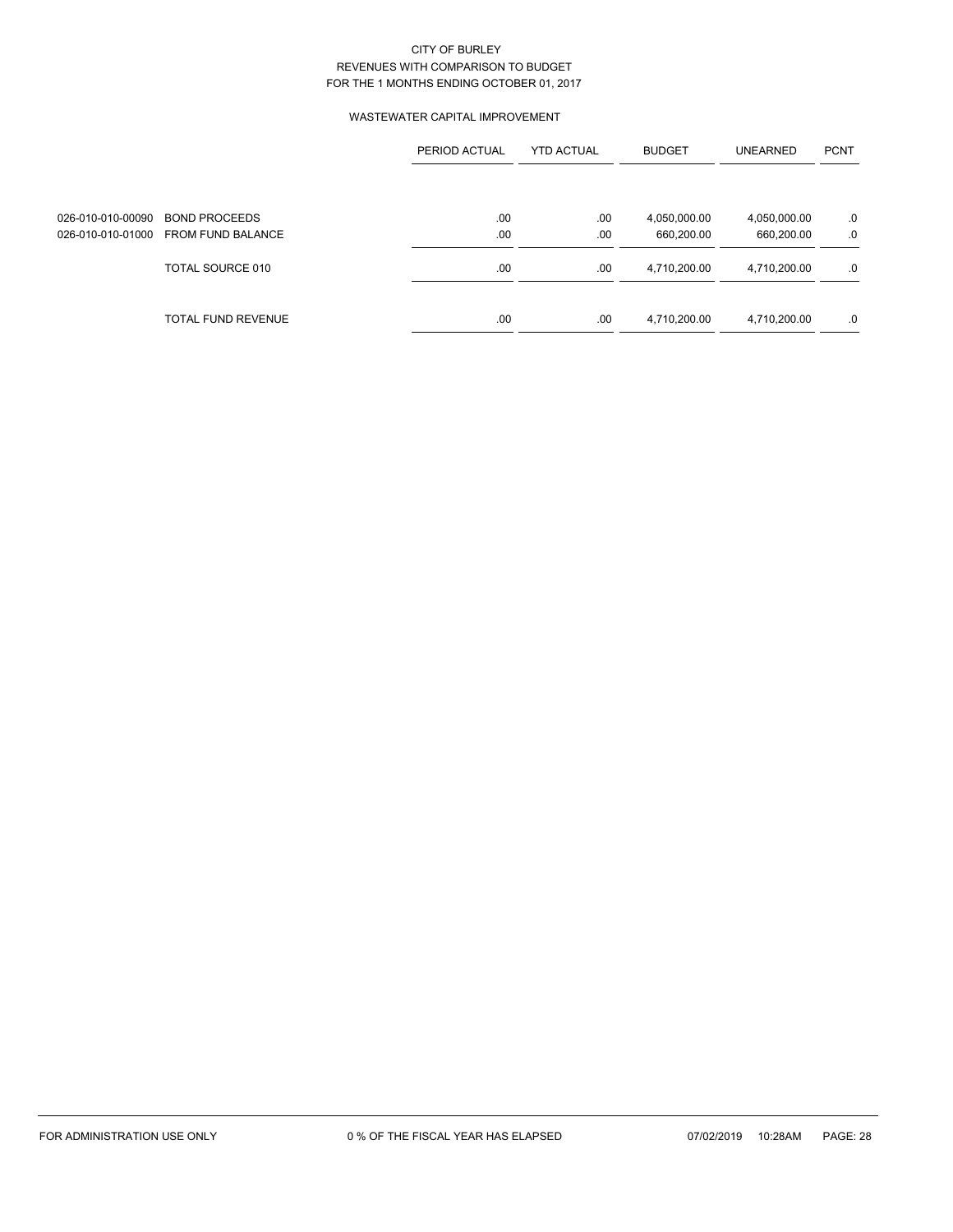### WASTEWATER CAPITAL IMPROVEMENT

|                   |                                    | PERIOD ACTUAL | <b>YTD ACTUAL</b> | <b>BUDGET</b> | <b>UNEXPENDED</b> | <b>PCNT</b> |
|-------------------|------------------------------------|---------------|-------------------|---------------|-------------------|-------------|
|                   |                                    |               |                   |               |                   |             |
|                   | MUNICIPAL PLANT CONSTRUCTION       |               |                   |               |                   |             |
| 026-020-584-00079 | <b>CONSTRUCTION</b>                | .00.          | .00.              | 660,200.00    | 660,200.00        | .0          |
|                   | TOTAL MUNICIPAL PLANT CONSTRUCTION | .00.          | .00.              | 660,200.00    | 660,200.00        | .0          |
|                   | BHIP INDUSTRIAL WWTP               |               |                   |               |                   |             |
| 026-030-584-00079 | <b>CONSTRUCTION</b>                | .00.          | .00.              | 4,050,000.00  | 4,050,000.00      | .0          |
|                   | TOTAL BHIP INDUSTRIAL WWTP         | .00.          | .00.              | 4,050,000.00  | 4,050,000.00      | .0          |
|                   | TOTAL FUND EXPENDITURES            | .00.          | .00.              | 4,710,200.00  | 4,710,200.00      | .0          |
|                   | NET REVENUE OVER EXPENDITURES      | .00.          | .00.              | .00.          | .00.              | .0          |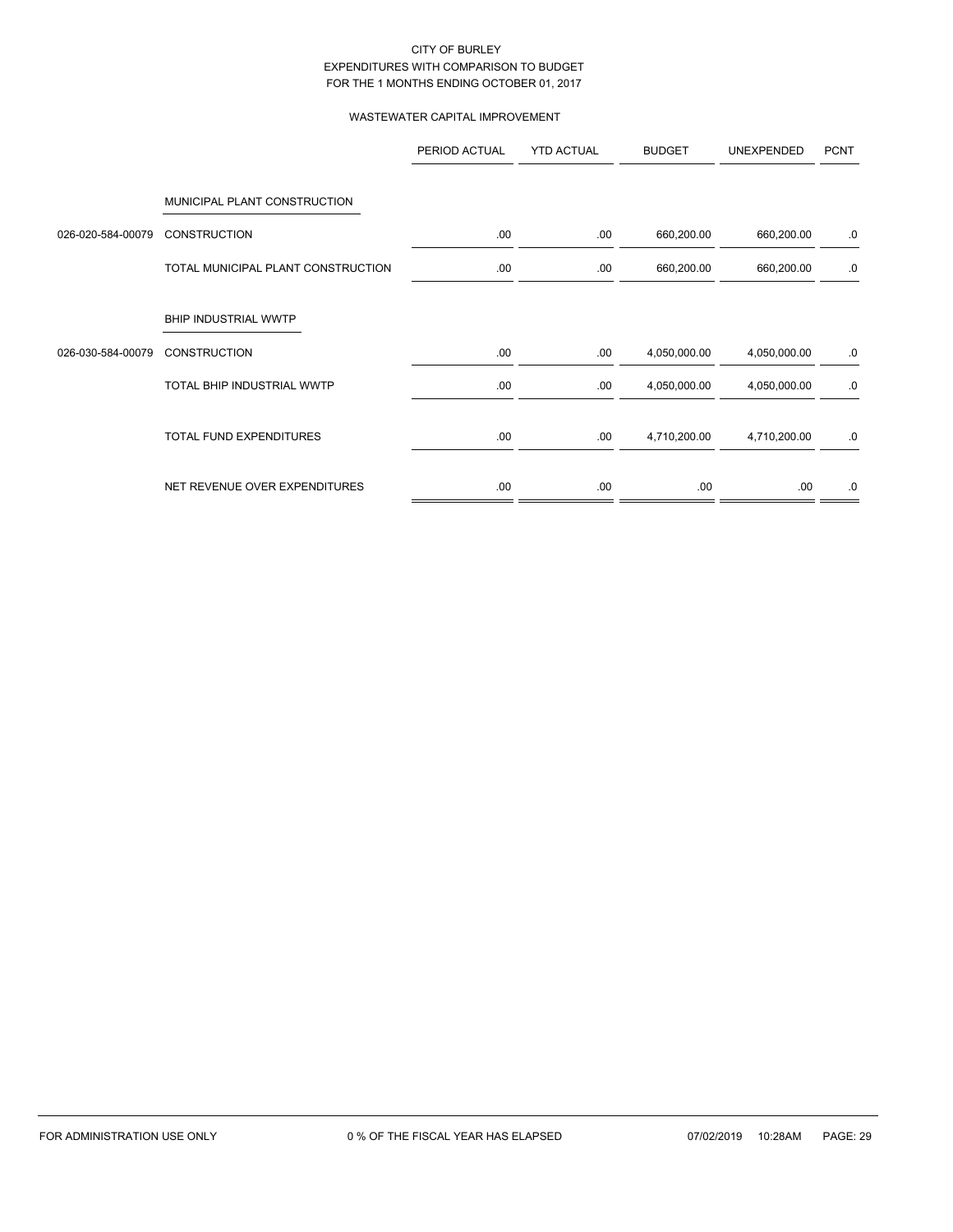#### ELECTRIC FUND

#### ASSETS

 $=$ 

| 030-001-001-00006 | CASH - COMBINED FUND              | 1,337,008.06  |  |
|-------------------|-----------------------------------|---------------|--|
| 030-001-001-00015 | ACCOUNTS RECEIVABLE - UTILITIE    | 874,063.91    |  |
| 030-001-001-00017 | ACCOUNTS RECEIVABLE - RET CHEC    | 792.80        |  |
| 030-001-001-00019 | EST UNCOLLECTABLE ACCOUNTS        | 295,799.00)   |  |
| 030-001-001-00041 | <b>INVENTORY</b>                  | 511,757.10    |  |
| 030-001-001-00061 | LAND                              | 170,235.15    |  |
| 030-001-001-00062 | <b>BUILDINGS &amp; STRUCTURES</b> | 352,131.15    |  |
| 030-001-001-00063 | ACCUM DEPREC - BLDG & STRUCTUR    | 241,664.04)   |  |
| 030-001-001-00064 | ELECTRICAL SYSTEM                 | 9,266,386.92  |  |
| 030-001-001-00065 | ACCUM DEPREC-ELECTRICAL SYSTEM    | 5,477,473.13) |  |
| 030-001-001-00068 | <b>MACHINERY &amp; EQUIPMENT</b>  | 1,419,826.26  |  |
| 030-001-001-00069 | ACCUM DEPREC - MACH & EQUIP       | 1,234,111.43) |  |
| 030-001-001-07040 | NOTE REC GENERAL-FIRE TRUCK       | 53,760.28     |  |
| 030-001-001-07050 | NOTE REC - LID #2                 | 200.000.00    |  |
| 030-001-001-07060 | NOTE REC-GOLF MOWERS              | 17,554.66     |  |
| 030-001-001-08000 | DEFERRED OUTFLOWS OF RESOURCES    | 57,672.00     |  |
|                   |                                   |               |  |

TOTAL ASSETS 7,012,140.69

#### LIABILITIES AND EQUITY

#### LIABILITIES

| 030-001-002-00005 | ACCOUNTS PAYABLE ALLOCATION                         |              | 932,754.30   |              |
|-------------------|-----------------------------------------------------|--------------|--------------|--------------|
| 030-001-002-00030 | PAYROLL PAYABLES ALLOCATION                         |              | 19,463.88    |              |
| 030-001-002-00033 | BENEFITS PAYABLE(SICK&VACATION                      |              | 41,273.00    |              |
| 030-001-002-00060 | <b>NET PENSION LIABILITY</b>                        |              | 267,020.00   |              |
| 030-001-002-00061 | DEFERRED INFLOWS OF RESOURCES                       |              | 13,638.00    |              |
|                   | <b>TOTAL LIABILITIES</b>                            |              |              | 1,274,149.18 |
|                   | <b>FUND EQUITY</b>                                  |              |              |              |
| 030-001-002-00092 | UNAPPROPRIATED FUND BALANCE:<br><b>FUND BALANCE</b> | 5,737,991.51 |              |              |
|                   | <b>BALANCE - CURRENT DATE</b>                       |              | 5,737,991.51 |              |
|                   | <b>TOTAL FUND EQUITY</b>                            |              |              | 5,737,991.51 |
|                   | <b>TOTAL LIABILITIES AND EQUITY</b>                 |              |              | 7,012,140.69 |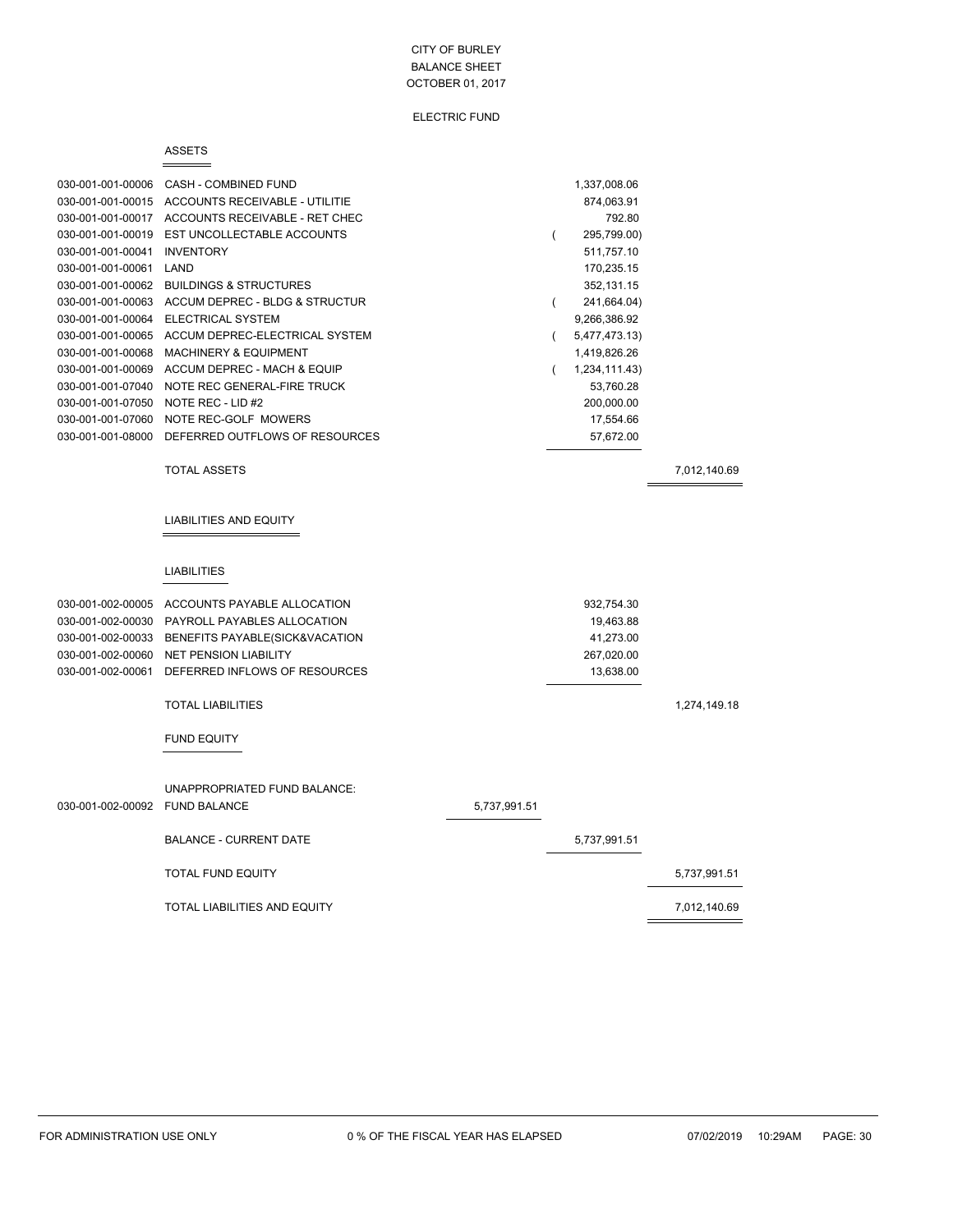## ELECTRIC FUND

|                   |                                   | PERIOD ACTUAL | <b>YTD ACTUAL</b> | <b>BUDGET</b> | <b>UNEARNED</b> | <b>PCNT</b> |
|-------------------|-----------------------------------|---------------|-------------------|---------------|-----------------|-------------|
|                   | ELECTRIC DEPARTMENT REVENUE       |               |                   |               |                 |             |
| 030-010-010-00001 | <b>ENERGY BILLED</b>              | .00           | .00               | 8,000,000.00  | 8,000,000.00    | .0          |
| 030-010-010-00002 | <b>CONNECT FEE</b>                | .00           | .00               | 38,000.00     | 38,000.00       | .0          |
| 030-010-010-00003 | <b>ELECTRIC OTHER REVENUE</b>     | .00           | .00               | 12,000.00     | 12,000.00       | .0          |
| 030-010-010-00005 | <b>ELECTRIC MISC</b>              | .00           | .00               | 2,400.00      | 2,400.00        | .0          |
| 030-010-010-00006 | CONSERVATION GRANTS-BPA           | .00           | .00               | 150,000.00    | 150,000.00      | .0          |
| 030-010-010-00071 | <b>INTEREST EARNED</b>            | .00           | .00               | 8,500.00      | 8,500.00        | .0          |
| 030-010-010-00073 | CUST CONTRIBUTIONS - AID OF CO    | .00.          | .00               | 240,000.00    | 240,000.00      | .0          |
|                   | TOTAL ELECTRIC DEPARTMENT REVENUE | .00           | .00               | 8,450,900.00  | 8,450,900.00    | .0          |
|                   | <b>TOTAL FUND REVENUE</b>         | .00           | .00               | 8,450,900.00  | 8,450,900.00    | .0          |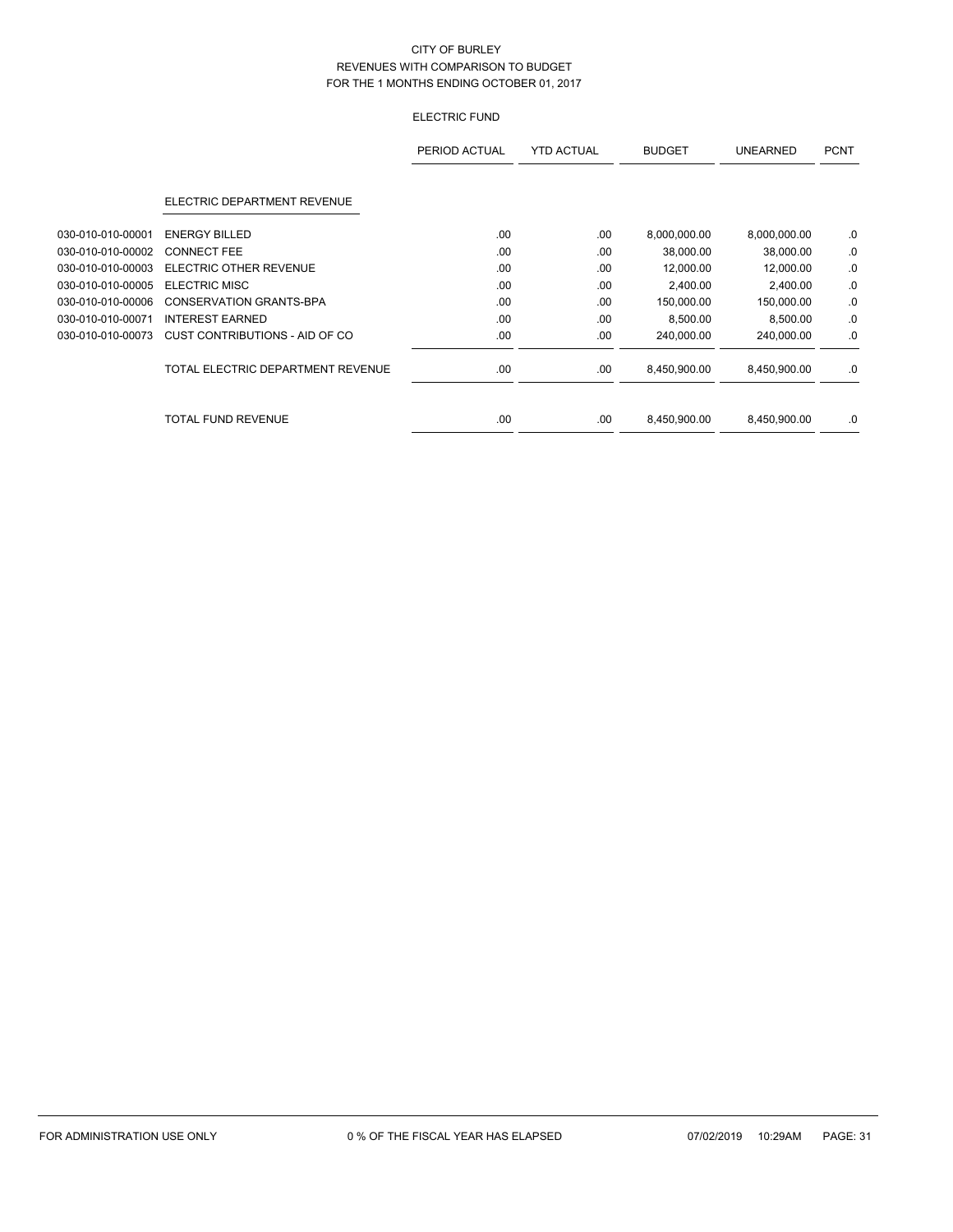#### ELECTRIC FUND

|                   |                                                       | PERIOD ACTUAL | <b>YTD ACTUAL</b> | <b>BUDGET</b>         | UNEXPENDED   | <b>PCNT</b>     |
|-------------------|-------------------------------------------------------|---------------|-------------------|-----------------------|--------------|-----------------|
|                   | ELECTRIC DEPARTMENT                                   |               |                   |                       |              |                 |
| 030-010-501-00001 | <b>REGULAR SALARIES</b>                               | .00           | .00               | 533,000.00            | 533,000.00   | .0              |
| 030-010-501-00005 | <b>OVERTIME SALARIES</b>                              | .00           | .00               | 6,000.00              | 6,000.00     | .0              |
| 030-010-501-00010 | ONCALL/CALLBACK SALARIES                              | .00           | .00               | 2,000.00              | 2,000.00     | ${\bf .0}$      |
| 030-010-502-00021 | <b>FICA</b>                                           | .00           | .00               | 40,372.00             | 40,372.00    | .0              |
| 030-010-502-00022 | <b>RETIREMENT</b>                                     | .00           | .00               | 61,532.00             | 61,532.00    | .0              |
| 030-010-502-00024 | <b>WORKMAN'S COMP</b>                                 | .00           | .00               | 9,885.00              | 9,885.00     | .0              |
| 030-010-505-00025 | <b>HEALTH INSURANCE</b>                               | .00           | .00               | 151,680.00            | 151,680.00   | $\cdot$ 0       |
| 030-010-505-00026 | LIFE INSURANCE AMOUNT                                 | .00           | .00               | 408.00                | 408.00       | .0              |
| 030-010-505-00027 | UNIFORM ALLOWANCE                                     | .00           | .00               | 7,900.00              | 7,900.00     | .0              |
| 030-010-520-00030 | <b>POSTAGE</b>                                        | .00           | .00               | 800.00                | 800.00       |                 |
| 030-010-520-00031 | OFFICE SUPPLIES                                       | .00           |                   |                       | 5,500.00     | .0              |
| 030-010-520-00032 | OPERATING SUPPLIES                                    | .00           | .00<br>.00        | 5,500.00<br>16,200.00 | 16,200.00    | .0<br>$\cdot$ 0 |
| 030-010-520-00058 | <b>MAINT OFFICE EQUIP</b>                             | .00           | .00               | 2,000.00              | 2,000.00     | .0              |
| 030-010-521-00033 | <b>ITEMS FOR RESALE</b>                               | .00           |                   | 5,292,000.00          | 5,292,000.00 | .0              |
|                   |                                                       |               | .00               |                       |              |                 |
| 030-010-521-00034 | <b>MINOR EQUIPMENT</b>                                | .00           | .00               | 15,000.00             | 15,000.00    | .0              |
| 030-010-522-00044 | <b>ADVERTISING</b>                                    | .00           | .00               | 500.00                | 500.00       | .0              |
| 030-010-522-00045 | <b>PRINTING</b>                                       | .00           | .00               | 4,500.00              | 4,500.00     | .0              |
| 030-010-523-00046 | <b>LIABILITY &amp; PROPERTY INS</b>                   | .00           | .00               | 13,166.00             | 13,166.00    | .0              |
| 030-010-524-00047 | <b>TRAVEL &amp; MEETINGS</b>                          | .00           | .00               | 11,800.00             | 11,800.00    | .0              |
| 030-010-524-00048 | <b>MEMBERSHIP</b>                                     | .00           | .00               | 42,000.00             | 42,000.00    | .0              |
| 030-010-524-00049 | PERSONNEL TRAINING<br><b>TEMPS CONTRACTED SERVICE</b> | .00           | .00               | 14,000.00             | 14,000.00    | $\cdot$ 0       |
| 030-010-525-00036 |                                                       | .00           | .00               | 26,000.00             | 26,000.00    | .0              |
| 030-010-525-00042 | PROFESSIONAL SERVICE                                  | .00           | .00               | 7,000.00              | 7,000.00     | .0              |
| 030-010-525-00045 | NETWORK AND COMPUTER SUPPORT                          | .00           | .00               | 5,455.00              | 5,455.00     | .0              |
| 030-010-525-00050 | <b>CLEANING SERVICE</b>                               | .00           | .00               | 2,000.00              | 2,000.00     | .0              |
| 030-010-525-00067 | <b>CONTRACTED SERVICE</b>                             | .00           | .00               | 5,000.00              | 5,000.00     | .0              |
| 030-010-525-00094 | <b>LEGAL SERVICE</b>                                  | .00           | .00               | 27,500.00             | 27,500.00    | .0              |
| 030-010-526-00052 | <b>UTILITIES</b>                                      | .00           | .00               | 71,400.00             | 71,400.00    | .0              |
| 030-010-527-00055 | <b>RENTAL BLDG</b>                                    | .00           | .00               | 45,030.00             | 45,030.00    | .0              |
| 030-010-527-00057 | <b>RENTAL OTHER</b>                                   | .00           | .00               | 400.00                | 400.00       | 0.0             |
| 030-010-528-00059 | <b>MAINT GROUNDS</b>                                  | .00           | .00               | 2,200.00              | 2,200.00     | .0              |
| 030-010-528-00060 | <b>MAINT BLDG</b>                                     | .00           | .00               | 12,000.00             | 12,000.00    | .0              |
| 030-010-528-00070 | SUBSTATION MAINTENANCE                                | .00           | .00               | 107,000.00            | 107,000.00   | .0              |
| 030-010-529-00035 | <b>FUEL &amp; OIL</b>                                 | .00           | .00               | 12,500.00             | 12,500.00    | 0.0             |
| 030-010-529-00061 | <b>MAINT AUTOMOTIVE</b>                               | .00           | .00               | 7,900.00              | 7,900.00     | .0              |
| 030-010-529-00062 | MAINT OTHER EQUIPMENT                                 | .00           | .00               | 6,200.00              | 6,200.00     | .0              |
| 030-010-530-00065 | <b>BANK SERVICE CHARGE</b>                            | .00           | .00               | 7,200.00              | 7,200.00     | 0.              |
| 030-010-530-00066 | <b>BAD DEBTS</b>                                      | .00           | .00               | 3,000.00              | 3,000.00     | .0              |
| 030-010-530-00067 | <b>DEPOSIT INTEREST EXPENSE</b>                       | .00           | .00               | 3,200.00              | 3,200.00     | ${\bf .0}$      |
| 030-010-530-00080 | <b>FRANCHISE FEE</b>                                  | .00           | .00               | 380,400.00            | 380,400.00   | .0              |
| 030-010-530-00091 | <b>ADMINISTRATION SERVICE</b>                         | .00           | .00               | 771,940.00            | 771,940.00   | .0              |
| 030-010-532-00010 | <b>ELECTRONIC METERS</b>                              | .00           | .00               | 100,000.00            | 100,000.00   | .0              |
| 030-010-532-00020 | <b>GIS IMPLEMENTATION</b>                             | .00           | .00               | 12,000.00             | 12,000.00    | .0              |
| 030-010-580-00074 | OFFICE EQUIPMENT                                      | .00           | .00               | 1,000.00              | 1,000.00     | .0              |
| 030-010-580-00075 | AUTOMOTIVE                                            | .00           | .00               | 127,000.00            | 127,000.00   | $\cdot$         |
| 030-010-580-00076 | OTHER MACHINERY                                       | .00           | .00               | 8,000.00              | 8,000.00     | .0              |
| 030-010-584-00073 | OTHER IMPROVEMENTS                                    | .00           | .00               | 3,000.00              | 3,000.00     | .0              |
| 030-010-584-00079 | <b>CONSTRUCTION</b>                                   | .00           | .00               | 320,000.00            | 320,000.00   | .0              |
| 030-010-584-00090 | CONSERVATION                                          | .00           | .00.              | 111,332.00            | 111,332.00   | .0              |
| 030-010-584-00094 | <b>ENERGY CONSERVATION PROJECTS</b>                   | .00           | .00               | 35,000.00             | 35,000.00    | .0              |
|                   | TOTAL ELECTRIC DEPARTMENT                             | .00           | .00.              | 8,450,900.00          | 8,450,900.00 | .0              |

FOR ADMINISTRATION USE ONLY 0 % OF THE FISCAL YEAR HAS ELAPSED 07/02/2019 10:29AM PAGE: 32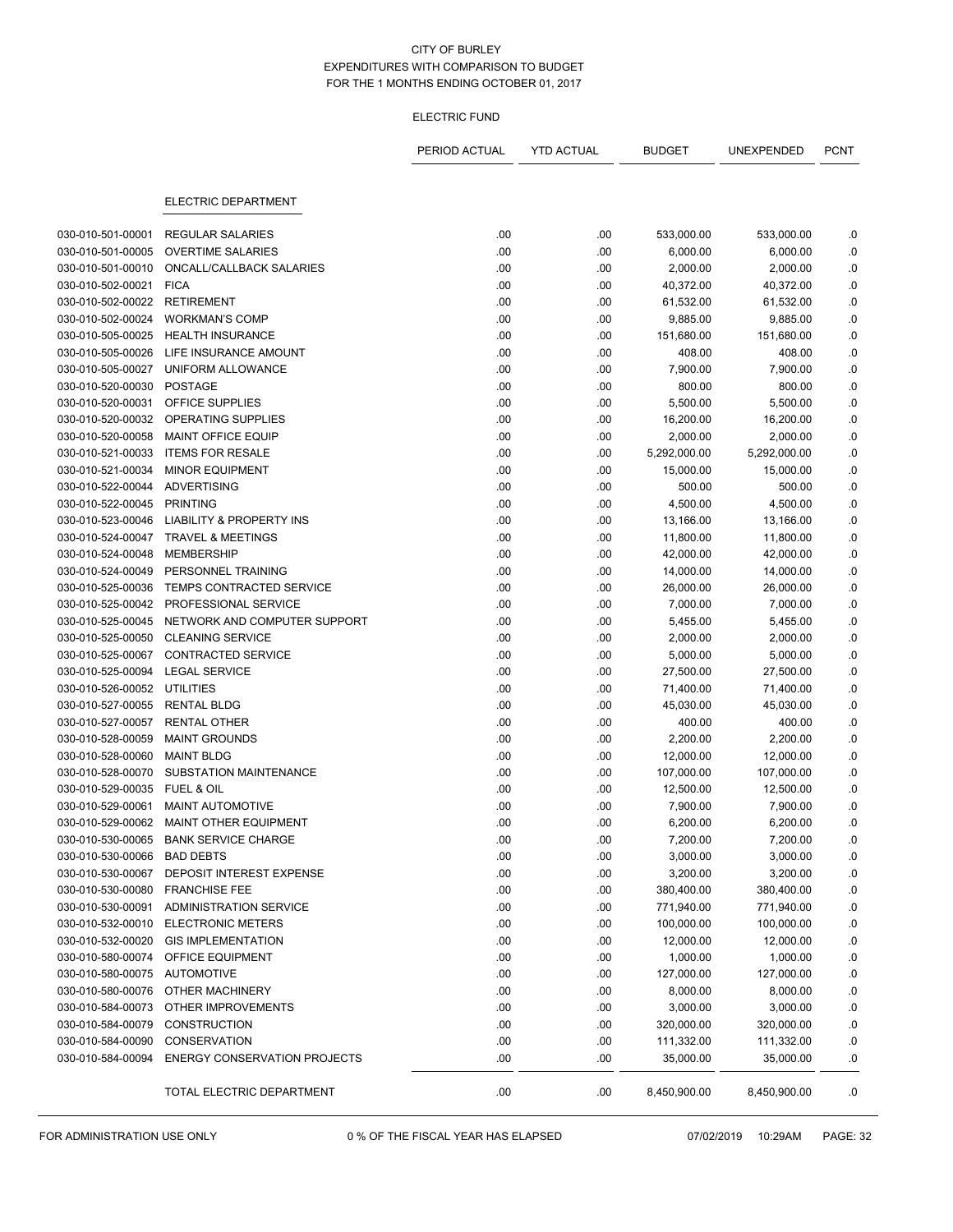### ELECTRIC FUND

|                               | PERIOD ACTUAL | <b>YTD ACTUAL</b> | <b>BUDGET</b> | <b>UNEXPENDED</b> | <b>PCNT</b> |
|-------------------------------|---------------|-------------------|---------------|-------------------|-------------|
| TOTAL FUND EXPENDITURES       | .00           | .00               | 8,450,900.00  | 8,450,900.00      | .0          |
| NET REVENUE OVER EXPENDITURES | .00           | .00               | .00.          | .00               | .0          |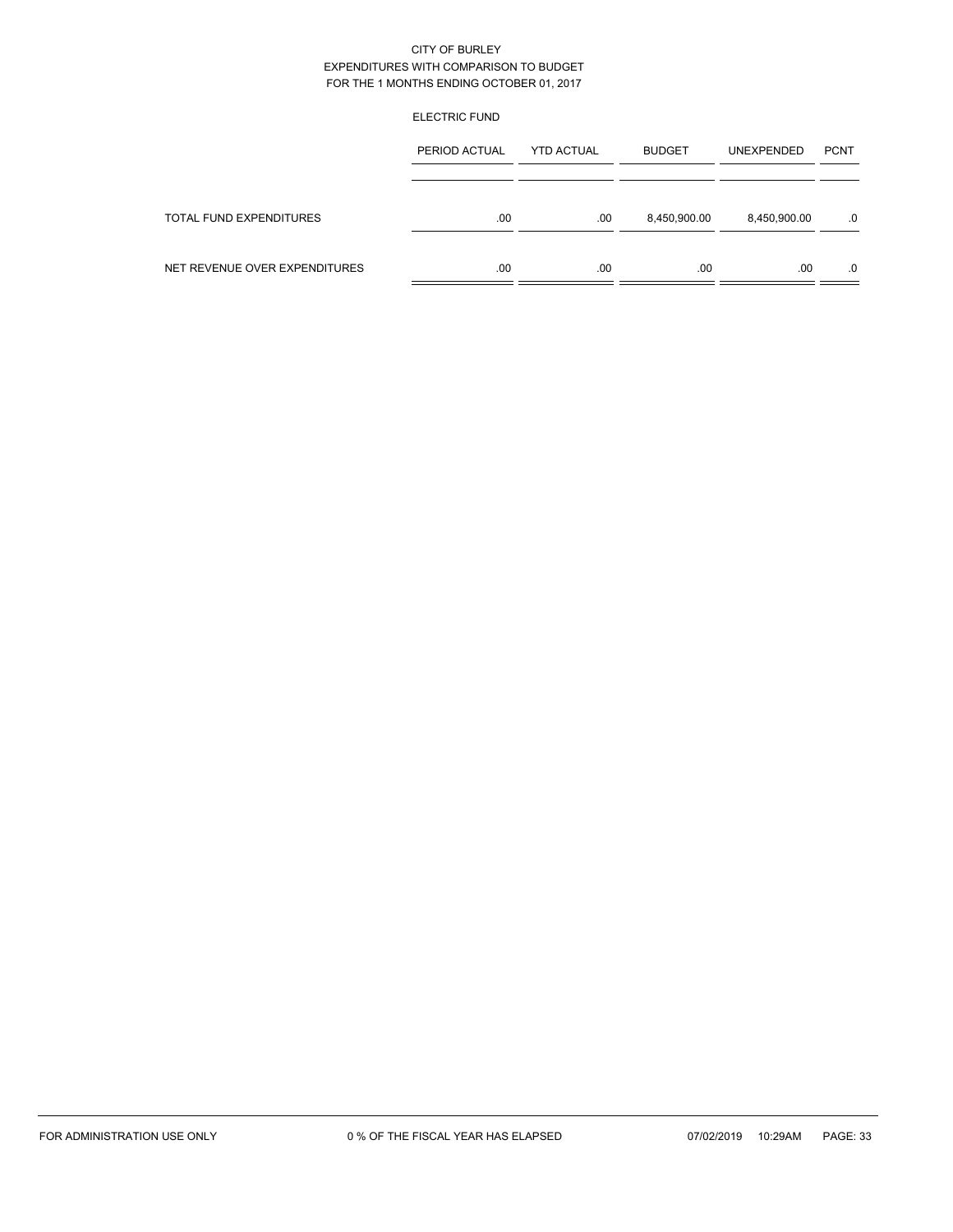#### LIBRARY FUND

|                                        | <b>ASSETS</b>                                              |            |                         |            |
|----------------------------------------|------------------------------------------------------------|------------|-------------------------|------------|
| 040-001-001-00006<br>040-001-001-00008 | CASH - COMBINED FUND<br><b>LIBRARY - DL EVANS SAVINGS</b>  |            | 375,648.71<br>19,082.77 |            |
|                                        | <b>TOTAL ASSETS</b>                                        |            |                         | 394,731.48 |
|                                        | <b>LIABILITIES AND EQUITY</b>                              |            |                         |            |
|                                        | <b>LIABILITIES</b>                                         |            |                         |            |
| 040-001-002-00005<br>040-001-002-00030 | ACCOUNTS PAYABLE ALLOCATION<br>PAYROLL PAYABLES ALLOCATION |            | 10,763.16<br>8,026.07   |            |
|                                        | <b>TOTAL LIABILITIES</b>                                   |            |                         | 18,789.23  |
|                                        | <b>FUND EQUITY</b>                                         |            |                         |            |
| 040-001-002-00092                      | UNAPPROPRIATED FUND BALANCE:<br><b>FUND BALANCE</b>        | 375,942.25 |                         |            |
|                                        | <b>BALANCE - CURRENT DATE</b>                              |            | 375,942.25              |            |
|                                        | <b>TOTAL FUND EQUITY</b>                                   |            |                         | 375,942.25 |
|                                        | TOTAL LIABILITIES AND EQUITY                               |            |                         | 394,731.48 |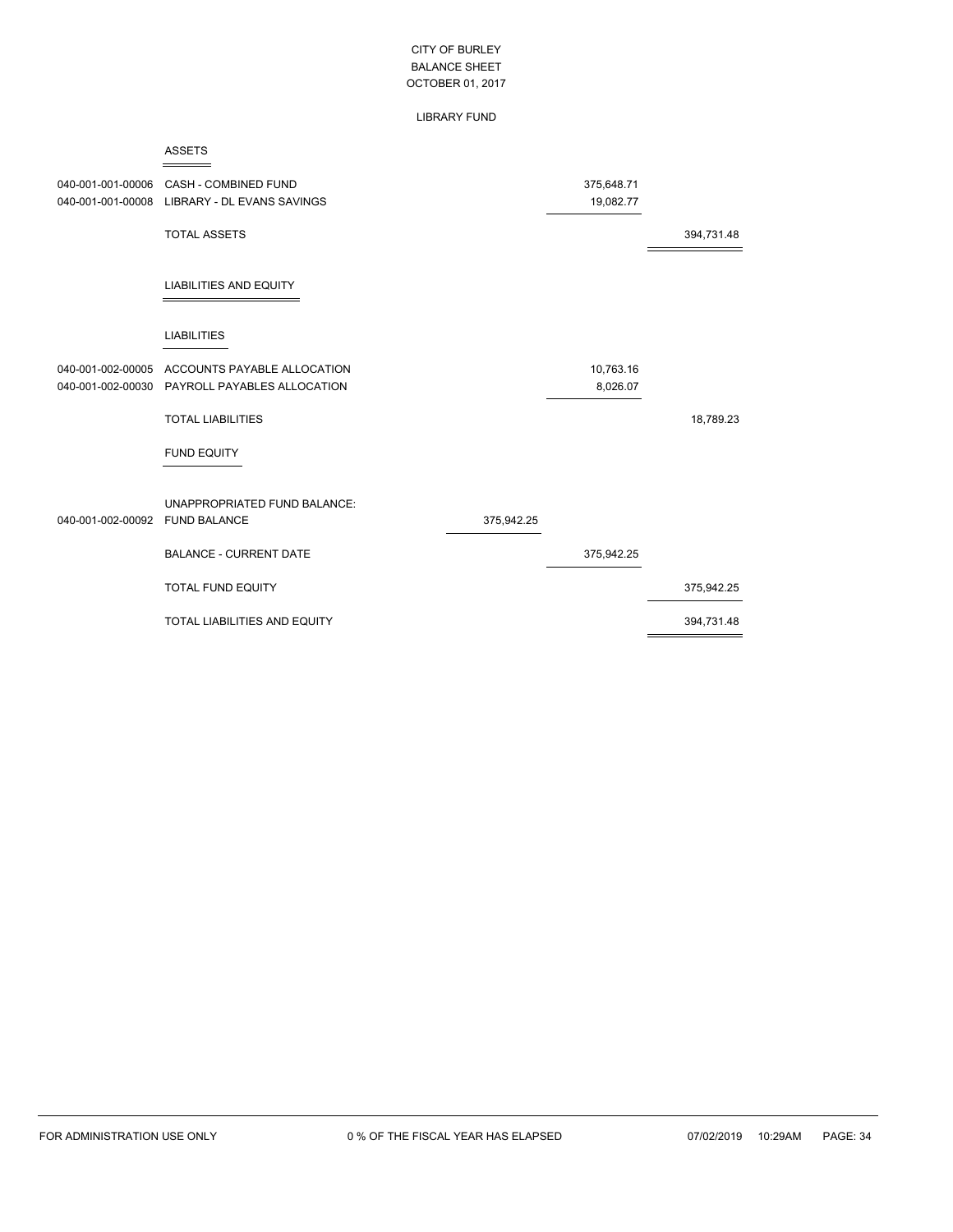# LIBRARY FUND

|                   |                               | PERIOD ACTUAL | <b>YTD ACTUAL</b> | <b>BUDGET</b> | <b>UNEARNED</b> | <b>PCNT</b> |
|-------------------|-------------------------------|---------------|-------------------|---------------|-----------------|-------------|
|                   | <b>LIBRARY REVENUE</b>        |               |                   |               |                 |             |
| 040-010-010-00001 | PROPERTY TAXES-PERMANENT LEVY | .00           | .00               | 178,858.00    | 178,858.00      | .0          |
| 040-010-010-00002 | PROPERTY TAX-OVERIDE LEVY     | .00.          | .00               | 261,000.00    | 261,000.00      | .0          |
| 040-010-010-00005 | MISCELLANEOUS REVENUE         | .00           | .00               | 3,900.00      | 3,900.00        | .0          |
| 040-010-010-00010 | <b>DONATIONS</b>              | .00           | .00               | 1,500.00      | 1,500.00        | .0          |
| 040-010-010-00040 | <b>LIBRARY FINES</b>          | .00.          | .00               | 12,800.00     | 12,800.00       | .0          |
| 040-010-010-00050 | NON-RESIDENT LIBRARY CARD     | .00           | .00               | 7,000.00      | 7,000.00        | .0          |
| 040-010-010-00067 | <b>LIBRARY GRANT</b>          | .00           | .00               | 74,000.00     | 74,000.00       | .0          |
| 040-010-010-00071 | <b>INTEREST EARNED</b>        | .00           | .00               | 1,530.00      | 1,530.00        | .0          |
| 040-010-010-00090 | <b>FROM FUND BALANCE</b>      | .00           | .00               | 26,709.00     | 26,709.00       | .0          |
| 040-010-010-00091 | OPERATING TRANSFER GENERAL    | .00           | .00               | 23,000.00     | 23,000.00       | .0          |
|                   | <b>TOTAL LIBRARY REVENUE</b>  | .00.          | .00               | 590,297.00    | 590,297.00      | .0          |
|                   |                               |               |                   |               |                 |             |
|                   | <b>TOTAL FUND REVENUE</b>     | .00           | .00               | 590,297.00    | 590,297.00      | .0          |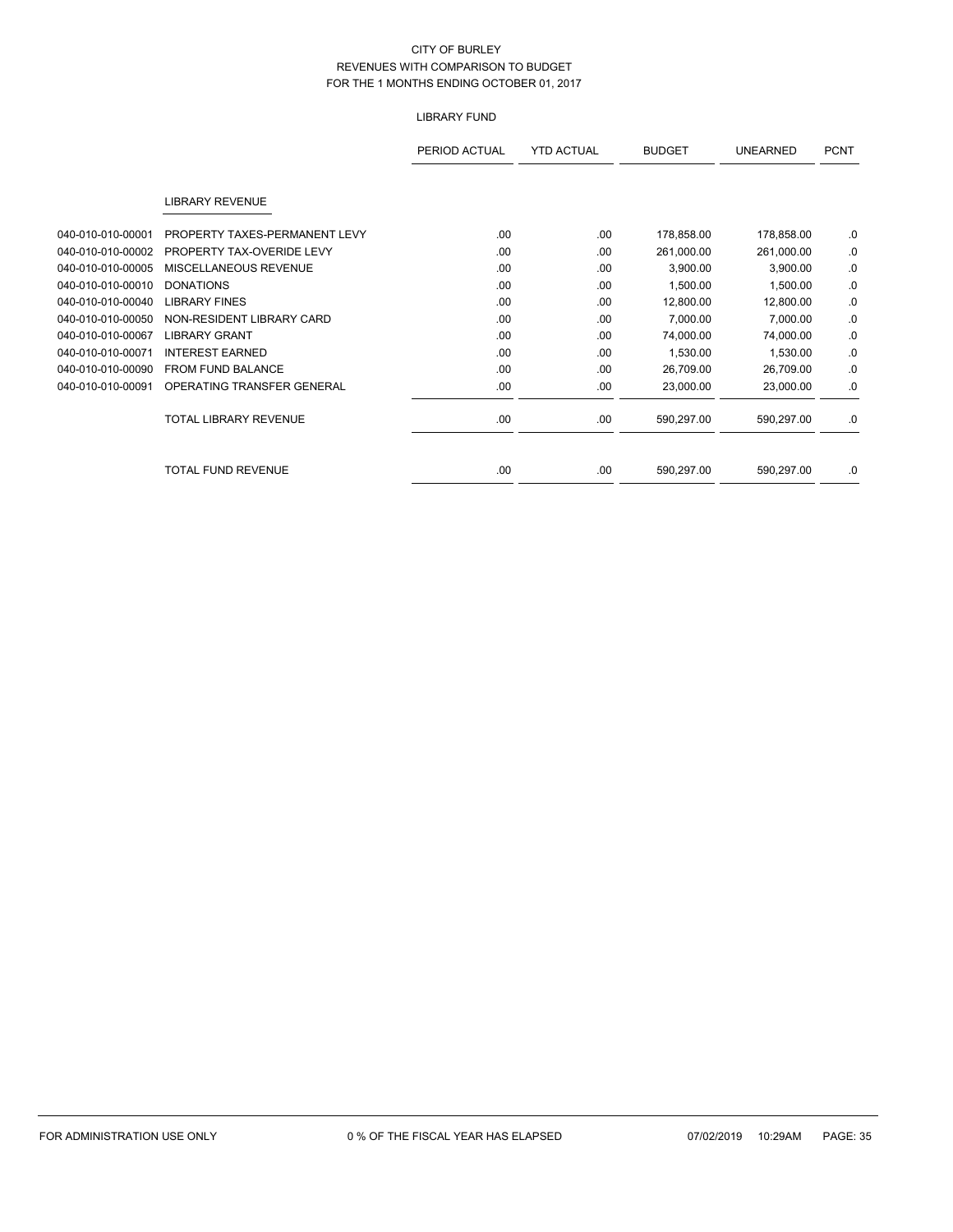# LIBRARY FUND

|                                        |                                                      | PERIOD ACTUAL | <b>YTD ACTUAL</b> | BUDGET              | UNEXPENDED          | <b>PCNT</b> |
|----------------------------------------|------------------------------------------------------|---------------|-------------------|---------------------|---------------------|-------------|
|                                        | <b>LIBRARY</b>                                       |               |                   |                     |                     |             |
|                                        |                                                      |               |                   |                     |                     |             |
| 040-010-501-00001                      | <b>REGULAR SALARIES</b><br><b>PART TIME SALARIES</b> | .00           | .00               | 113,690.00          | 113,690.00          | .0          |
| 040-010-501-00002                      |                                                      | .00           | .00               | 138,923.00          | 138,923.00          | .0          |
| 040-010-502-00021                      | <b>FICA</b><br><b>RETIREMENT</b>                     | .00           | .00               | 19,325.00           | 19,325.00           | .0          |
| 040-010-502-00022<br>040-010-502-00024 | <b>WORKMAN'S COMP</b>                                | .00           | .00               | 19,535.00           | 19,535.00           | .0          |
| 040-010-505-00025                      | <b>HEALTH INSURANCE</b>                              | .00           | .00               | 1,061.00            | 1,061.00            | .0          |
| 040-010-505-00026                      | LIFE INSURANCE AMOUNT                                | .00<br>.00    | .00<br>.00        | 37,920.00<br>102.00 | 37,920.00<br>102.00 | .0<br>.0    |
| 040-010-520-00030                      | <b>POSTAGE</b>                                       | .00           | .00               | 1,800.00            | 1,800.00            | .0          |
| 040-010-520-00031                      | OFFICE SUPPLIES                                      | .00           | .00               | 8,100.00            | 8,100.00            | .0          |
| 040-010-520-00032                      | OPERATING SUPPLIES                                   | .00           | .00               | 4,200.00            | 4,200.00            | .0          |
| 040-010-520-00058                      | MAINT OFFICE EQUIP                                   | .00           | .00               | 1,400.00            | 1,400.00            |             |
| 040-010-520-00100                      | NEWSPAPER SUBSCRIPTIONS                              | .00           | .00               | 1,600.00            | 1,600.00            | .0<br>.0    |
| 040-010-520-00101                      | <b>ADULT PERIODICALS</b>                             | .00           | .00               | 1,100.00            | 1,100.00            | .0          |
| 040-010-520-00103                      | <b>ADULT BOOKS</b>                                   | .00           | .00               | 43,000.00           | 43,000.00           | .0          |
| 040-010-520-00112                      | <b>COMPUTER SOFTWARE</b>                             | .00           | .00               | 1,000.00            | 1,000.00            | .0          |
| 040-010-520-00113                      | <b>COMPUTER SUPPLIES</b>                             | .00           | .00               | 500.00              | 500.00              | $\cdot$ 0   |
| 040-010-520-00114                      | <b>COMPUTER SUPPORT</b>                              | .00           | .00               | 23,895.00           | 23,895.00           | .0          |
| 040-010-520-00115                      | COMPUTER REPLACEMENT                                 | .00           | .00               | 2,000.00            | 2,000.00            | .0          |
| 040-010-521-00034                      | <b>MINOR EQUIPMENT</b>                               | .00           | .00               | 1,000.00            | 1,000.00            | .0          |
| 040-010-522-00041                      | <b>PUBLIC RELATIONS</b>                              | .00           | .00               | 500.00              | 500.00              | .0          |
| 040-010-522-00044                      | <b>ADVERTISING</b>                                   | .00           | .00               | 920.00              | 920.00              | .0          |
| 040-010-522-00045                      | <b>PRINTING</b>                                      | .00           | .00               | 944.00              | 944.00              | 0.0         |
| 040-010-523-00046                      | <b>LIABILITY &amp; PROPERTY INS</b>                  | .00           | .00               | 7,011.00            | 7,011.00            | .0          |
| 040-010-524-00047                      | <b>TRAVEL &amp; MEETINGS</b>                         | .00           | .00               | 3,400.00            | 3,400.00            | 0.0         |
| 040-010-524-00048                      | <b>MEMBERSHIP</b>                                    | .00           | .00               | 125.00              | 125.00              | .0          |
| 040-010-524-00049                      | PERSONNEL TRAINING                                   | .00           | .00               | 2,000.00            | 2,000.00            | $\cdot$ 0   |
| 040-010-525-00042                      | PROFESSIONAL SERVICE                                 | .00           | .00               | 16,002.00           | 16,002.00           | 0.0         |
| 040-010-525-00047                      | GRANT#1                                              | .00           | .00               | 20,000.00           | 20,000.00           | 0.0         |
| 040-010-525-00048                      | <b>PROGRAMS</b>                                      | .00           | .00               | 4,000.00            | 4,000.00            | 0.0         |
| 040-010-525-00049                      | <b>CLEANING SUPPLIES</b>                             | .00           | .00               | 400.00              | 400.00              | .0          |
| 040-010-525-00050                      | <b>CLEANING SERVICE</b>                              | .00           | .00               | 4,522.00            | 4,522.00            | .0          |
| 040-010-525-00094                      | <b>LEGAL SERVICE</b>                                 | .00           | .00               | 6,000.00            | 6,000.00            | 0.0         |
| 040-010-526-00051                      | <b>TELEPHONE</b>                                     | .00           | .00               | 4,000.00            | 4,000.00            | .0          |
| 040-010-526-00052                      | <b>UTILITIES</b>                                     | .00           | .00               | 4,550.00            | 4,550.00            | .0          |
| 040-010-527-00057                      | <b>RENTAL OTHER</b>                                  | .00           | .00               | 3,472.00            | 3,472.00            | .0          |
| 040-010-528-00059                      | <b>MAINT GROUNDS</b>                                 | .00           | .00               | 700.00              | 700.00              | .0          |
| 040-010-528-00060                      | <b>MAINT BLDG</b>                                    | .00           | .00               | 2,800.00            | 2,800.00            | .0          |
| 040-010-530-00091                      | <b>ADMINISTRATION SERVICE</b>                        | .00           | .00               | 3,500.00            | 3,500.00            | $\cdot$ 0   |
| 040-010-584-00079                      | CONSTRUCTION                                         | .00           | .00               | 81,800.00           | 81,800.00           | $\cdot$ 0   |
| 040-010-584-00097                      | <b>CONTINGENCY</b>                                   | .00           | .00               | 3,500.00            | 3,500.00            | .0          |
|                                        | <b>TOTAL LIBRARY</b>                                 | .00           | .00               | 590,297.00          | 590,297.00          | .0          |
|                                        | TOTAL FUND EXPENDITURES                              | .00           | .00               | 590,297.00          | 590,297.00          | .0          |
|                                        | NET REVENUE OVER EXPENDITURES                        | .00           | .00               | .00                 | .00                 | .0          |
|                                        |                                                      |               |                   |                     |                     |             |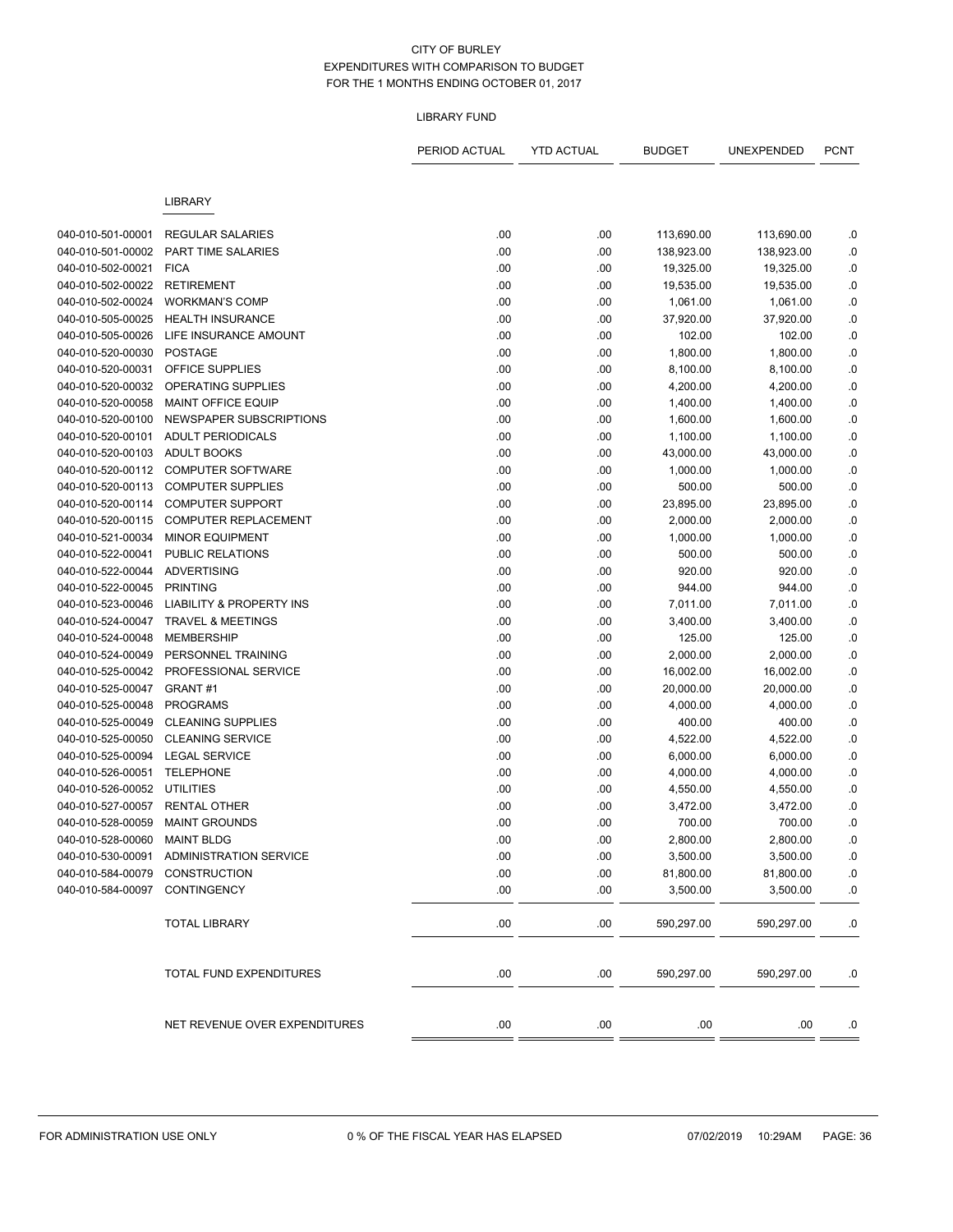### LIBRARY CAP. & BUILDING FUND

|                                        | <b>ASSETS</b>                                        |            |                         |            |
|----------------------------------------|------------------------------------------------------|------------|-------------------------|------------|
| 045-001-001-00006<br>045-001-001-00051 | <b>CASH - COMBINED FUND</b><br>STATE INVESTMENT POOL |            | 99,465.55<br>125,108.28 |            |
|                                        | <b>TOTAL ASSETS</b>                                  |            |                         | 224,573.83 |
|                                        | <b>LIABILITIES AND EQUITY</b>                        |            |                         |            |
|                                        | <b>FUND EQUITY</b>                                   |            |                         |            |
| 045-001-002-00092 FUND BALANCE         | UNAPPROPRIATED FUND BALANCE:                         | 224,573.83 |                         |            |
|                                        | <b>BALANCE - CURRENT DATE</b>                        |            | 224,573.83              |            |
|                                        | <b>TOTAL FUND EQUITY</b>                             |            |                         | 224,573.83 |
|                                        | <b>TOTAL LIABILITIES AND EQUITY</b>                  |            |                         | 224,573.83 |
|                                        |                                                      |            |                         |            |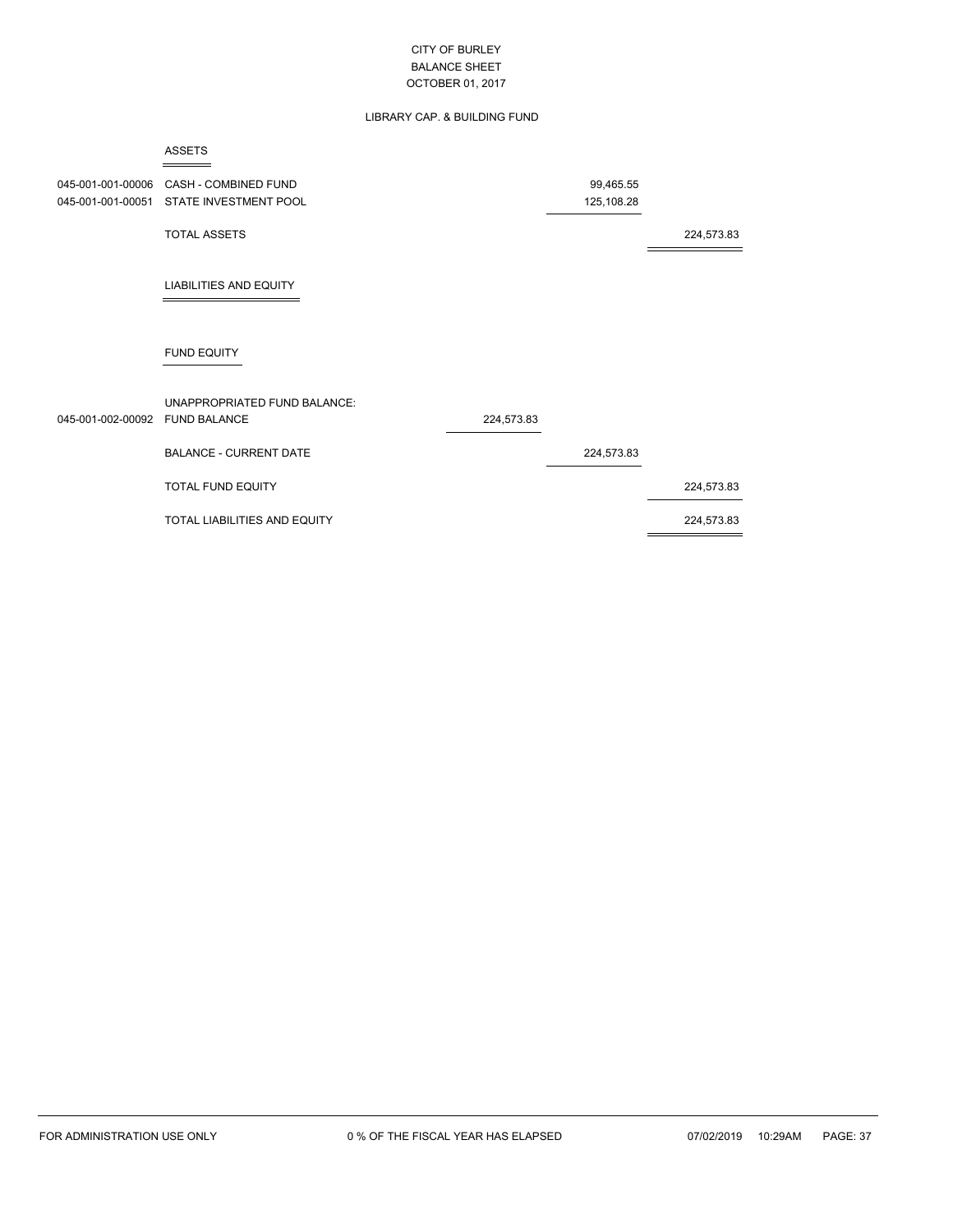SANITATION FUND

|                                                                                                                                                                      | <b>ASSETS</b>                                                                                                                                                                                                                                  |            |   |                                                                                                              |            |
|----------------------------------------------------------------------------------------------------------------------------------------------------------------------|------------------------------------------------------------------------------------------------------------------------------------------------------------------------------------------------------------------------------------------------|------------|---|--------------------------------------------------------------------------------------------------------------|------------|
| 050-001-001-00006<br>050-001-001-00015<br>050-001-001-00016<br>050-001-001-00019<br>050-001-001-00061<br>050-001-001-00068<br>050-001-001-00069<br>050-001-001-08000 | <b>CASH - COMBINED FUND</b><br>ACCOUNTS RECEIVABLE - UTILITIE<br>ACCOUNTS RECEIVABLE - MISC<br>EST UNCOLLECTABLE ACCOUNTS<br>LAND-GARBAGE<br><b>MACHINERY &amp; EQUIPMENT</b><br>ACCUM DEPREC - MACH & EQUIP<br>DEFERRED OUTFLOWS OF RESOURCES |            | ( | 1,874.12<br>103,677.77<br>15,077.65<br>35,086.00)<br>12,500.00<br>2,771,201.65<br>2,142,202.33)<br>29,432.00 |            |
|                                                                                                                                                                      | <b>TOTAL ASSETS</b>                                                                                                                                                                                                                            |            |   |                                                                                                              | 756,474.86 |
|                                                                                                                                                                      | LIABILITIES AND EQUITY                                                                                                                                                                                                                         |            |   |                                                                                                              |            |
|                                                                                                                                                                      | <b>LIABILITIES</b>                                                                                                                                                                                                                             |            |   |                                                                                                              |            |
| 050-001-002-00005<br>050-001-002-00030<br>050-001-002-00033<br>050-001-002-00060<br>050-001-002-00061                                                                | ACCOUNTS PAYABLE ALLOCATION<br>PAYROLL PAYABLES ALLOCATION<br>BENEFITS PAYABLE(SICK&VACATION<br><b>NET PENSION LIABILITY</b><br>DEFERRED INFLOWS OF RESOURCES                                                                                  |            |   | 26,932.65<br>11,370.40<br>16,648.00<br>136,270.00<br>6,960.00                                                |            |
|                                                                                                                                                                      | <b>TOTAL LIABILITIES</b>                                                                                                                                                                                                                       |            |   |                                                                                                              | 198,181.05 |
|                                                                                                                                                                      | <b>FUND EQUITY</b>                                                                                                                                                                                                                             |            |   |                                                                                                              |            |
| 050-001-002-00092 FUND BALANCE                                                                                                                                       | UNAPPROPRIATED FUND BALANCE:                                                                                                                                                                                                                   | 558,293.81 |   |                                                                                                              |            |
|                                                                                                                                                                      | <b>BALANCE - CURRENT DATE</b>                                                                                                                                                                                                                  |            |   | 558,293.81                                                                                                   |            |
|                                                                                                                                                                      | <b>TOTAL FUND EQUITY</b>                                                                                                                                                                                                                       |            |   |                                                                                                              | 558,293.81 |
|                                                                                                                                                                      | <b>TOTAL LIABILITIES AND EQUITY</b>                                                                                                                                                                                                            |            |   |                                                                                                              | 756,474.86 |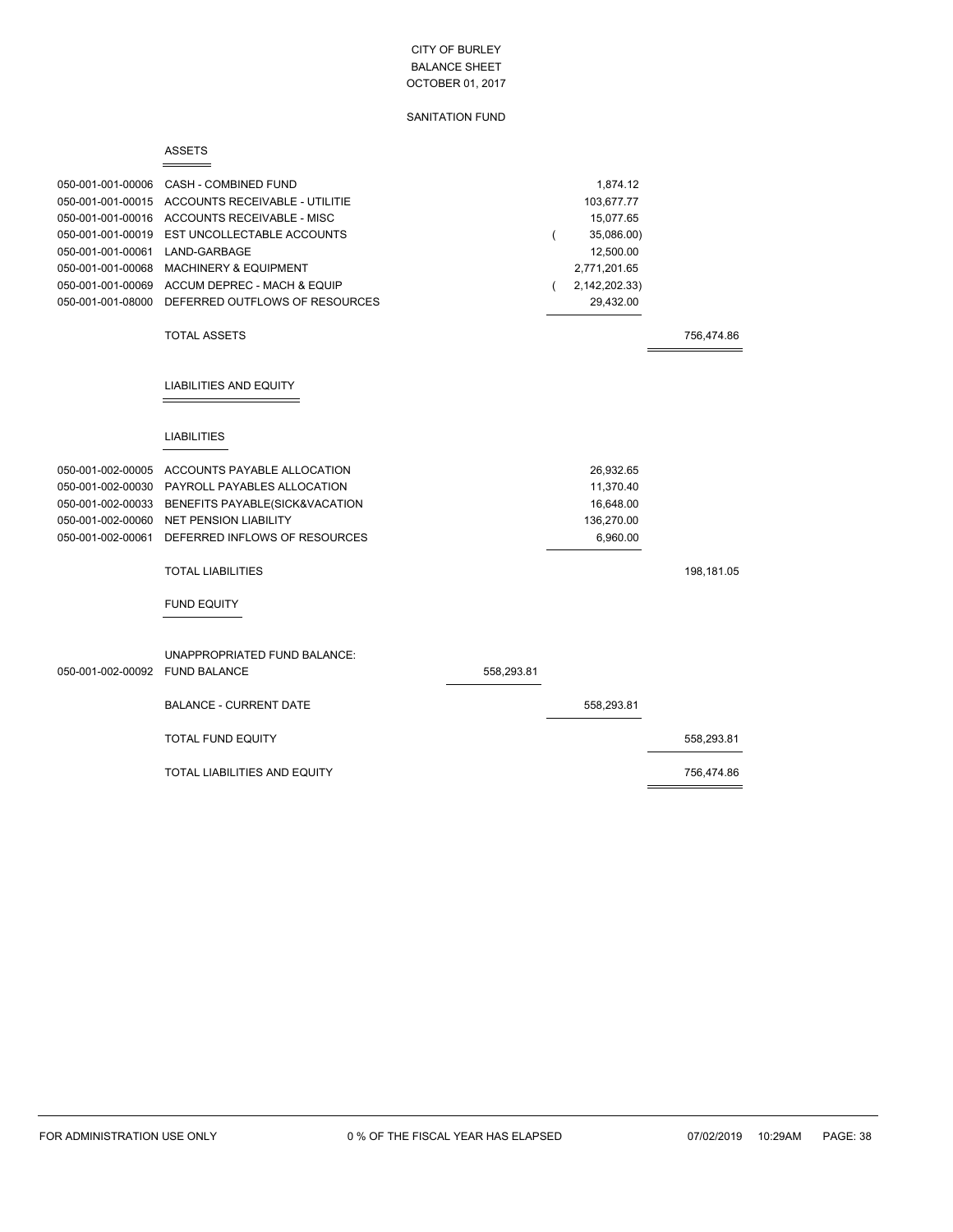# SANITATION FUND

|                   |                           | PERIOD ACTUAL | <b>YTD ACTUAL</b> | <b>BUDGET</b> | <b>UNEARNED</b> | <b>PCNT</b> |
|-------------------|---------------------------|---------------|-------------------|---------------|-----------------|-------------|
|                   |                           |               |                   |               |                 |             |
| 050-010-010-00001 | SANITATION SERVICES       | .00           | .00               | 927,972.00    | 927,972.00      | .0          |
| 050-010-010-00005 | SANITATION BILLED REVENUE | .00           | .00               | 102,775.00    | 102,775.00      | .0          |
| 050-010-010-00015 | <b>TRANSFER FOR WEEDS</b> | .00           | .00               | 31,000.00     | 31,000.00       | .0          |
| 050-010-010-00093 | <b>LOAN PROCEEDS</b>      | .00           | .00               | 94,900.00     | 94,900.00       | .0          |
|                   | TOTAL SOURCE 010          | .00           | .00               | 1,156,647.00  | 1,156,647.00    | .0          |
|                   | TOTAL FUND REVENUE        | .00           | .00               | 1,156,647.00  | 1,156,647.00    | .0          |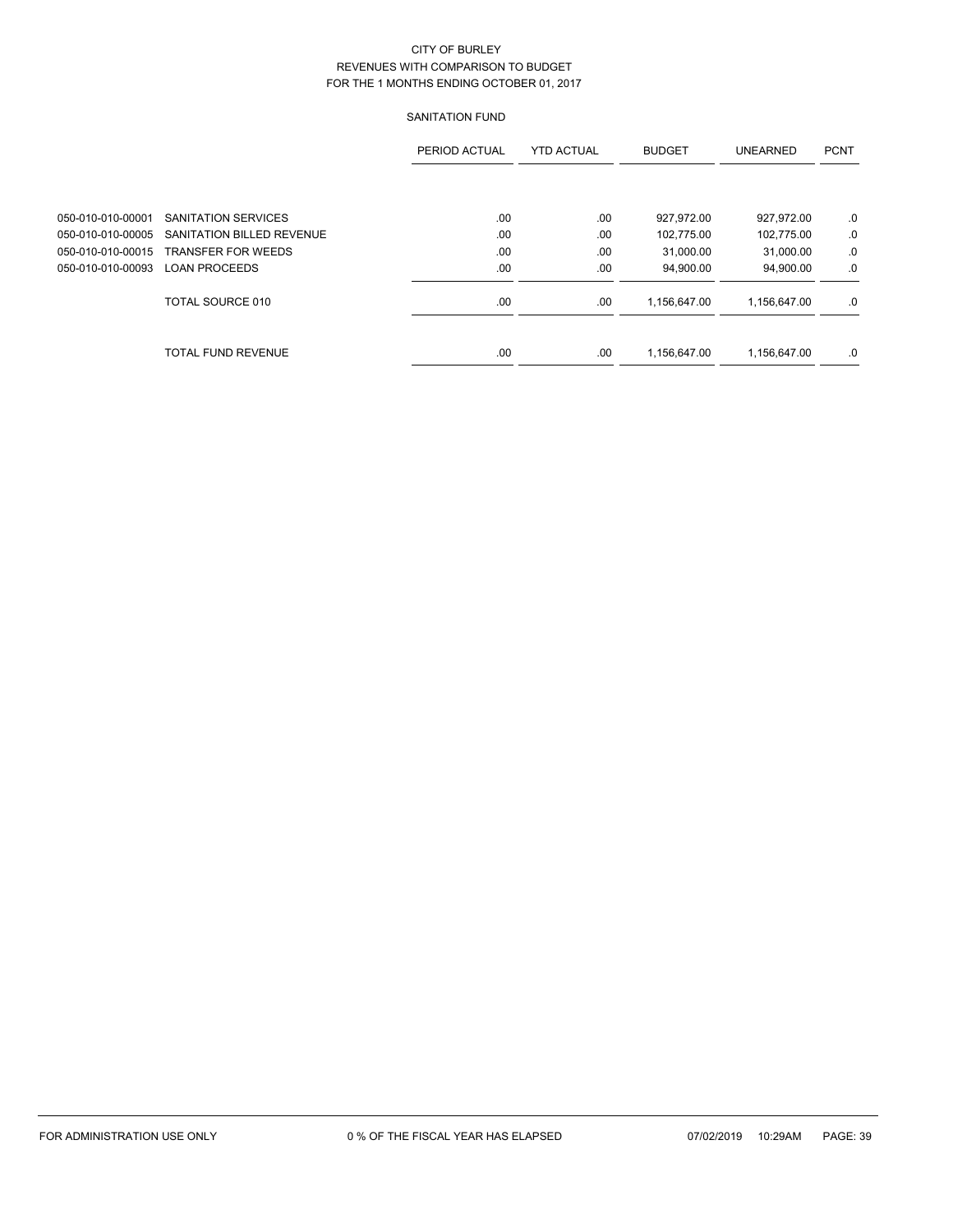### SANITATION FUND

|                   |                                                    | PERIOD ACTUAL | <b>YTD ACTUAL</b> | <b>BUDGET</b> | UNEXPENDED            | <b>PCNT</b> |
|-------------------|----------------------------------------------------|---------------|-------------------|---------------|-----------------------|-------------|
|                   | SANITATION                                         |               |                   |               |                       |             |
| 050-010-501-00001 | <b>REGULAR SALARIES</b>                            | .00           | .00               | 297,213.00    | 297,213.00            | .0          |
| 050-010-502-00021 | <b>FICA</b>                                        | .00           | .00               | 21,450.00     | 21,450.00             | .0          |
| 050-010-502-00022 | <b>RETIREMENT</b>                                  | .00           | .00               | 32,694.00     | 32,694.00             | .0          |
| 050-010-502-00024 | <b>WORKMAN'S COMP</b>                              | .00           | .00               | 18,408.00     | 18,408.00             | $0.$        |
| 050-010-505-00025 | <b>HEALTH INSURANCE</b>                            | .00           | .00               | 132,720.00    | 132,720.00            | .0          |
| 050-010-505-00026 | LIFE INSURANCE AMOUNT                              | .00           | .00               | 364.00        | 364.00                | .0          |
| 050-010-505-00027 | UNIFORM ALLOWANCE                                  | .00           | .00               | 5,000.00      | 5,000.00              | $\cdot$ 0   |
| 050-010-520-00030 | <b>POSTAGE</b>                                     | .00           | .00               | 200.00        | 200.00                | $0.$        |
| 050-010-520-00031 | OFFICE SUPPLIES                                    | .00           | .00               | 500.00        | 500.00                | $0.$        |
| 050-010-520-00032 | OPERATING SUPPLIES                                 | .00           | .00               | 6,000.00      | 6,000.00              | .0          |
| 050-010-520-00058 | <b>MAINT OFFICE EQUIP</b>                          | .00           | .00               | 200.00        | 200.00                | .0          |
| 050-010-521-00034 | <b>MINOR EQUIPMENT</b>                             | .00           | .00               | 55,000.00     | 55,000.00             | $\cdot$ 0   |
| 050-010-521-00035 | <b>CONTAINER MAINTENANCE</b>                       | .00           | .00               | 30,000.00     | 30,000.00             | .0          |
| 050-010-522-00041 | <b>PUBLIC RELATIONS</b>                            | .00           | .00               | 50.00         | 50.00                 | $0.$        |
| 050-010-522-00044 | <b>ADVERTISING</b>                                 | .00           | .00               | 1,000.00      | 1,000.00              | .0          |
| 050-010-522-00045 | <b>PRINTING</b>                                    | .00           | .00               | 500.00        | 500.00                | .0          |
| 050-010-523-00046 | <b>LIABILITY &amp; PROPERTY INS</b>                | .00           | .00               | 18,057.00     | 18,057.00             | $\cdot$ 0   |
| 050-010-524-00047 | <b>TRAVEL &amp; MEETINGS</b>                       | .00           | .00               | 1,500.00      | 1,500.00              | $\cdot$ 0   |
| 050-010-524-00049 | PERSONNEL TRAINING                                 | .00           | .00               | 300.00        | 300.00                | $\cdot$ 0   |
| 050-010-525-00036 | TEMPS CONTRACTED SERVICE                           | .00           |                   |               |                       |             |
|                   | PROFESSIONAL SERVICE                               |               | .00               | 13,000.00     | 13,000.00<br>3,000.00 | .0          |
| 050-010-525-00042 | NETWORK AND COMPUTER SUPPORT                       | .00           | .00               | 3,000.00      |                       | .0<br>$0.$  |
| 050-010-525-00045 |                                                    | .00           | .00               | 1,091.00      | 1,091.00              |             |
| 050-010-525-00050 | <b>CLEANING SERVICE</b><br><b>WEED ERADICATION</b> | .00           | .00               | 1,500.00      | 1,500.00              | .0          |
| 050-010-525-00066 |                                                    | .00           | .00               | 45,000.00     | 45,000.00             | $0.$        |
| 050-010-525-00067 | <b>CONTRACTED SERVICE</b>                          | .00           | .00               | 2,500.00      | 2,500.00              | $\cdot$ 0   |
| 050-010-525-00094 | <b>LEGAL SERVICE</b><br><b>TELEPHONE</b>           | .00           | .00               | 9,000.00      | 9,000.00              | .0          |
| 050-010-526-00051 |                                                    | .00           | .00               | 1,500.00      | 1,500.00              | $0.$        |
| 050-010-526-00052 | UTILITIES                                          | .00           | .00               | 1,500.00      | 1,500.00              | .0          |
| 050-010-527-00057 | <b>RENTAL OTHER</b>                                | .00           | .00               | 1,500.00      | 1,500.00              | $0.$        |
| 050-010-528-00059 | <b>MAINT GROUNDS</b>                               | .00           | .00               | 500.00        | 500.00                | .0          |
| 050-010-528-00060 | <b>MAINT BLDG</b>                                  | .00           | .00               | 2,000.00      | 2,000.00              | .0          |
| 050-010-529-00035 | <b>FUEL &amp; OIL</b>                              | .00           | .00               | 62,400.00     | 62,400.00             | $0.$        |
| 050-010-529-00061 | <b>MAINT AUTOMOTIVE</b>                            | .00           | .00               | 75,000.00     | 75,000.00             | .0          |
| 050-010-529-00062 | <b>MAINT OTHER EQUIPMENT</b>                       | .00           | .00               | 7,500.00      | 7,500.00              | .0          |
| 050-010-530-00065 | <b>BANK SERVICE CHARGE</b>                         | .00           | .00               | 2,000.00      | 2,000.00              | .0          |
| 050-010-530-00082 | ROAD USE AND SHOP                                  | .00           | .00               | 60,000.00     | 60,000.00             | .0          |
| 050-010-530-00091 | <b>ADMINISTRATION SERVICE</b>                      | .00           | .00               | 25,000.00     | 25,000.00             | .0          |
|                   | 050-010-580-00074 OFFICE EQUIPMENT                 | .00           | .00               | 1,500.00      | 1,500.00              | $.0\,$      |
| 050-010-580-00075 | AUTOMOTIVE                                         | .00.          | .00               | 220,000.00    | 220,000.00            | 0.          |
|                   | <b>TOTAL SANITATION</b>                            | .00.          | .00               | 1,156,647.00  | 1,156,647.00          | .0          |
|                   | TOTAL FUND EXPENDITURES                            | .00.          | .00               | 1,156,647.00  | 1,156,647.00          | .0          |
|                   | NET REVENUE OVER EXPENDITURES                      | .00           | .00               | .00           | .00                   | .0          |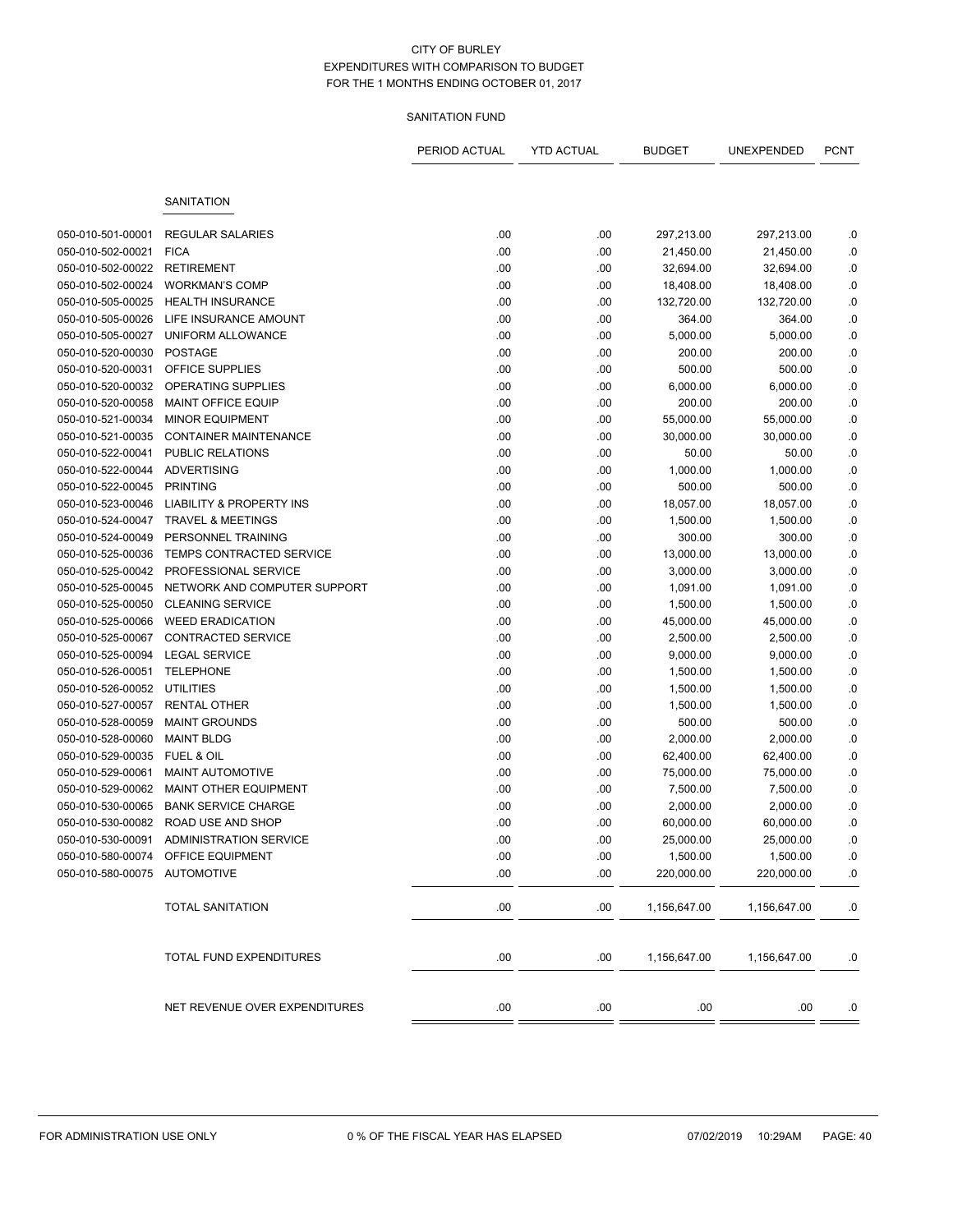|                                | <b>ASSETS</b>                                              |            |   |               |            |
|--------------------------------|------------------------------------------------------------|------------|---|---------------|------------|
| 070-001-001-00006              | CASH - COMBINED FUND                                       |            |   | 5,959.90      |            |
| 070-001-001-00062              | <b>BUILDINGS &amp; STRUCTURES</b>                          |            |   | 483,556.39    |            |
| 070-001-001-00063              | ACCUM DEPREC - BLDG & STRUCTUR                             |            | ( | 234,447.52)   |            |
| 070-001-001-00064              | <b>IMPROVEMENTS OTHER THAN BUILD</b>                       |            |   | 609,042.35    |            |
| 070-001-001-00065              | ACCUM DEPREC - IMPROVEMENTS                                |            | ( | 558, 168. 12) |            |
| 070-001-001-00066              | <b>MACHINERY &amp; EQUIPMENT</b>                           |            |   | 979,876.64    |            |
|                                | 070-001-001-00067 ACCUM DEPREC - MACH & EQUIP              |            |   | 647,586.31)   |            |
| 070-001-001-08000              | DEFERRED OUTFLOWS OF RESOURCES                             |            |   | 13,493.00     |            |
|                                | <b>TOTAL ASSETS</b>                                        |            |   |               | 651,726.33 |
|                                | <b>LIABILITIES AND EQUITY</b>                              |            |   |               |            |
|                                | <b>LIABILITIES</b>                                         |            |   |               |            |
|                                | 070-001-002-00005 ACCOUNTS PAYABLE ALLOCATION              |            |   | 20,197.50     |            |
| 070-001-002-00030              | PAYROLL PAYABLES ALLOCATION                                |            |   | 5,571.94      |            |
| 070-001-002-00033              | BENEFITS PAYABLE(SICK&VACATION                             |            |   | 8,807.00      |            |
| 070-001-002-00049              | NOTE PAY-ELECT (MOWERS)                                    |            |   | 17,554.66     |            |
| 070-001-002-00051              | NOTE PAY-WW (CARTS 2015)                                   |            |   | 44,292.67     |            |
| 070-001-002-00052              | NOTE PAY-EVERBANK (CARTS)                                  |            |   | 23,872.51     |            |
| 070-001-002-00053              | <b>GOLF EVERBANK LOAN</b>                                  |            |   | 107,382.13    |            |
| 070-001-002-00060              | <b>NET PENSION LIABILITY</b>                               |            |   | 62,473.00     |            |
| 070-001-002-00061              | DEFERRED INFLOWS OF RESOURCES                              |            |   | 3,192.00      |            |
|                                | <b>TOTAL LIABILITIES</b>                                   |            |   |               | 293,343.41 |
|                                | <b>FUND EQUITY</b>                                         |            |   |               |            |
| 070-001-002-00090              | UNAPPROPRIATED FUND BALANCE:<br><b>CONTRIBUTED CAPITAL</b> | 218,451.85 |   |               |            |
| 070-001-002-00092 FUND BALANCE |                                                            | 139,931.07 |   |               |            |
|                                | <b>BALANCE - CURRENT DATE</b>                              |            |   | 358,382.92    |            |
|                                | <b>TOTAL FUND EQUITY</b>                                   |            |   |               | 358,382.92 |
|                                | TOTAL LIABILITIES AND EQUITY                               |            |   |               | 651,726.33 |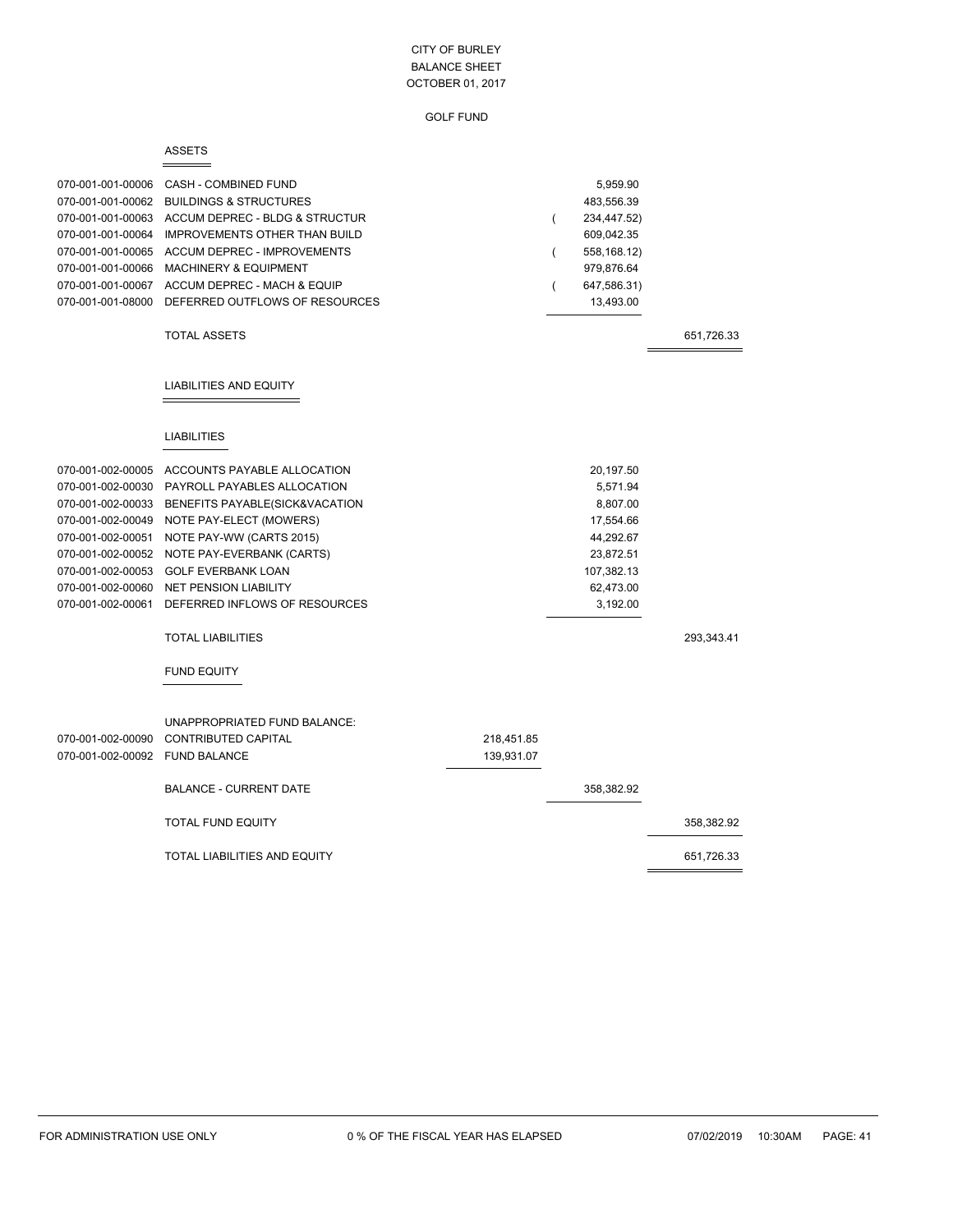|                   |                                 | PERIOD ACTUAL | <b>YTD ACTUAL</b> | <b>BUDGET</b> | <b>UNEARNED</b> | <b>PCNT</b> |
|-------------------|---------------------------------|---------------|-------------------|---------------|-----------------|-------------|
|                   | <b>GOLF MAINTENANCE REVENUE</b> |               |                   |               |                 |             |
| 070-010-010-00001 | <b>GOLF FEE</b>                 | .00.          | .00               | 211,632.00    | 211,632.00      | .0          |
| 070-010-010-00002 | ANNUAL CART USE FEE             | .00           | .00               | 3,500.00      | 3,500.00        | .0          |
| 070-010-010-00003 | PRO SHOP RENTAL                 | .00.          | .00               | 2,000.00      | 2,000.00        | .0          |
| 070-010-010-00004 | DRIVING RANGE/CLUB RENTAL       | .00           | .00               | 16,000.00     | 16,000.00       | .0          |
| 070-010-010-00007 | <b>GOLF CART RENTAL FEE</b>     | .00           | .00               | 108,635.00    | 108,635.00      | .0          |
| 070-010-010-00010 | FROM GENERAL FUND               | .00           | .00               | 157,000.00    | 157,000.00      | .0          |
|                   | TOTAL GOLF MAINTENANCE REVENUE  | .00.          | .00               | 498,767.00    | 498,767.00      | .0          |
|                   | TOTAL FUND REVENUE              | .00           | .00               | 498,767.00    | 498,767.00      | .0          |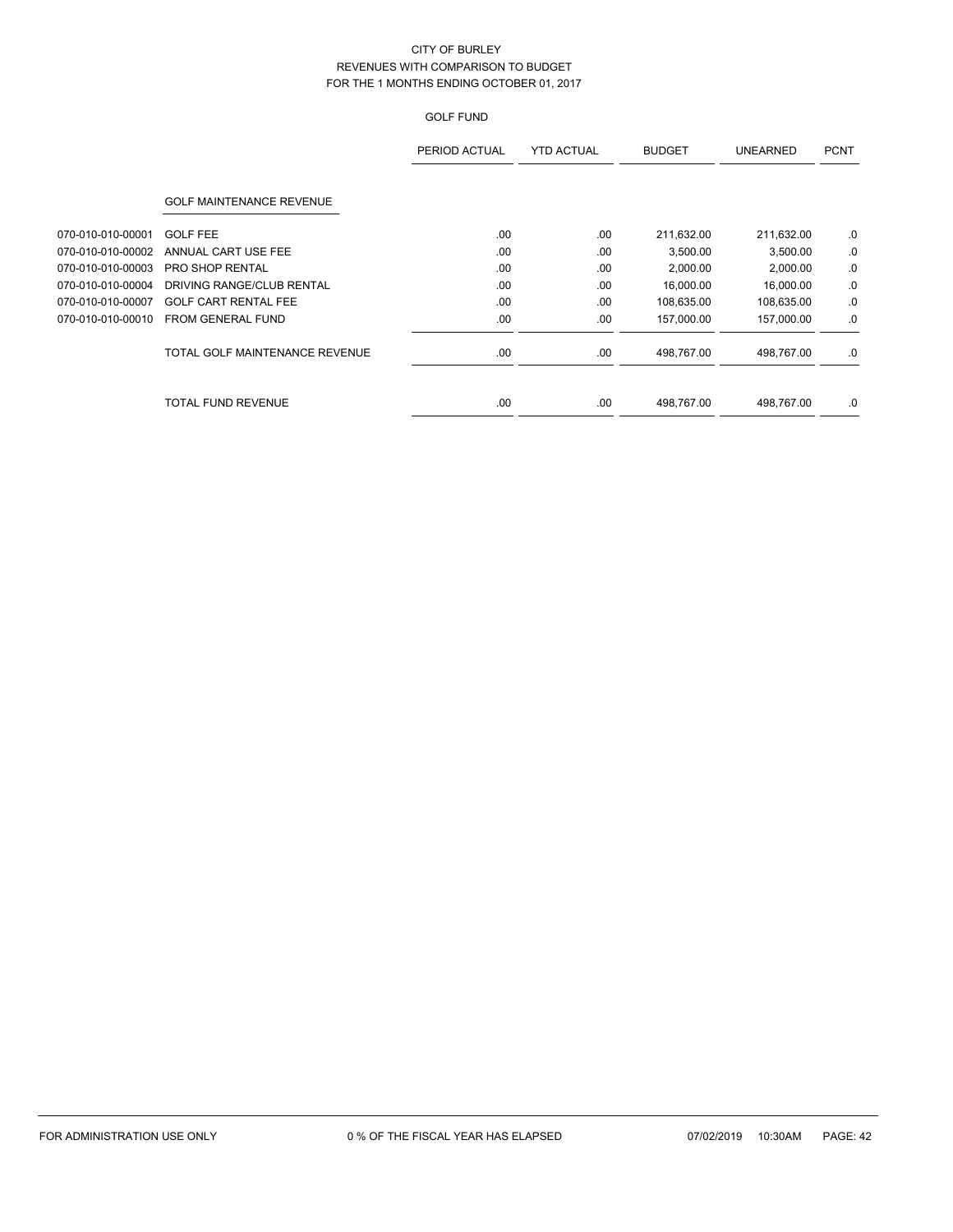|                   |                                     | PERIOD ACTUAL | <b>YTD ACTUAL</b> | <b>BUDGET</b> | UNEXPENDED | <b>PCNT</b> |
|-------------------|-------------------------------------|---------------|-------------------|---------------|------------|-------------|
|                   |                                     |               |                   |               |            |             |
|                   | <b>GOLF MAINTENANCE</b>             |               |                   |               |            |             |
| 070-010-501-00001 | <b>REGULAR SALARIES</b>             | .00.          | .00               | 85,553.00     | 85,553.00  | .0          |
| 070-010-502-00021 | <b>FICA</b>                         | .00           | .00               | 6,545.00      | 6,545.00   | .0          |
| 070-010-502-00022 | <b>RETIREMENT</b>                   | .00           | .00               | 11,920.00     | 11,920.00  | .0          |
| 070-010-502-00024 | <b>WORKMAN'S COMP</b>               | .00           | .00               | 2,561.00      | 2,561.00   | .0          |
| 070-010-505-00025 | <b>HEALTH INSURANCE</b>             | .00           | .00               | 28,440.00     | 28,440.00  | .0          |
| 070-010-505-00026 | LIFE INSURANCE AMOUNT               | .00           | .00               | 104.00        | 104.00     | .0          |
| 070-010-505-00027 | UNIFORM ALLOWANCE                   | .00           | .00               | 1,000.00      | 1,000.00   | .0          |
| 070-010-520-00030 | <b>POSTAGE</b>                      | .00           | .00               | 150.00        | 150.00     | .0          |
| 070-010-520-00031 | OFFICE SUPPLIES                     | .00           | .00               | 100.00        | 100.00     | .0          |
| 070-010-520-00032 | <b>OPERATING SUPPLIES</b>           | .00           | .00               | 2,000.00      | 2,000.00   | .0          |
| 070-010-521-00034 | <b>MINOR EQUIPMENT</b>              | .00           | .00               | 2,000.00      | 2,000.00   | .0          |
| 070-010-523-00046 | <b>LIABILITY &amp; PROPERTY INS</b> | .00           | .00               | 3,762.00      | 3,762.00   | .0          |
| 070-010-524-00047 | <b>TRAVEL &amp; MEETINGS</b>        | .00           | .00               | 1,500.00      | 1,500.00   | .0          |
| 070-010-524-00048 | <b>MEMBERSHIP</b>                   | .00           | .00               | 650.00        | 650.00     | .0          |
| 070-010-525-00036 | <b>TEMPS CONTRACTED SERVICE</b>     | .00           | .00               | 53,983.00     | 53,983.00  | .0          |
| 070-010-525-00042 | PROFESSIONAL SERVICE                | .00           | .00               | 520.00        | 520.00     | .0          |
| 070-010-525-00045 | NETWORK AND COMPUTER SUPPORT        | .00           | .00               | 1,091.00      | 1,091.00   | .0          |
| 070-010-526-00052 | <b>UTILITIES</b>                    | .00           | .00               | 10,000.00     | 10,000.00  | .0          |
| 070-010-527-00057 | <b>RENTAL OTHER</b>                 | .00           | .00               | 250.00        | 250.00     | .0          |
| 070-010-528-00059 | <b>MAINT GROUNDS</b>                | .00           | .00               | 25,000.00     | 25,000.00  | .0          |
| 070-010-528-00060 | <b>MAINT BLDG</b>                   | .00           | .00               | 1,000.00      | 1,000.00   | .0          |
| 070-010-529-00035 | <b>FUEL &amp; OIL</b>               | .00           | .00               | 12,000.00     | 12,000.00  | 0.0         |
| 070-010-529-00061 | <b>MAINT AUTOMOTIVE</b>             | .00           | .00               | 1,500.00      | 1,500.00   | .0          |
| 070-010-529-00062 | MAINT OTHER EQUIPMENT               | .00           | .00               | 14,000.00     | 14,000.00  | .0          |
| 070-010-530-00091 | <b>ADMINISTRATION SERVICE</b>       | .00           | .00               | 1,100.00      | 1,100.00   | .0          |
| 070-010-590-00001 | <b>DEBT/LEASE PAYMENTS</b>          | .00           | .00               | 17,570.00     | 17,570.00  | .0          |
|                   | <b>TOTAL GOLF MAINTENANCE</b>       | .00           | .00               | 284,299.00    | 284,299.00 | .0          |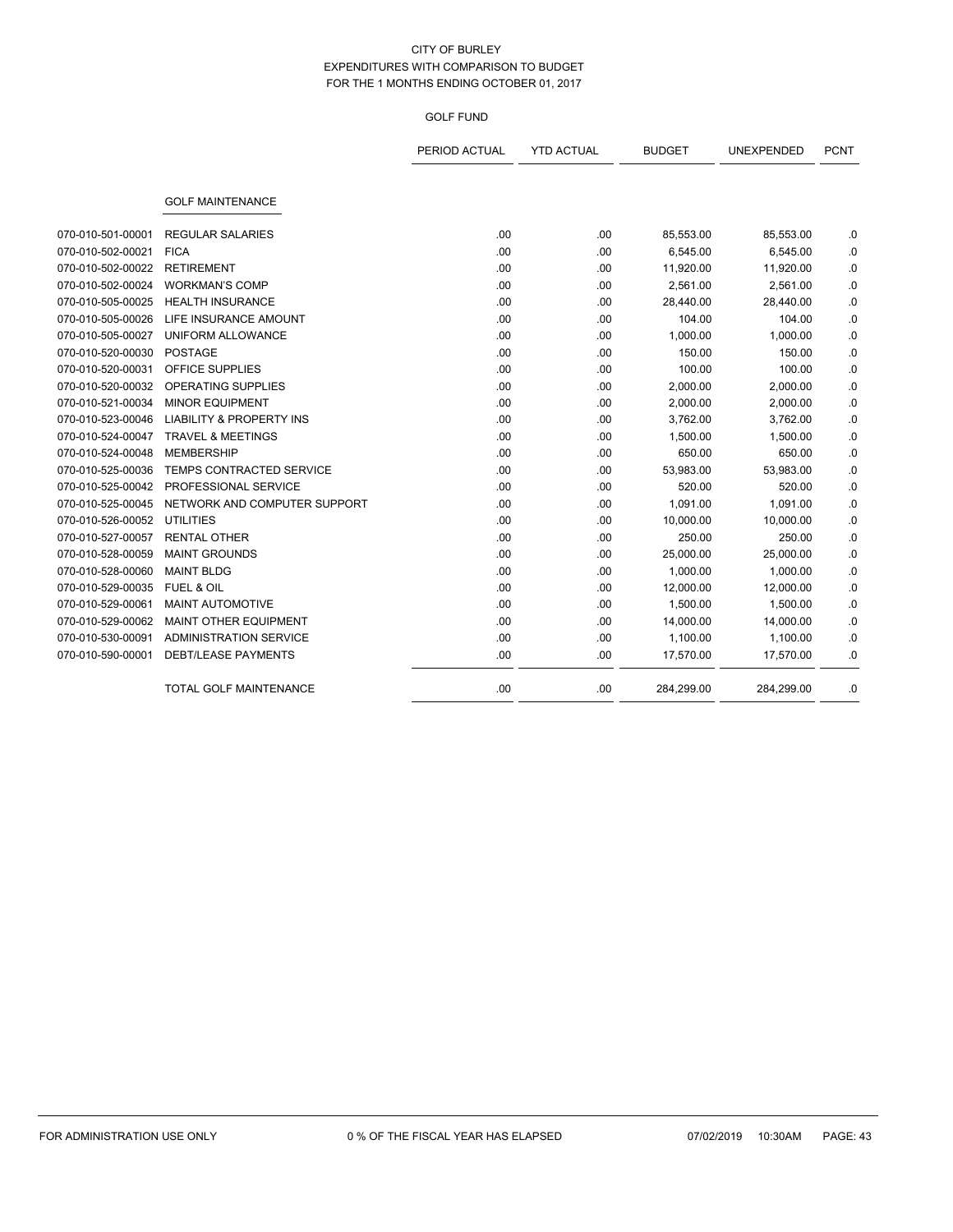|                   |                                     | PERIOD ACTUAL | <b>YTD ACTUAL</b> | <b>BUDGET</b> | UNEXPENDED | <b>PCNT</b> |
|-------------------|-------------------------------------|---------------|-------------------|---------------|------------|-------------|
|                   | <b>GOLF PRO SHOP</b>                |               |                   |               |            |             |
|                   |                                     |               |                   |               |            |             |
| 070-020-501-00001 | <b>REGULAR SALARIES</b>             | .00           | .00               | 38,000.00     | 38,000.00  | .0          |
| 070-020-502-00021 | <b>FICA</b>                         | .00.          | .00               | 2,907.00      | 2,907.00   | .0          |
| 070-020-502-00022 | <b>RETIREMENT</b>                   | .00.          | .00               | 4,203.00      | 4,203.00   | .0          |
| 070-020-502-00024 | <b>WORKMAN'S COMP</b>               | .00           | .00               | 915.00        | 915.00     | .0          |
| 070-020-505-00025 | <b>HEALTH INSURANCE</b>             | .00           | .00               | 18,960.00     | 18,960.00  | .0          |
| 070-020-505-00026 | LIFE INSURANCE AMOUNT               | .00           | .00               | 52.00         | 52.00      | .0          |
| 070-020-520-00032 | <b>OPERATING SUPPLIES</b>           | .00.          | .00               | 250.00        | 250.00     | .0          |
| 070-020-521-00034 | <b>MINOR EQUIPMENT</b>              | .00.          | .00               | 1,000.00      | 1,000.00   | .0          |
| 070-020-522-00045 | <b>PRINTING</b>                     | .00           | .00               | 65.00         | 65.00      | .0          |
| 070-020-523-00046 | <b>LIABILITY &amp; PROPERTY INS</b> | .00.          | .00               | 500.00        | 500.00     | .0          |
| 070-020-525-00036 | TEMPS CONTRACTED SERVICE            | .00.          | .00               | 55,000.00     | 55,000.00  | .0          |
| 070-020-525-00045 | NETWORK AND COMPUTER SUPPORT        | .00           | .00               | 1,091.00      | 1,091.00   | .0          |
| 070-020-525-00050 | <b>CLEANING SERVICE</b>             | .00.          | .00               | 1,300.00      | 1,300.00   | .0          |
| 070-020-525-00063 | SOFTWARE MAINTENANCE & SUPPORT      | .00.          | .00               | 3,600.00      | 3,600.00   | .0          |
| 070-020-526-00051 | <b>TELEPHONE</b>                    | .00.          | .00               | 1,200.00      | 1,200.00   | .0          |
| 070-020-526-00052 | <b>UTILITIES</b>                    | .00           | .00               | 5,500.00      | 5,500.00   | .0          |
| 070-020-528-00060 | <b>MAINT BLDG</b>                   | .00           | .00               | 1,000.00      | 1,000.00   | .0          |
| 070-020-530-00065 | <b>BANK SERVICE CHARGE</b>          | .00.          | .00               | 2,500.00      | 2,500.00   | .0          |
| 070-020-530-00091 | <b>ADMINISTRATION SERVICE</b>       | .00.          | .00               | 600.00        | 600.00     | .0          |
| 070-020-590-00001 | <b>DEBT/LEASE PAYMENTS</b>          | .00.          | .00               | 75,825.00     | 75,825.00  | .0          |
|                   | <b>TOTAL GOLF PRO SHOP</b>          | .00.          | .00               | 214,468.00    | 214,468.00 | .0          |
|                   | <b>TOTAL FUND EXPENDITURES</b>      | .00           | .00               | 498,767.00    | 498,767.00 | .0          |
|                   |                                     |               |                   |               |            |             |
|                   | NET REVENUE OVER EXPENDITURES       | .00.          | .00               | .00           | .00        | .0          |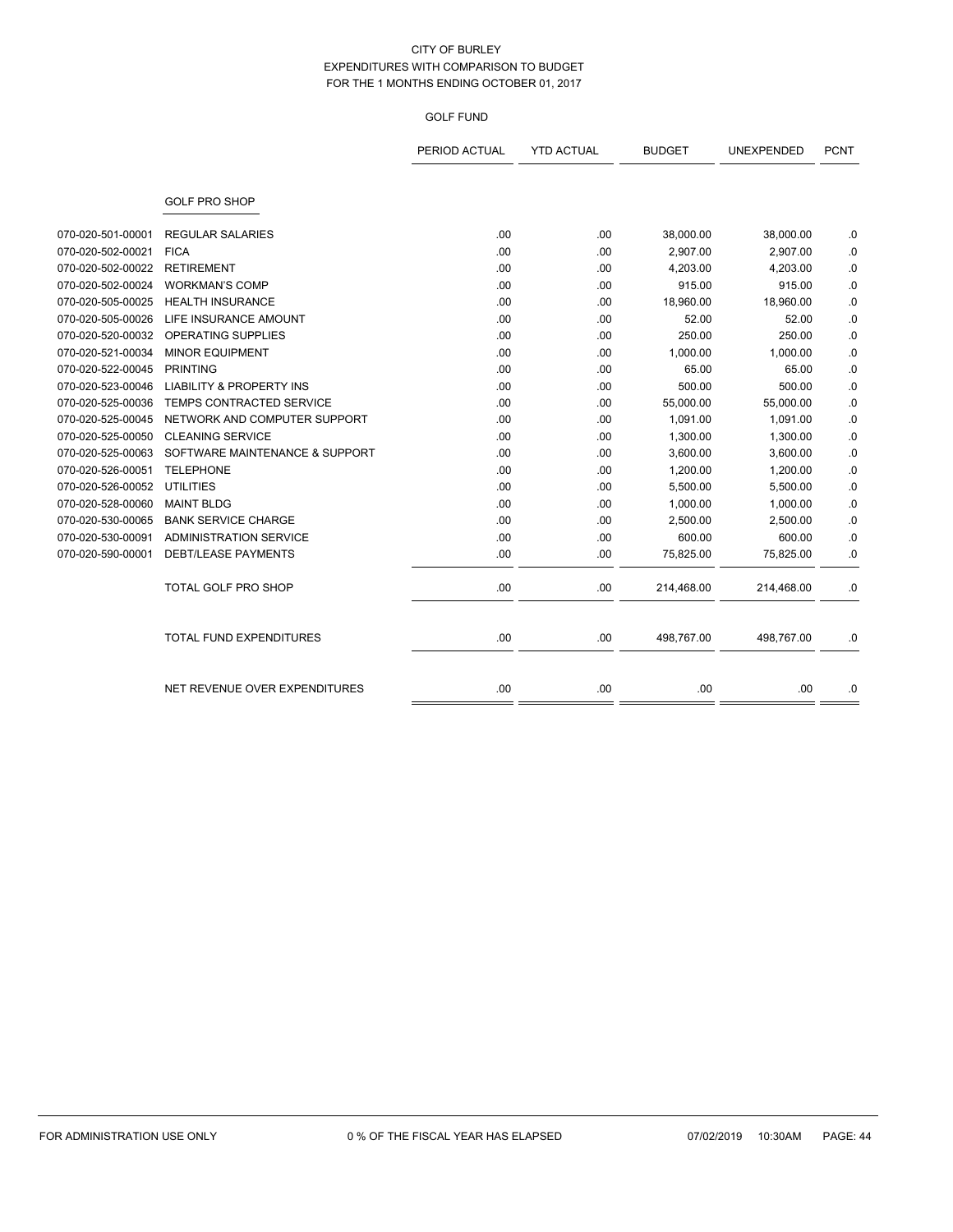#### GRANT FUND

#### ASSETS  $=$

|                                | 080-001-001-00006 CASH - GRANT FUND |            | 101,282.99 |            |
|--------------------------------|-------------------------------------|------------|------------|------------|
|                                | <b>TOTAL ASSETS</b>                 |            |            | 101,282.99 |
|                                | <b>LIABILITIES AND EQUITY</b>       |            |            |            |
|                                | <b>FUND EQUITY</b>                  |            |            |            |
| 080-001-002-00092 FUND BALANCE | UNAPPROPRIATED FUND BALANCE:        | 101,282.99 |            |            |
|                                | <b>BALANCE - CURRENT DATE</b>       |            | 101,282.99 |            |
|                                | <b>TOTAL FUND EQUITY</b>            |            |            | 101,282.99 |
|                                | TOTAL LIABILITIES AND EQUITY        |            |            | 101,282.99 |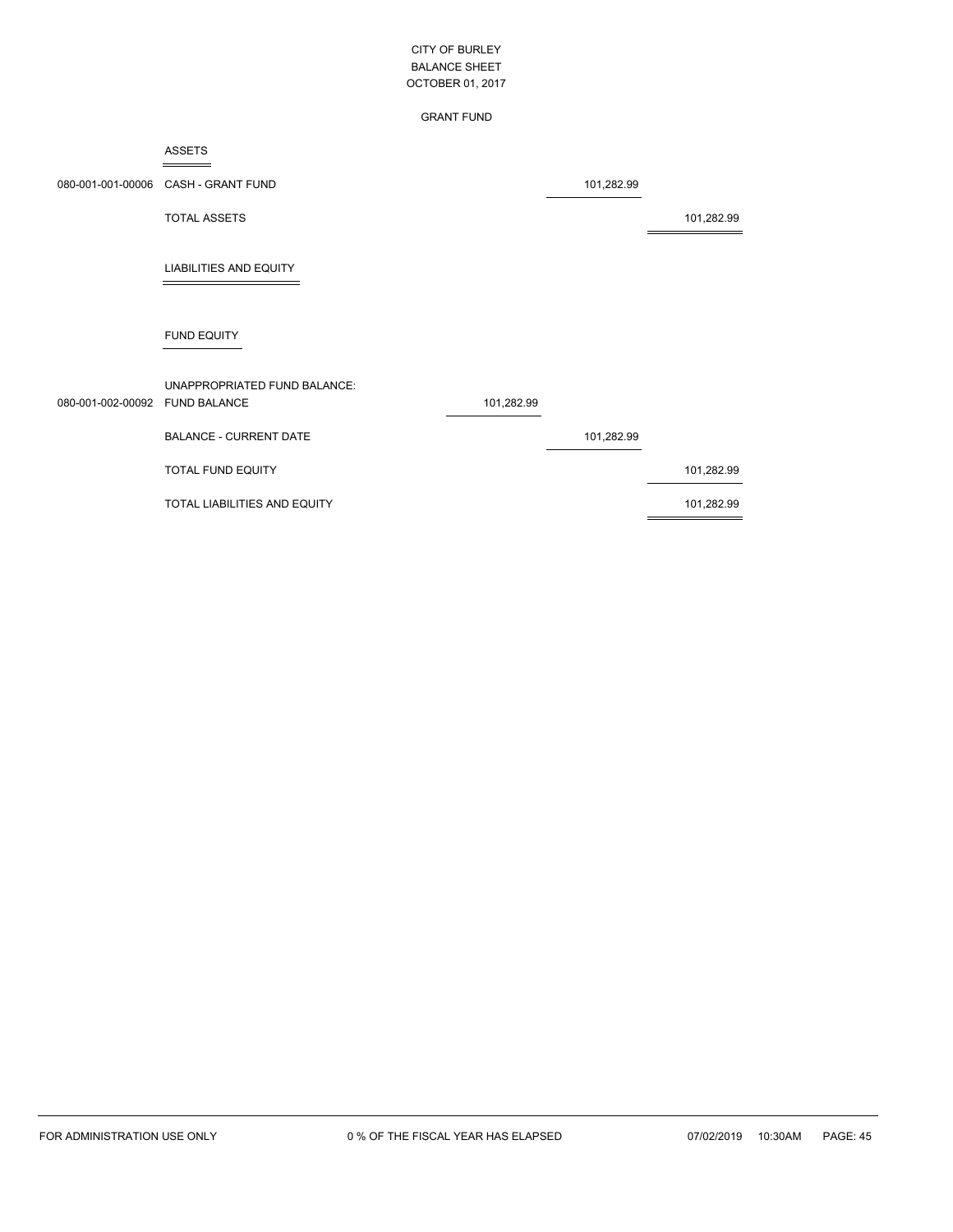# GRANT FUND

|                   |                                  | PERIOD ACTUAL | <b>YTD ACTUAL</b> | <b>BUDGET</b> | <b>UNEARNED</b> | <b>PCNT</b> |
|-------------------|----------------------------------|---------------|-------------------|---------------|-----------------|-------------|
|                   | <b>GRANTS REVENUE</b>            |               |                   |               |                 |             |
| 080-010-010-00001 | <b>COMMUNITY DEV BLOCK GRANT</b> | .00           | .00               | 1,000,000.00  | 1,000,000.00    | .0          |
| 080-010-010-00005 | <b>GRANT-MISC REVENUE</b>        | .00           | .00               | 50,000.00     | 50,000.00       | 0.          |
| 080-010-010-00017 | <b>TREE GRANT</b>                | .00           | .00               | 1,500.00      | 1,500.00        | .0          |
| 080-010-010-00023 | SENION CENTER CDBG               | .00           | .00               | 75,000.00     | 75,000.00       | .0          |
| 080-010-010-00100 | <b>TENNIS COURTS</b>             | .00           | .00               | 180,000.00    | 180,000.00      | .0          |
| 080-010-010-00200 | FEDERAL GRANT-HOMELAND SECURIT   | .00           | .00               | 360,000.00    | 360,000.00      | .0          |
|                   | TOTAL GRANTS REVENUE             | .00           | .00.              | 1,666,500.00  | 1,666,500.00    | .0          |
| 080-033-010-00010 | <b>FAA GRANT</b>                 | .00           | .00               | 400,000.00    | 400,000.00      | .0          |
| 080-033-010-00014 | <b>STATE AIRPORT GRANT</b>       | .00           | .00.              | 20,000.00     | 20,000.00       | .0          |
|                   | <b>TOTAL SOURCE 010</b>          | .00           | .00.              | 420,000.00    | 420,000.00      | .0          |
|                   | <b>TOTAL FUND REVENUE</b>        | .00           | .00               | 2,086,500.00  | 2,086,500.00    | .0          |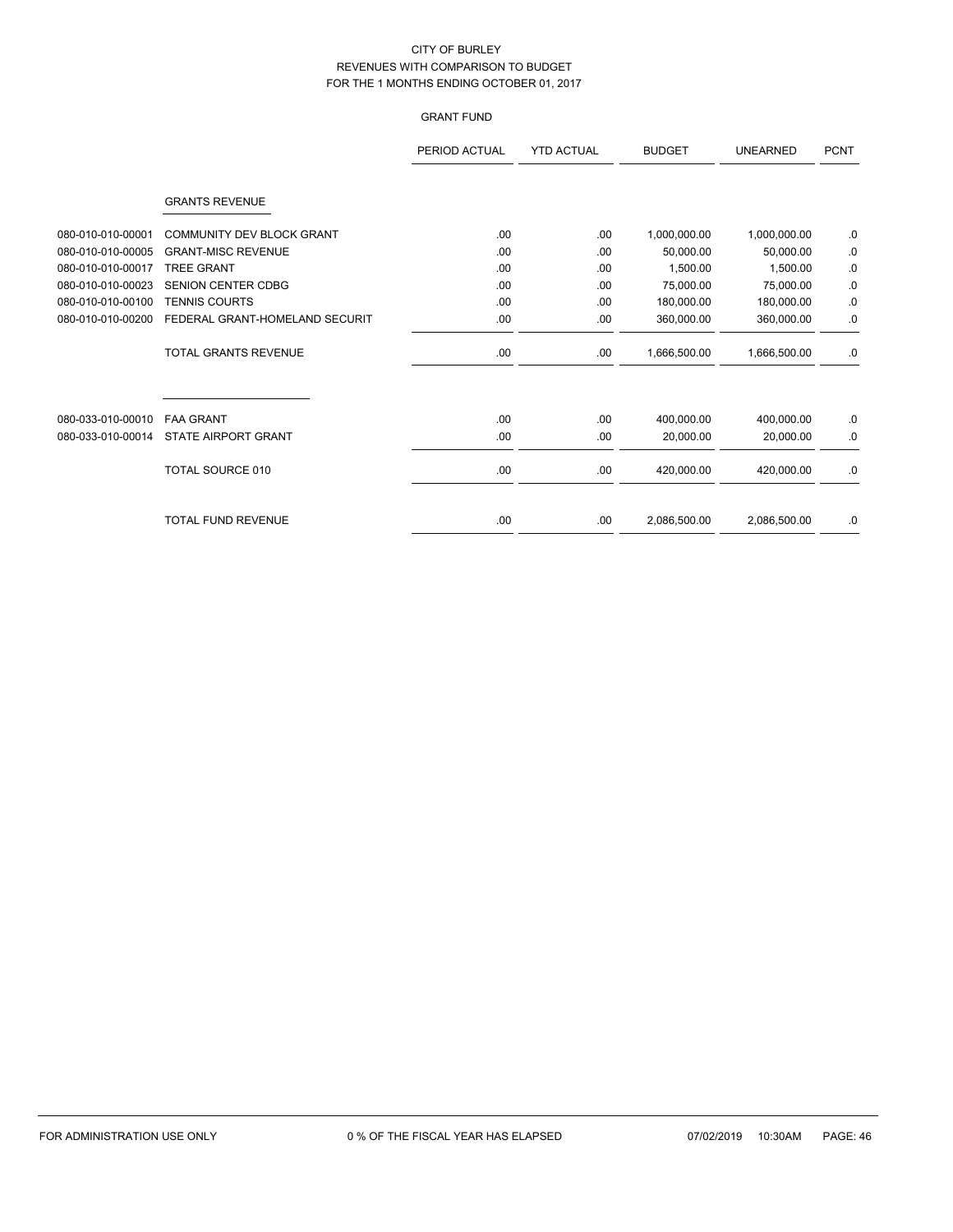# GRANT FUND

|                   |                                | PERIOD ACTUAL | <b>YTD ACTUAL</b> | <b>BUDGET</b> | <b>UNEXPENDED</b> | <b>PCNT</b> |
|-------------------|--------------------------------|---------------|-------------------|---------------|-------------------|-------------|
|                   | <b>GRANTS</b>                  |               |                   |               |                   |             |
| 080-010-525-00042 | PROFESSIONAL SERVICE           | .00           | .00.              | 51,500.00     | 51,500.00         | .0          |
| 080-010-525-00043 | <b>SENIOR CENTER CDBG</b>      | .00           | .00               | 75,000.00     | 75,000.00         | $0.$        |
| 080-010-584-00050 | <b>TENNIS COURTS</b>           | .00           | .00               | 180,000.00    | 180,000.00        | $0.$        |
| 080-010-584-00073 | OTHER IMPROVEMENTS             | .00           | .00               | 360,000.00    | 360,000.00        | $\cdot$ 0   |
| 080-010-584-00170 | <b>CONSTRUCTION</b>            | .00           | .00               | 1,000,000.00  | 1,000,000.00      | 0.0         |
|                   | <b>TOTAL GRANTS</b>            | .00           | .00.              | 1,666,500.00  | 1,666,500.00      | .0          |
|                   |                                |               |                   |               |                   |             |
| 080-330-525-00042 | PROFESSIONAL SERVICE           | .00           | .00.              | 420,000.00    | 420,000.00        | .0          |
|                   | TOTAL DEPARTMENT 330           | .00           | .00.              | 420,000.00    | 420,000.00        | .0          |
|                   | <b>TOTAL FUND EXPENDITURES</b> | .00           | .00.              | 2,086,500.00  | 2,086,500.00      | 0.          |
|                   | NET REVENUE OVER EXPENDITURES  | .00           | .00.              | .00           | .00               | .0          |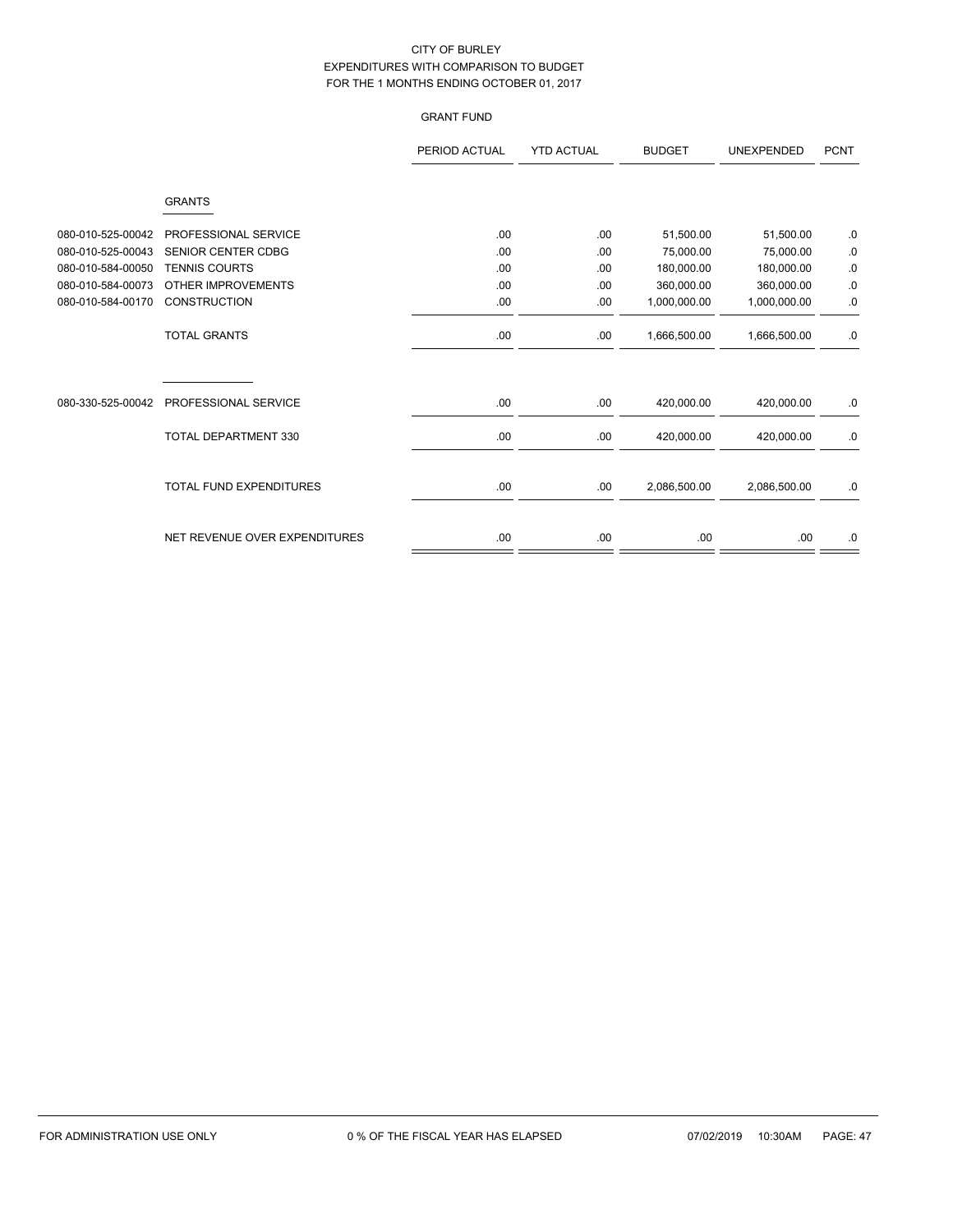### HEALTH INSURANCE INT SERV FUND

|                                        | <b>ASSETS</b>                                                                       |            |                          |            |
|----------------------------------------|-------------------------------------------------------------------------------------|------------|--------------------------|------------|
| 110-001-001-00001<br>110-001-001-00006 | CASH IN BANK - HEALTH INS<br>CASH - COMBINED FUND                                   |            | 101,129.27<br>353,812.36 |            |
|                                        | <b>TOTAL ASSETS</b>                                                                 |            |                          | 454,941.63 |
|                                        | <b>LIABILITIES AND EQUITY</b>                                                       |            |                          |            |
|                                        | <b>FUND EQUITY</b>                                                                  |            |                          |            |
|                                        | <b>UNAPPROPRIATED FUND BALANCE:</b><br>110-001-002-00092 FUND BALANCE - HEALTH INS. | 454,941.63 |                          |            |
|                                        | <b>BALANCE - CURRENT DATE</b>                                                       |            | 454,941.63               |            |
|                                        | TOTAL FUND EQUITY                                                                   |            |                          | 454,941.63 |
|                                        | TOTAL LIABILITIES AND EQUITY                                                        |            |                          | 454,941.63 |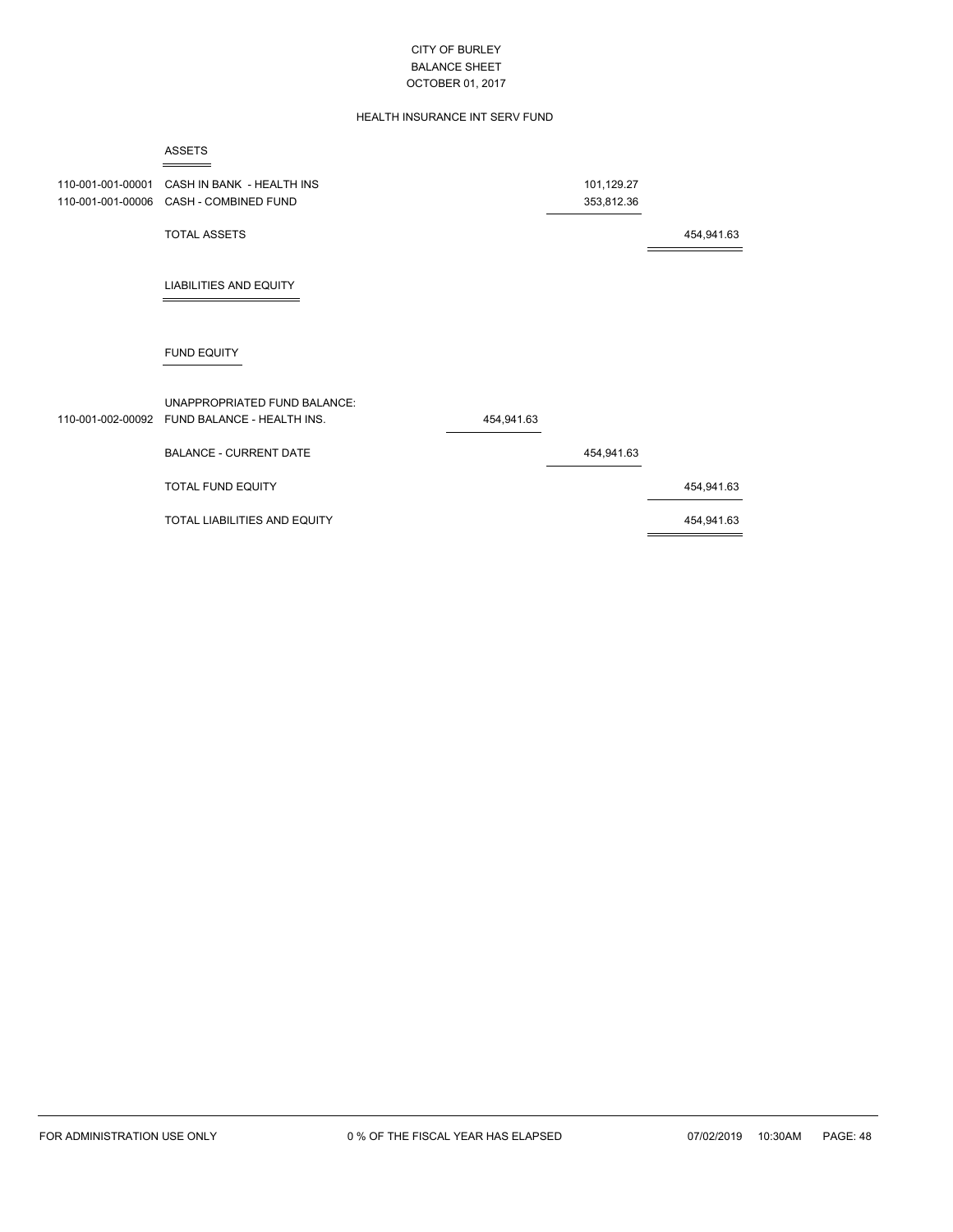### HEALTH INSURANCE INT SERV FUND

|                   |                                     | PERIOD ACTUAL | <b>YTD ACTUAL</b> | <b>BUDGET</b> | <b>UNEARNED</b> | <b>PCNT</b> |
|-------------------|-------------------------------------|---------------|-------------------|---------------|-----------------|-------------|
|                   | INSURANCE FROM OTH FND REVENUE      |               |                   |               |                 |             |
| 110-010-080-00001 | <b>HEALTH INS. FROM OTHER FUNDS</b> | .00           | .00               | 1,607,463.00  | 1,607,463.00    | .0          |
| 110-010-080-00002 | LIFE INS. PRE FROM OTHER FUND       | .00           | .00               | 4.250.00      | 4.250.00        | .0          |
|                   | TOTAL INSURANCE FROM OTH FND REVEN  | .00           | .00               | 1,611,713.00  | 1,611,713.00    | .0          |
|                   | TOTAL FUND REVENUE                  | .00           | .00               | 1,611,713.00  | 1,611,713.00    | .0          |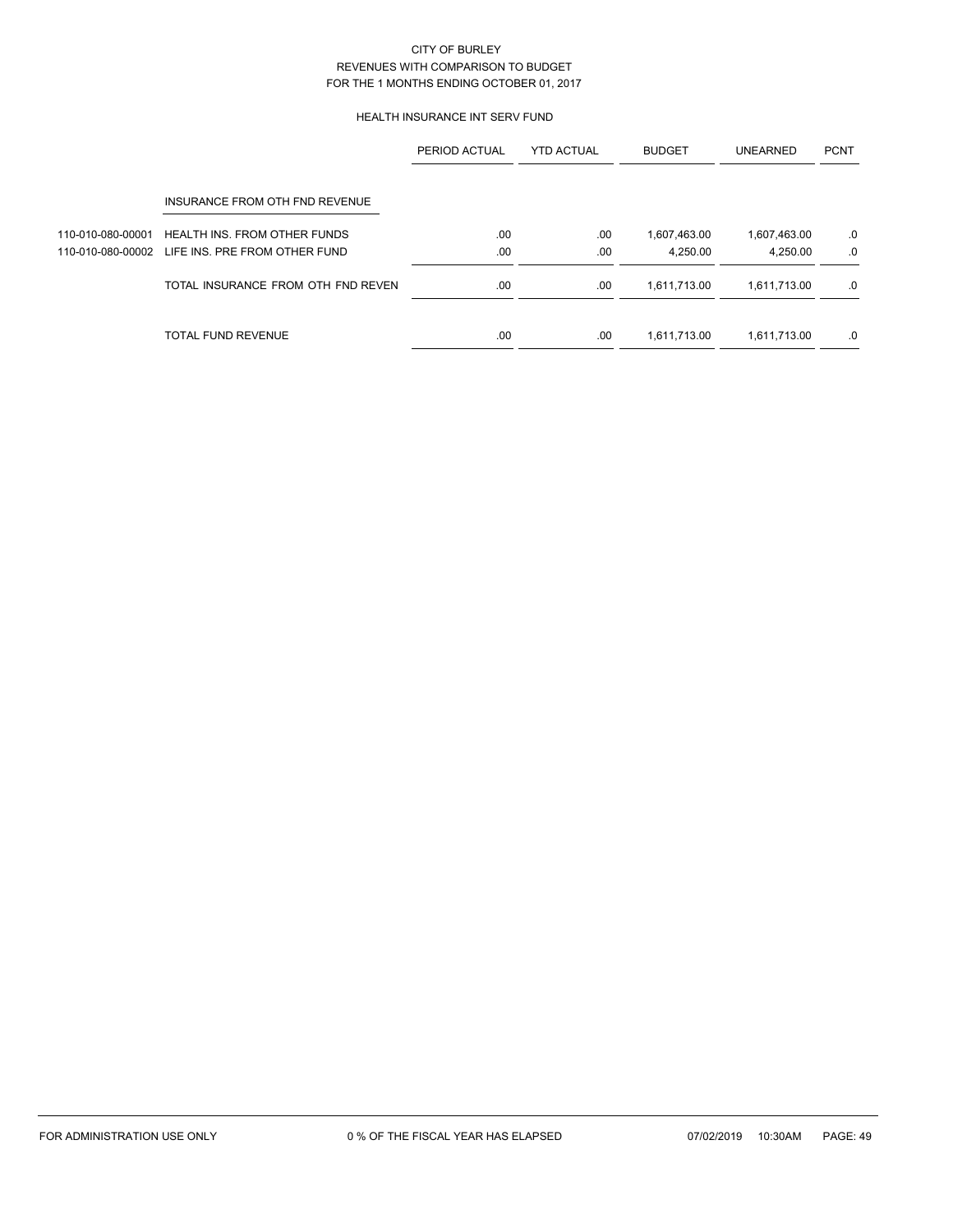### HEALTH INSURANCE INT SERV FUND

|                   |                                 | PERIOD ACTUAL | <b>YTD ACTUAL</b> | <b>BUDGET</b> | <b>UNEXPENDED</b> | <b>PCNT</b> |
|-------------------|---------------------------------|---------------|-------------------|---------------|-------------------|-------------|
|                   | HEALTH INSURANCE - ISF          |               |                   |               |                   |             |
| 110-010-523-10000 | <b>MEDICAL CLAIM COSTS</b>      | .00           | .00               | 1,576,463.00  | 1,576,463.00      | .0          |
| 110-010-523-20000 | LIFE INSURANCE PREMIUM          | .00           | .00               | 4,250.00      | 4,250.00          | .0          |
| 110-010-524-00047 | <b>TRAVEL &amp; MEETINGS</b>    | .00           | .00               | 5,000.00      | 5,000.00          | .0          |
| 110-010-524-10002 | <b>WELLNESS BENEFIT PROGRAM</b> | .00           | .00               | 26,000.00     | 26,000.00         | .0          |
|                   | TOTAL HEALTH INSURANCE - ISF    | .00.          | .00               | 1,611,713.00  | 1,611,713.00      | .0          |
|                   | <b>TOTAL FUND EXPENDITURES</b>  | .00.          | .00               | 1,611,713.00  | 1,611,713.00      | .0          |
|                   | NET REVENUE OVER EXPENDITURES   | .00.          | .00               | .00.          | .00.              | .0          |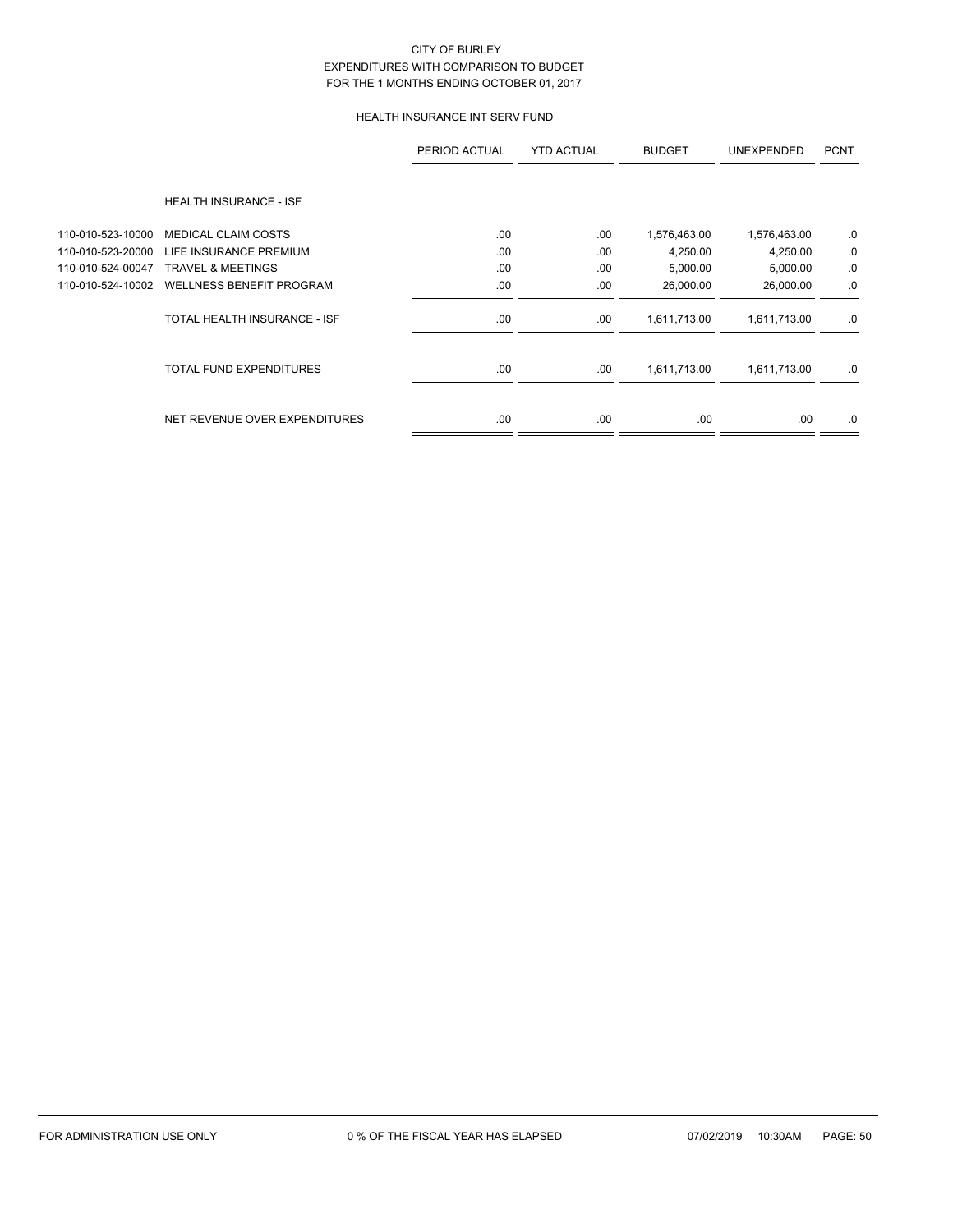### LIABILITY INTERNAL SERVICE FND

|                   | <b>ASSETS</b>                       |            |          |            |            |
|-------------------|-------------------------------------|------------|----------|------------|------------|
| 120-001-001-00006 | CASH - COMBINED FUND                |            |          | 48,789.91  |            |
|                   | <b>TOTAL ASSETS</b>                 |            |          |            | 48,789.91  |
|                   | <b>LIABILITIES AND EQUITY</b>       |            |          |            |            |
|                   | <b>LIABILITIES</b>                  |            |          |            |            |
| 120-001-002-00005 | ACCOUNTS PAYABLE ALLOCATION         |            | $\left($ | 65,054.00) |            |
|                   | <b>TOTAL LIABILITIES</b>            |            |          |            | 65,054.00) |
|                   | <b>FUND EQUITY</b>                  |            |          |            |            |
| 120-001-002-00092 | UNAPPROPRIATED FUND BALANCE:        |            |          |            |            |
|                   | <b>FUND BALANCE</b>                 | 113,843.91 |          |            |            |
|                   | <b>BALANCE - CURRENT DATE</b>       |            |          | 113,843.91 |            |
|                   | <b>TOTAL FUND EQUITY</b>            |            |          |            | 113,843.91 |
|                   | <b>TOTAL LIABILITIES AND EQUITY</b> |            |          |            | 48,789.91  |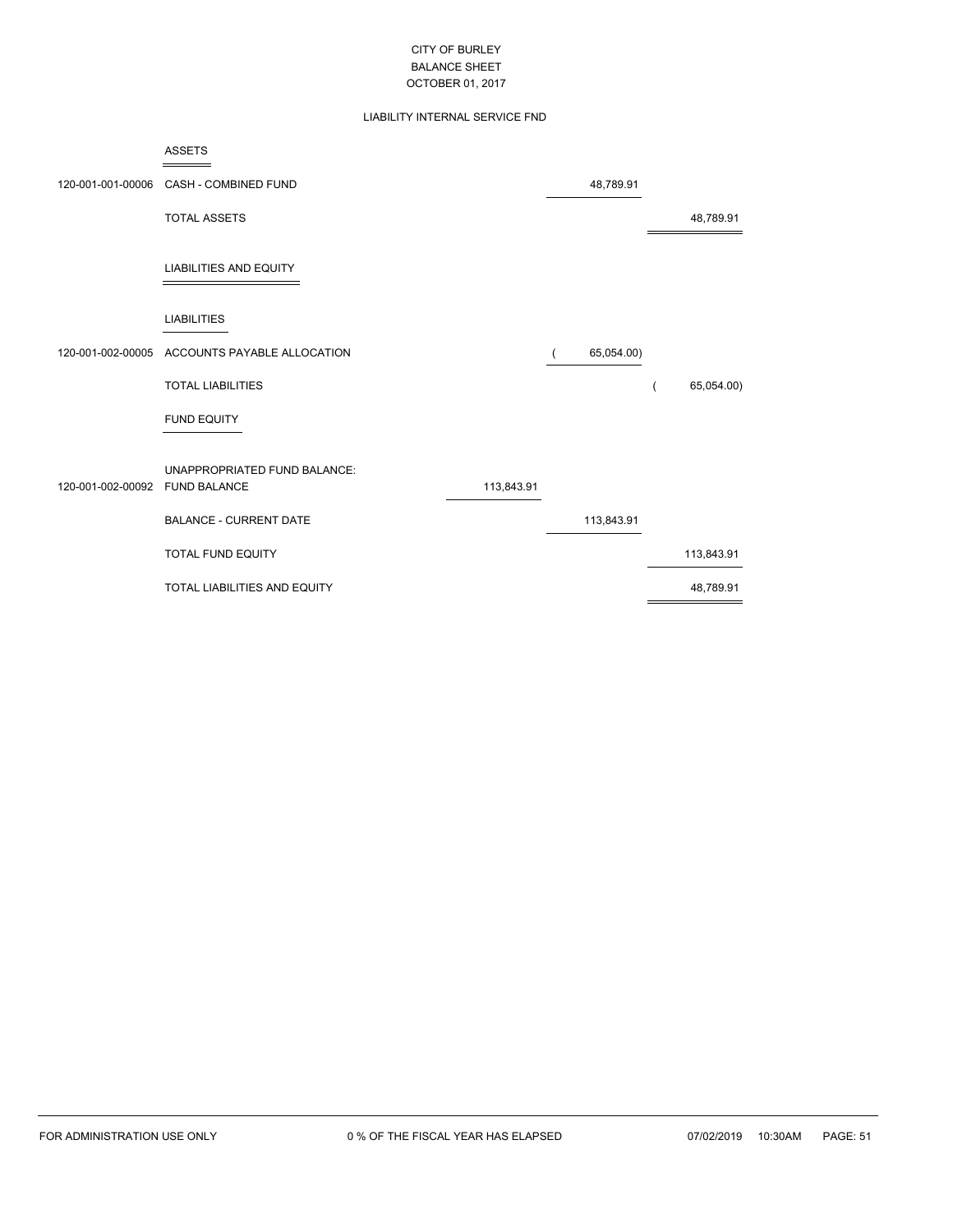### LIABILITY INTERNAL SERVICE FND

|                   |                                      | <b>YTD ACTUAL</b><br>PERIOD ACTUAL |     | <b>BUDGET</b> | <b>UNEARNED</b> | <b>PCNT</b> |
|-------------------|--------------------------------------|------------------------------------|-----|---------------|-----------------|-------------|
|                   | LIABILITY INS OTH FUND REVENUE       |                                    |     |               |                 |             |
| 120-010-080-00001 | LIABILITY INS. FROM OTHER FUND       | .00                                | .00 | 154,608.00    | 154,608.00      | .0          |
| 120-010-080-00005 | MISC. REVENUE                        | .00.                               | .00 | 6,000.00      | 6,000.00        | .0          |
|                   | TOTAL LIABILITY INS OTH FUND REVENUE | .00                                | .00 | 160,608.00    | 160,608.00      | .0          |
|                   | <b>TOTAL FUND REVENUE</b>            | .00                                | .00 | 160,608.00    | 160,608.00      | .0          |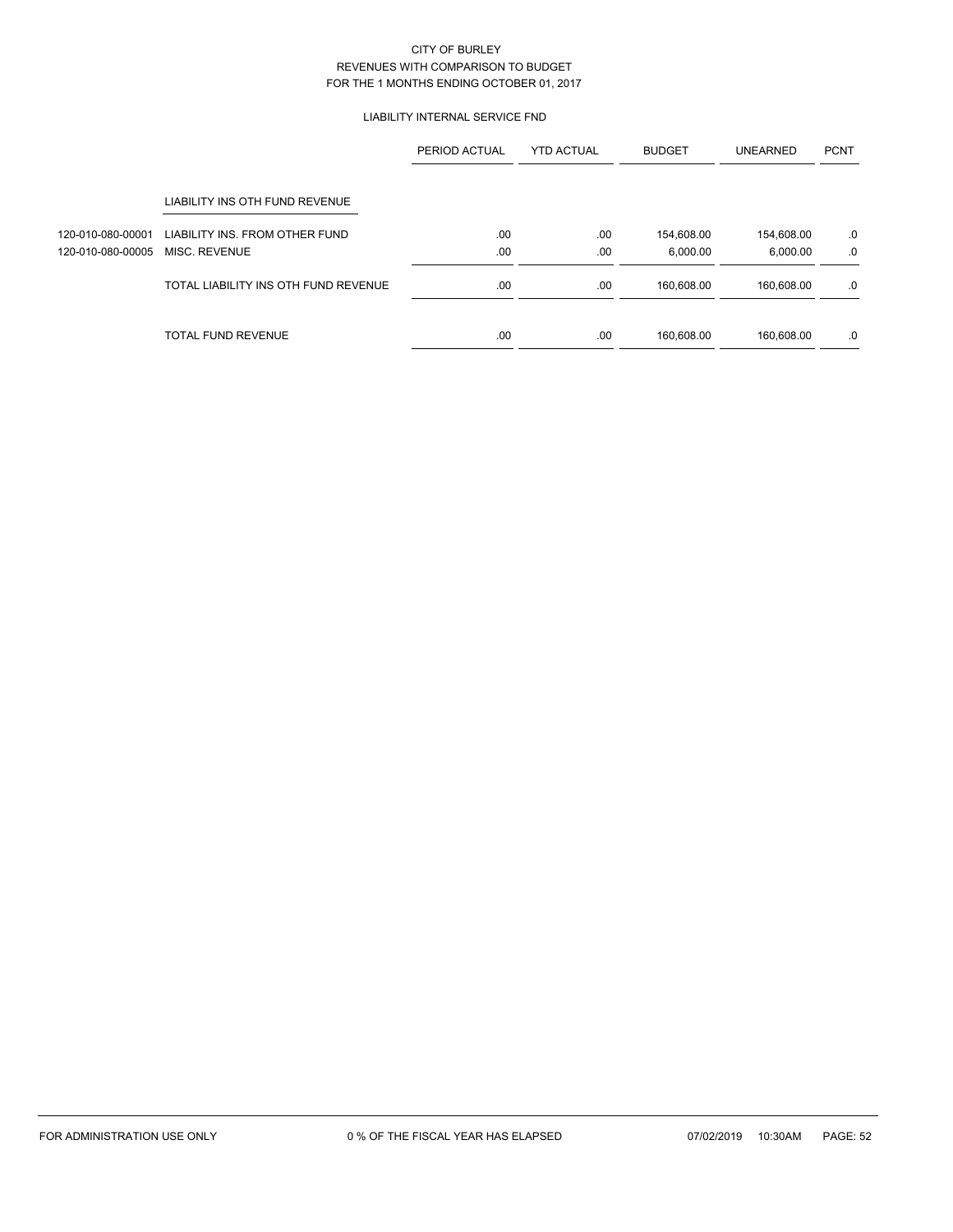## LIABILITY INTERNAL SERVICE FND

|                   |                                | PERIOD ACTUAL | <b>YTD ACTUAL</b> | <b>BUDGET</b> | <b>UNEXPENDED</b> | <b>PCNT</b> |
|-------------------|--------------------------------|---------------|-------------------|---------------|-------------------|-------------|
|                   | LIABILITY - ISF                |               |                   |               |                   |             |
| 120-010-520-00032 | OPERATING SUPPLIES             | .00           | .00               | 10,000.00     | 10,000.00         | .0          |
| 120-010-523-00046 | <b>LIABILITY INS. PREMIUM</b>  | .00           | .00               | 130,108.00    | 130,108.00        | 0.          |
| 120-010-523-10000 | <b>LIABILITY CLAIM COSTS</b>   | .00           | .00               | 4,000.00      | 4,000.00          | 0.          |
| 120-010-524-00049 | PERSONNEL SAFETY TRAINING      | .00           | .00               | 16,500.00     | 16,500.00         | .0          |
|                   | <b>TOTAL LIABILITY - ISF</b>   | .00.          | .00               | 160,608.00    | 160,608.00        | .0          |
|                   | <b>TOTAL FUND EXPENDITURES</b> | .00           | .00               | 160,608.00    | 160,608.00        | .0          |
|                   | NET REVENUE OVER EXPENDITURES  | .00.          | .00               | .00.          | .00.              | .0          |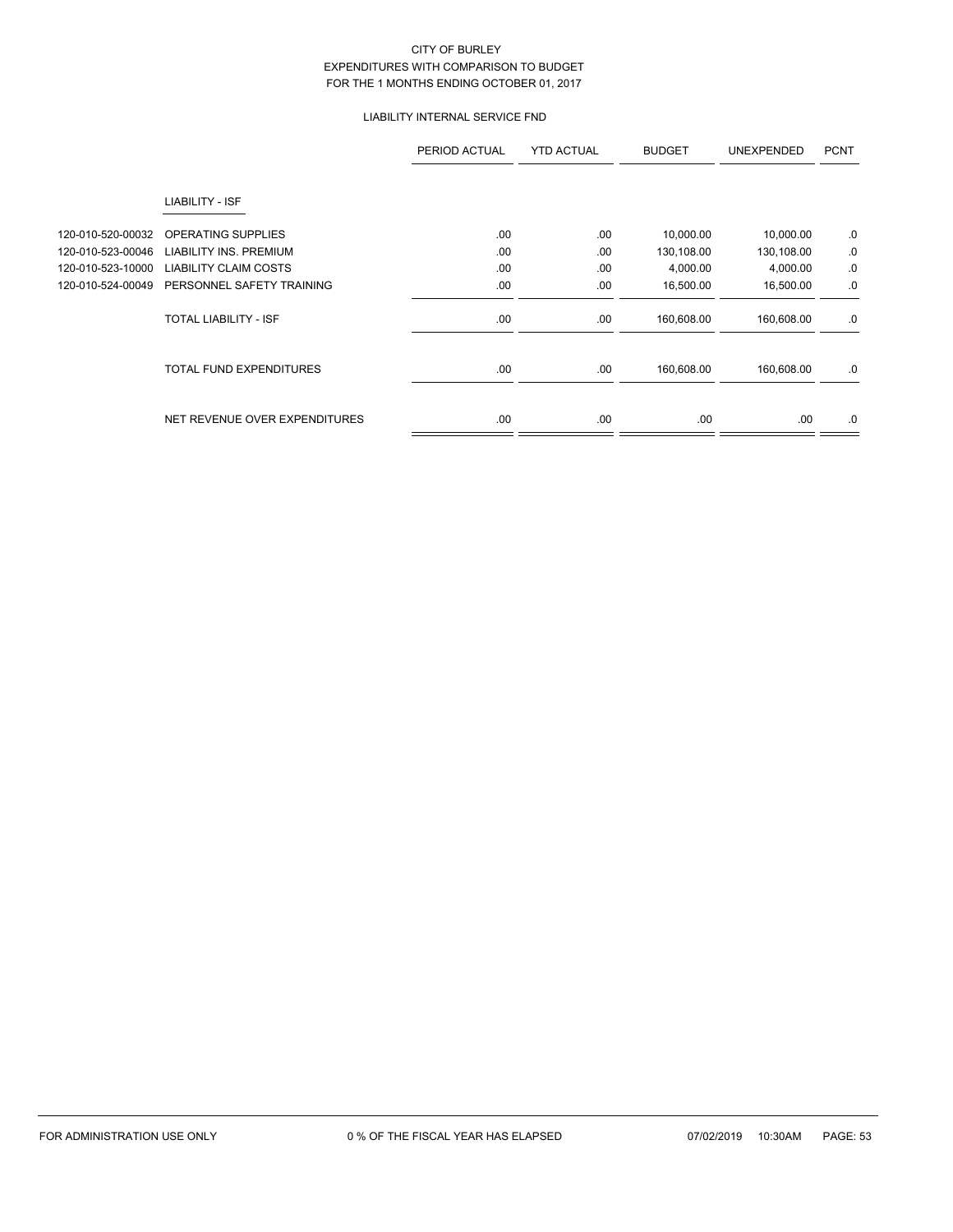### WORKERS COMPENSATION - INT SER

|                                | <b>ASSETS</b>                          |            |            |            |
|--------------------------------|----------------------------------------|------------|------------|------------|
|                                | 130-001-001-00006 CASH - COMBINED FUND |            | 214,252.83 |            |
|                                | <b>TOTAL ASSETS</b>                    |            |            | 214,252.83 |
|                                | <b>LIABILITIES AND EQUITY</b>          |            |            |            |
|                                | <b>FUND EQUITY</b>                     |            |            |            |
| 130-001-002-00092 FUND BALANCE | UNAPPROPRIATED FUND BALANCE:           | 214,252.83 |            |            |
|                                | <b>BALANCE - CURRENT DATE</b>          |            | 214,252.83 |            |
|                                | TOTAL FUND EQUITY                      |            |            | 214,252.83 |
|                                | TOTAL LIABILITIES AND EQUITY           |            |            | 214,252.83 |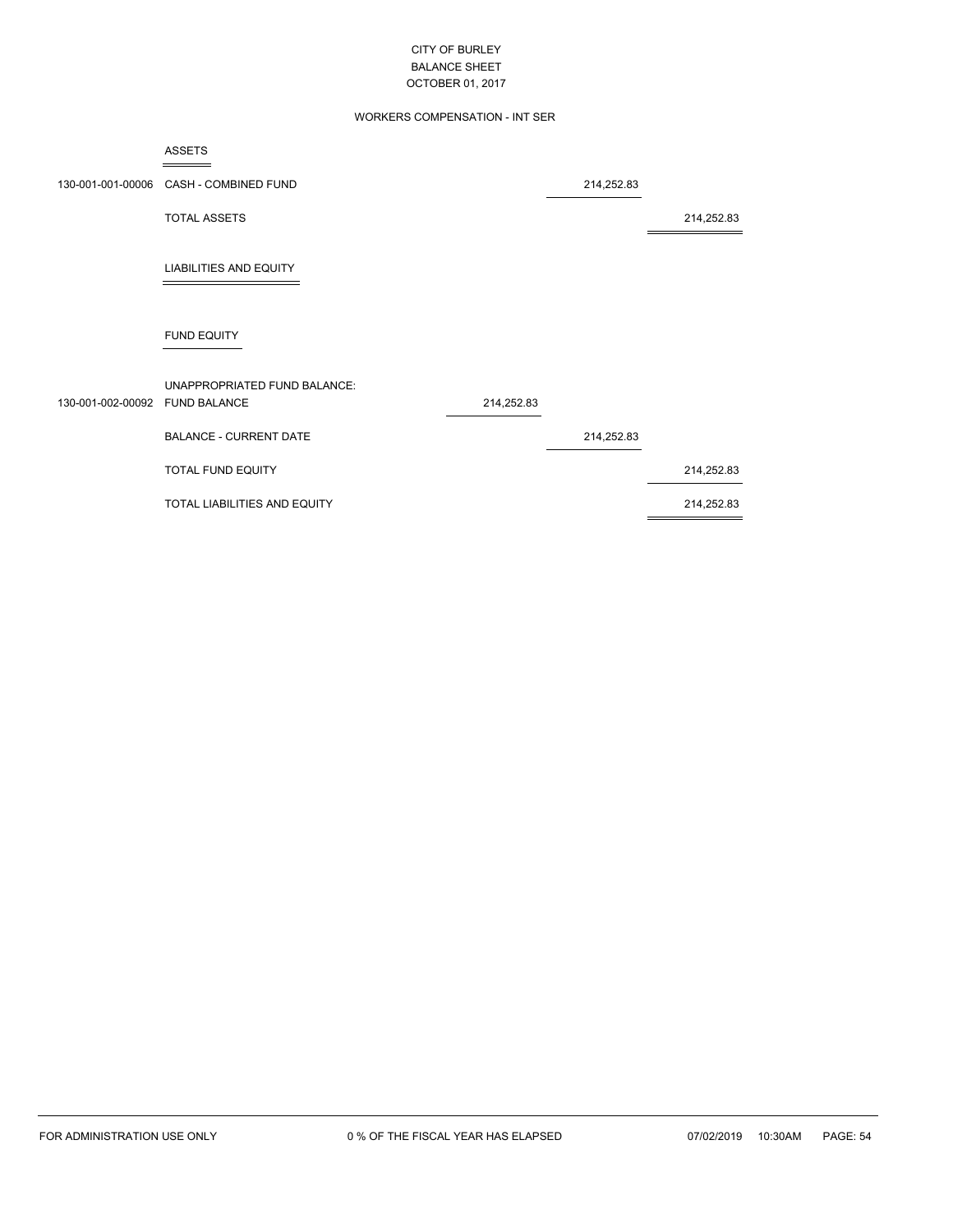### WORKERS COMPENSATION - INT SER

|                   |                                | PERIOD ACTUAL | <b>YTD ACTUAL</b> | <b>BUDGET</b> | <b>UNEARNED</b> | <b>PCNT</b> |
|-------------------|--------------------------------|---------------|-------------------|---------------|-----------------|-------------|
|                   | WORKERS COMP ISF REVENUE       |               |                   |               |                 |             |
| 130-010-010-00001 | WORKERS COMP. FROM OTHER FUNDS | .00           | .00               | 146,543.00    | 146,543.00      | .0          |
| 130-010-010-00082 | DIVIDEND RECEIVED              | .00           | .00               | 12.000.00     | 12,000.00       | .0          |
|                   | TOTAL WORKERS COMP ISF REVENUE | .00           | .00               | 158,543.00    | 158.543.00      | .0          |
|                   | <b>TOTAL FUND REVENUE</b>      | .00           | .00               | 158,543.00    | 158,543.00      | .0          |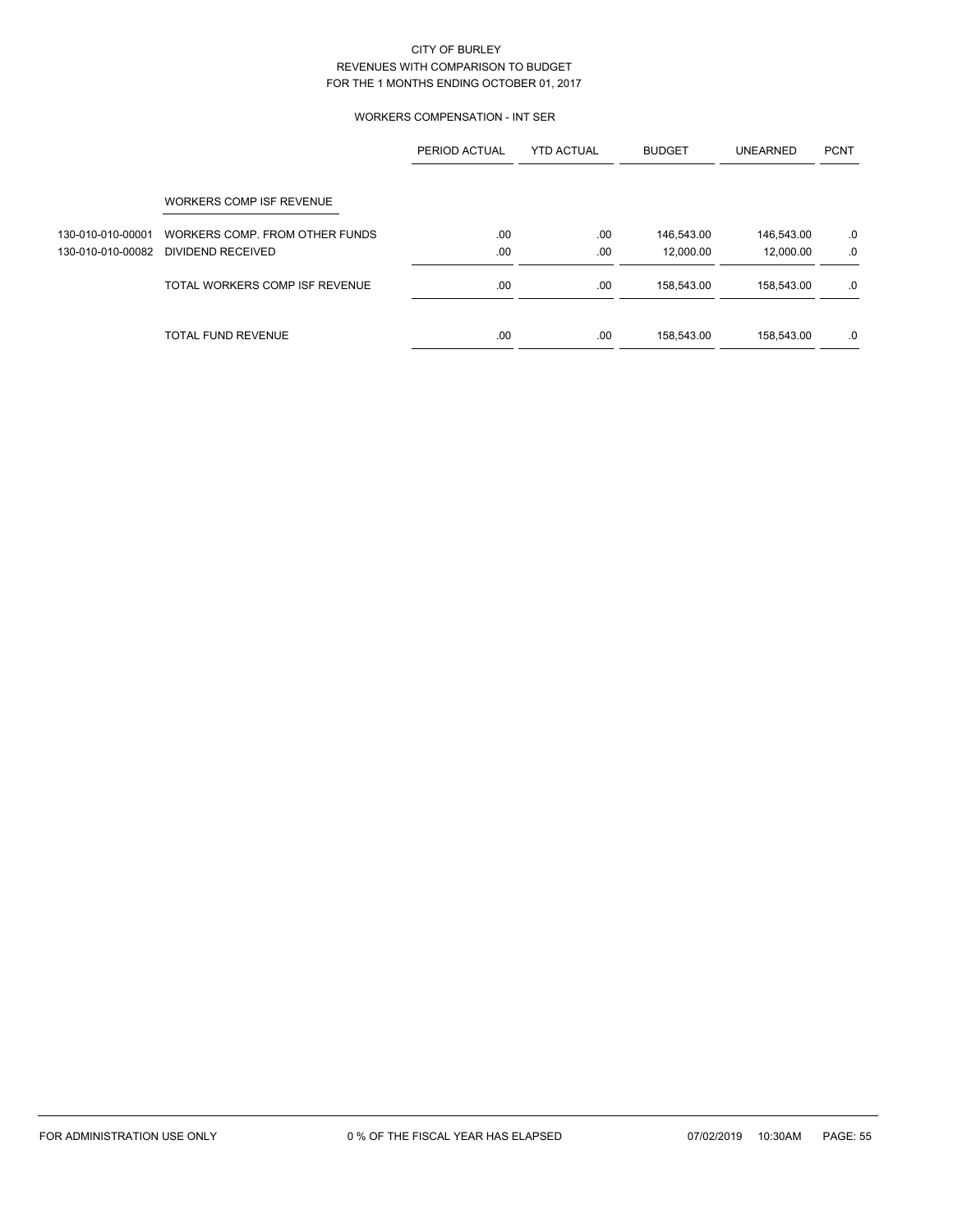# WORKERS COMPENSATION - INT SER

|                   |                                   | PERIOD ACTUAL | <b>YTD ACTUAL</b> | <b>BUDGET</b> | <b>UNEXPENDED</b> | <b>PCNT</b> |
|-------------------|-----------------------------------|---------------|-------------------|---------------|-------------------|-------------|
|                   | <b>WORKERS COMPENSATION - ISF</b> |               |                   |               |                   |             |
| 130-010-524-00047 | <b>TRAVEL &amp; MEETINGS</b>      | .00           | .00               | 1,000.00      | 1,000.00          | .0          |
| 130-010-524-00049 | PERSONNEL TRAINING                | .00           | .00               | 3,000.00      | 3,000.00          | .0          |
| 130-010-524-00050 | <b>SAFETY EQUIPMENT</b>           | .00           | .00               | 3,000.00      | 3,000.00          | .0          |
| 130-010-532-10000 | <b>WORKERS COMP PREMIUM</b>       | .00           | .00               | 145,000.00    | 145,000.00        | .0          |
| 130-010-532-10100 | UNEMPLOYMENT CLAIMS               | .00           | .00               | 6,543.00      | 6,543.00          | .0          |
|                   | TOTAL WORKERS COMPENSATION - ISF  | .00           | .00.              | 158,543.00    | 158,543.00        | .0          |
|                   | <b>TOTAL FUND EXPENDITURES</b>    | .00           | .00               | 158,543.00    | 158,543.00        | .0          |
|                   | NET REVENUE OVER EXPENDITURES     | .00           | .00               | .00           | .00.              | .0          |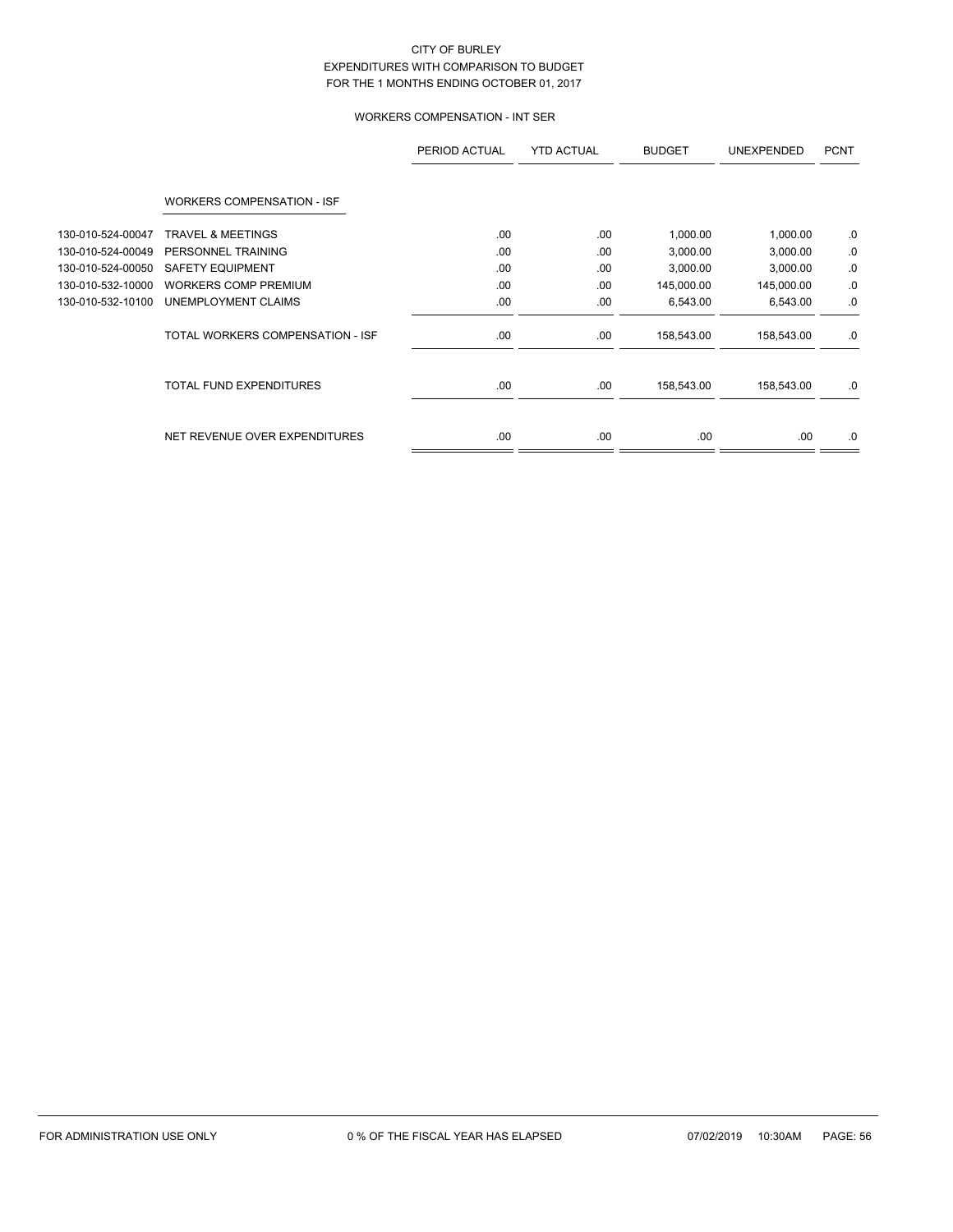### LOCAL IMPROVEMENT DISTRICTS

|                   | <b>ASSETS</b>                                       |                |           |            |            |
|-------------------|-----------------------------------------------------|----------------|-----------|------------|------------|
| 200-001-001-00006 | CASH - COMBINED FUND                                |                |           | 109,647.22 |            |
| 200-001-001-00010 | L.I.D. #1 RECEIVABLE                                |                |           | 20,670.51  |            |
| 200-001-001-00020 | LID #2 RECEIVABLE                                   |                |           | 62,225.90  |            |
|                   | 200-001-001-00022 LID #3 REC (SIDEWALK)             |                |           | 51,873.47  |            |
|                   |                                                     |                |           |            |            |
|                   | <b>TOTAL ASSETS</b>                                 |                |           |            | 244,417.10 |
|                   | <b>LIABILITIES AND EQUITY</b>                       |                |           |            |            |
|                   | <b>LIABILITIES</b>                                  |                |           |            |            |
|                   | 200-001-002-00020 N/P-ELECTRIC FUND (LID #2)        |                |           | 200,000.00 |            |
| 200-001-002-00030 | DL EVANS SIDEWALK LID #3                            |                |           | 51,444.95  |            |
|                   | <b>TOTAL LIABILITIES</b>                            |                |           |            | 251,444.95 |
|                   | <b>FUND EQUITY</b>                                  |                |           |            |            |
| 200-001-002-00092 | UNAPPROPRIATED FUND BALANCE:<br><b>FUND BALANCE</b> | $\overline{ }$ | 7,027.85) |            |            |
|                   | <b>BALANCE - CURRENT DATE</b>                       |                |           | 7,027.85)  |            |
|                   | <b>TOTAL FUND EQUITY</b>                            |                |           |            | 7,027.85)  |
|                   | TOTAL LIABILITIES AND EQUITY                        |                |           |            | 244,417.10 |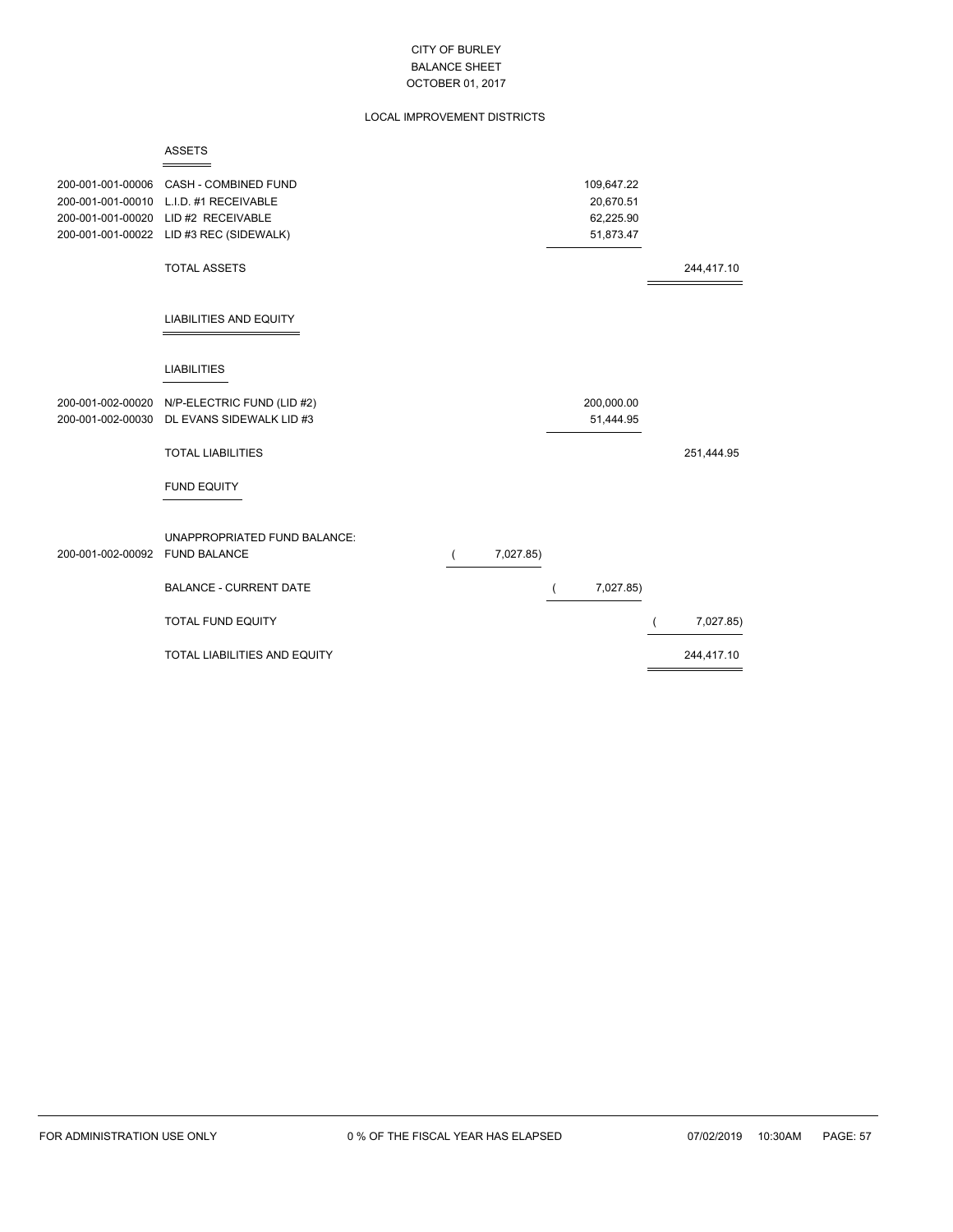### LOCAL IMPROVEMENT DISTRICTS

|                                        |                                                         | PERIOD ACTUAL | <b>YTD ACTUAL</b> | <b>BUDGET</b>          | <b>UNEARNED</b>        | <b>PCNT</b> |
|----------------------------------------|---------------------------------------------------------|---------------|-------------------|------------------------|------------------------|-------------|
|                                        | L.I.D. REVENUES                                         |               |                   |                        |                        |             |
| 200-010-010-00001<br>200-010-010-00090 | <b>LID-ASSESSMENTS</b><br>LOAN /BOND PROCEEDS-L.I.D. #1 | .00<br>.00    | .00<br>.00        | 35,000.00<br>75,000.00 | 35,000.00<br>75,000.00 | .0<br>.0    |
|                                        | TOTAL L.I.D. REVENUES                                   | .00.          | .00               | 110,000.00             | 110,000.00             | .0          |
|                                        | <b>TOTAL FUND REVENUE</b>                               | .00           | .00               | 110,000.00             | 110,000.00             | .0          |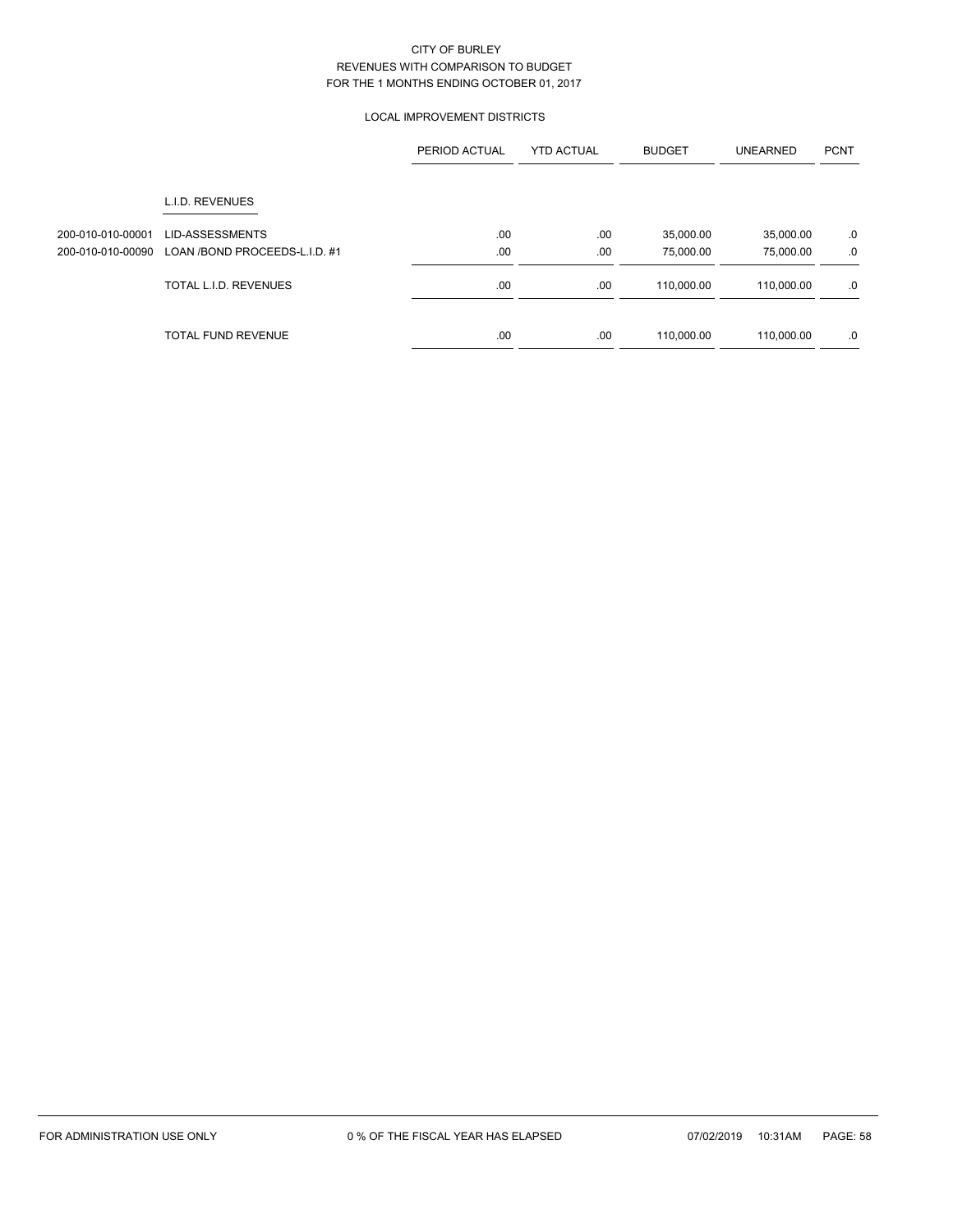### LOCAL IMPROVEMENT DISTRICTS

|                   |                                   | PERIOD ACTUAL | <b>YTD ACTUAL</b> | <b>BUDGET</b> | <b>UNEXPENDED</b> | <b>PCNT</b> |
|-------------------|-----------------------------------|---------------|-------------------|---------------|-------------------|-------------|
|                   | STEVEN'S PLACE EXPENDITURES       |               |                   |               |                   |             |
| 200-010-584-00079 | <b>CONSTRUCTION</b>               | .00           | .00               | 75,000.00     | 75,000.00         | .0          |
| 200-010-590-00001 | <b>DEBT &amp; LEASE PAYMENTS</b>  | .00           | .00               | 35,000.00     | 35,000.00         | .0          |
|                   | TOTAL STEVEN'S PLACE EXPENDITURES | .00.          | .00               | 110,000.00    | 110,000.00        | .0          |
|                   | <b>TOTAL FUND EXPENDITURES</b>    | .00           | .00.              | 110,000.00    | 110,000.00        | .0          |
|                   | NET REVENUE OVER EXPENDITURES     | .00           | .00               | .00.          | .00               | .0          |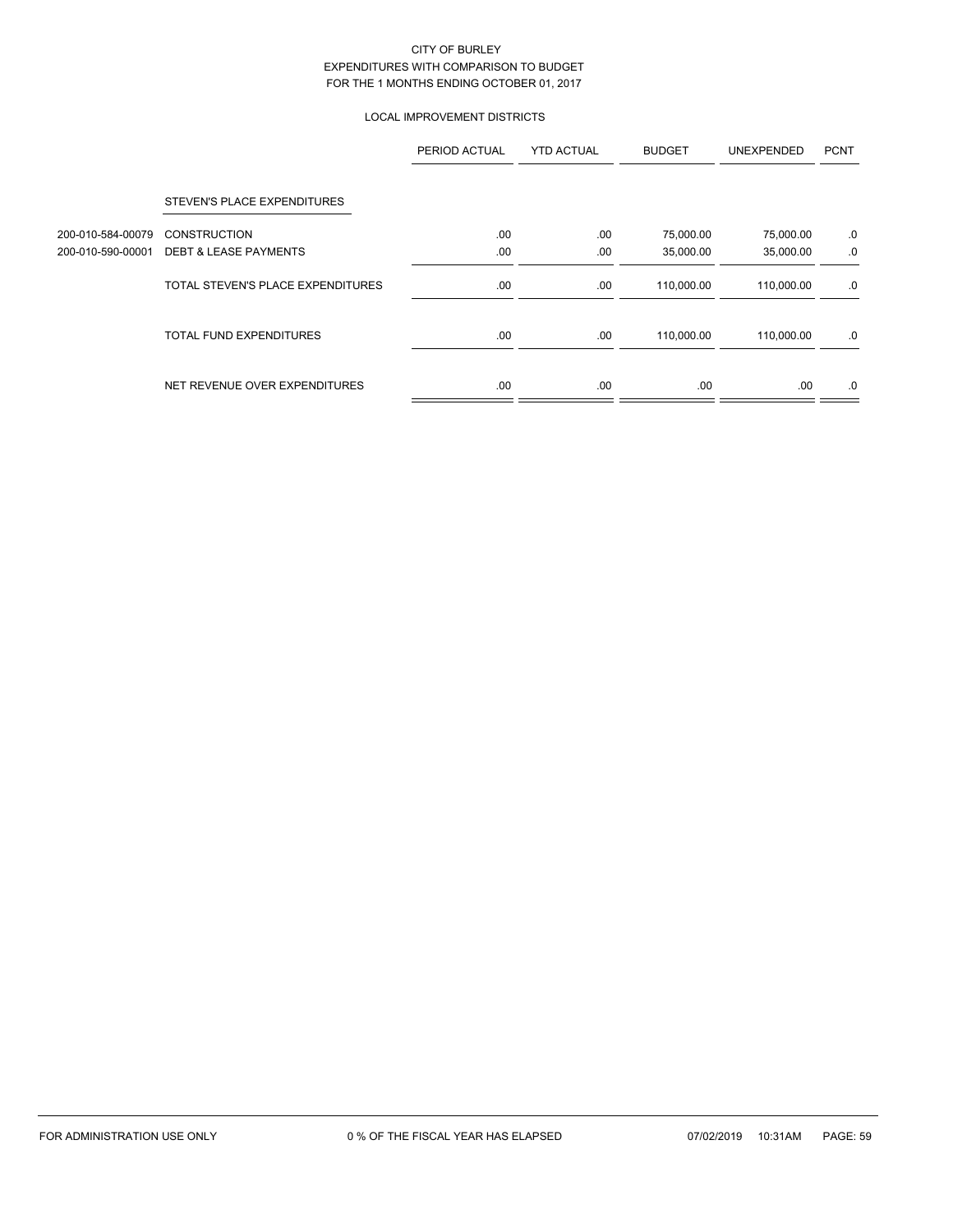### TRUST & AGENCY

#### ASSETS  $=$

|                                | 900-001-001-00006 CASH - COMBINED FUND |           | 28,269.06 |           |
|--------------------------------|----------------------------------------|-----------|-----------|-----------|
|                                | <b>TOTAL ASSETS</b>                    |           |           | 28,269.06 |
|                                | <b>LIABILITIES AND EQUITY</b>          |           |           |           |
|                                | <b>FUND EQUITY</b>                     |           |           |           |
|                                | UNAPPROPRIATED FUND BALANCE:           |           |           |           |
| 900-001-002-00092 FUND BALANCE |                                        | 28,269.06 |           |           |
|                                | <b>BALANCE - CURRENT DATE</b>          |           | 28,269.06 |           |
|                                | TOTAL FUND EQUITY                      |           |           | 28,269.06 |
|                                | TOTAL LIABILITIES AND EQUITY           |           |           | 28,269.06 |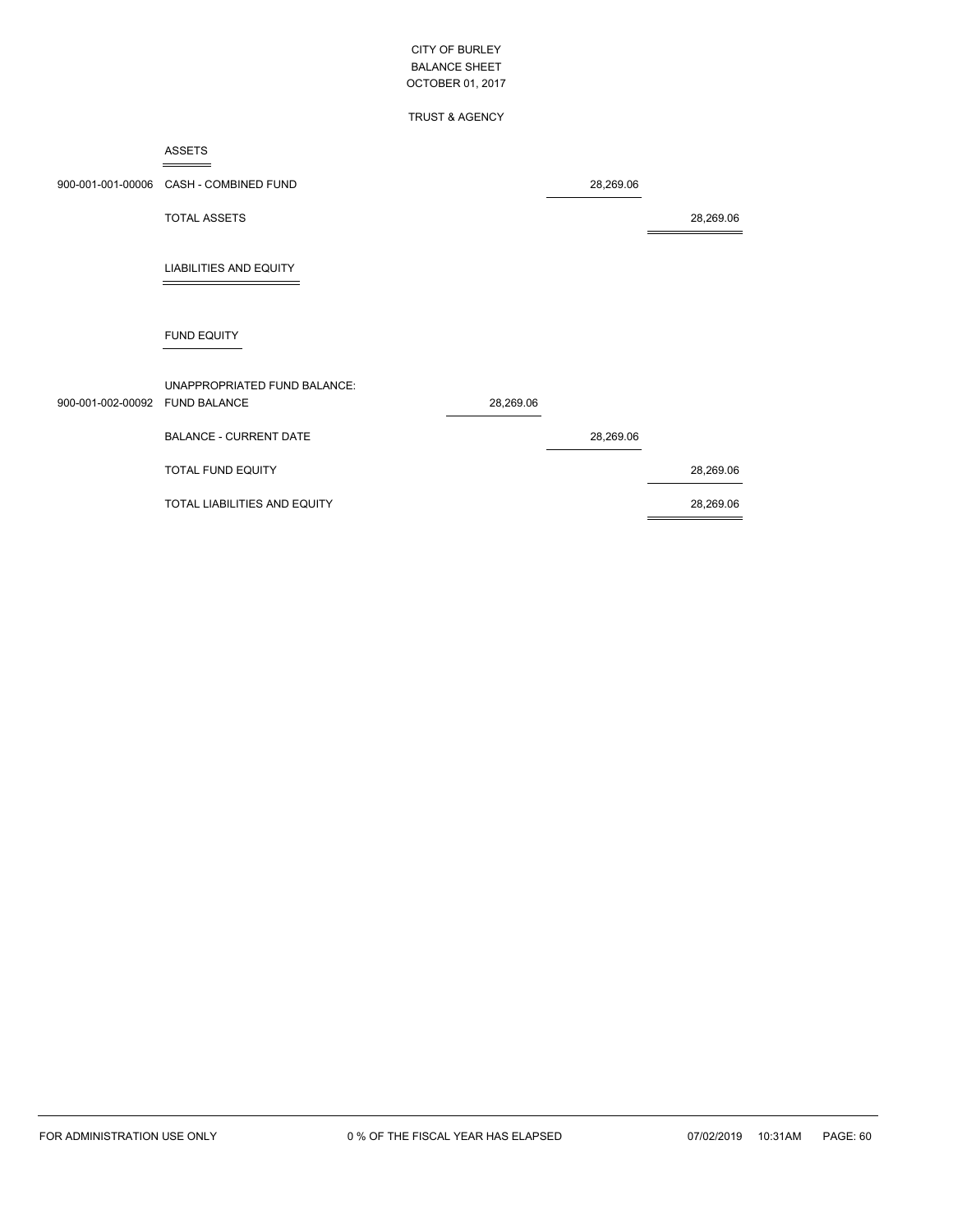### TRUST & AGENCY

|                   |                        | PERIOD ACTUAL<br><b>YTD ACTUAL</b> |     | <b>BUDGET</b> | <b>UNEARNED</b> | <b>PCNT</b> |
|-------------------|------------------------|------------------------------------|-----|---------------|-----------------|-------------|
|                   |                        |                                    |     |               |                 |             |
| 900-010-010-00001 | DONATIONS-UNCLASSIFIED | .00                                | .00 | 25,000.00     | 25,000.00       | .0          |
|                   | TOTAL SOURCE 010       | .00                                | .00 | 25,000.00     | 25,000.00       | .0          |
|                   | TOTAL FUND REVENUE     | .00.                               | .00 | 25,000.00     | 25,000.00       | .0          |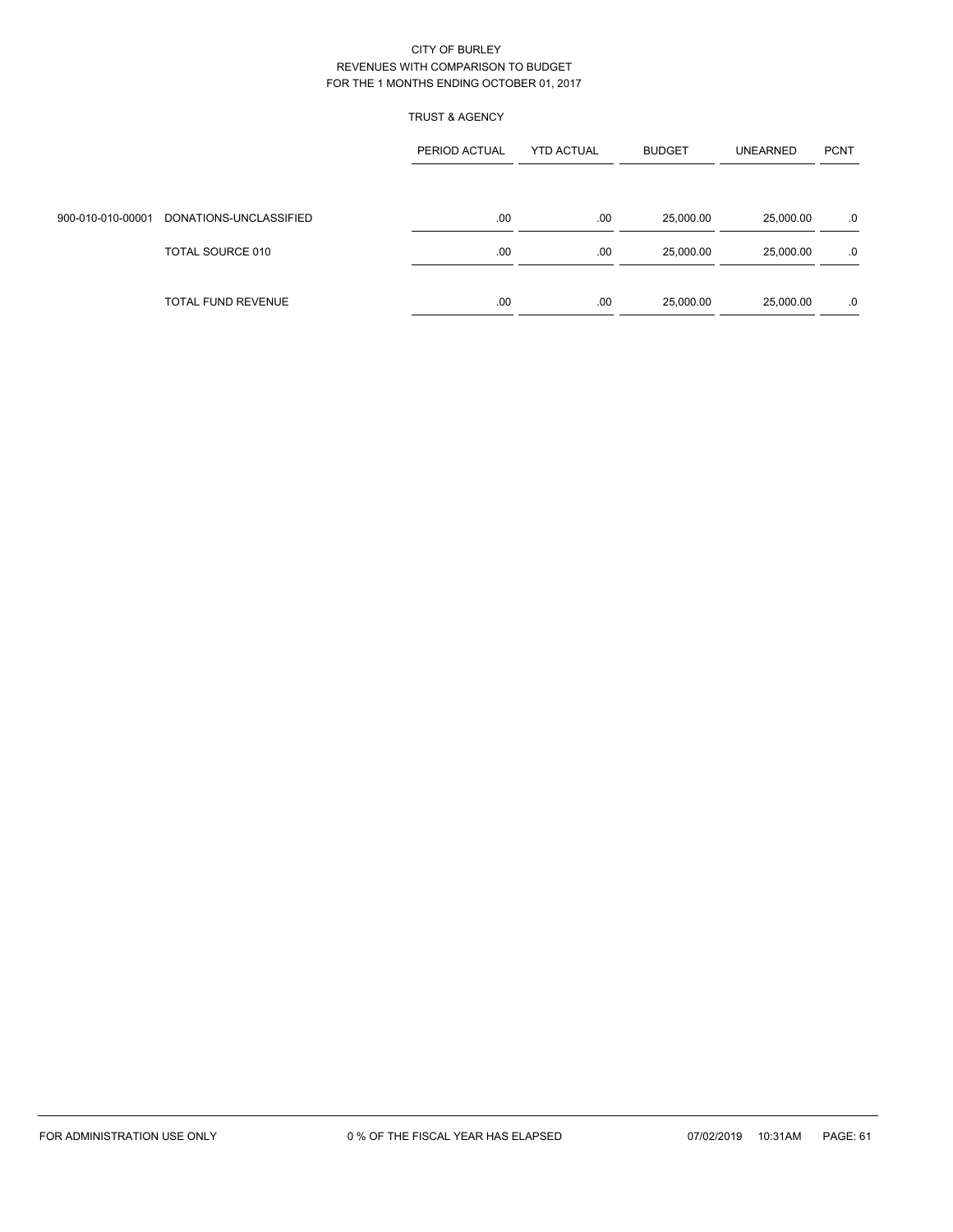### TRUST & AGENCY

|                                      | PERIOD ACTUAL | <b>YTD ACTUAL</b> | <b>BUDGET</b> | UNEXPENDED | <b>PCNT</b> |
|--------------------------------------|---------------|-------------------|---------------|------------|-------------|
|                                      |               |                   |               |            |             |
| 900-010-584-00073 OTHER IMPROVEMENTS | .00           | .00               | 25,000.00     | 25,000.00  | .0          |
| TOTAL DEPARTMENT 010                 | .00           | .00               | 25,000.00     | 25,000.00  | .0          |
| <b>TOTAL FUND EXPENDITURES</b>       | .00           | .00               | 25,000.00     | 25,000.00  | .0          |
| NET REVENUE OVER EXPENDITURES        | .00           | .00               | .00.          | .00        | .0          |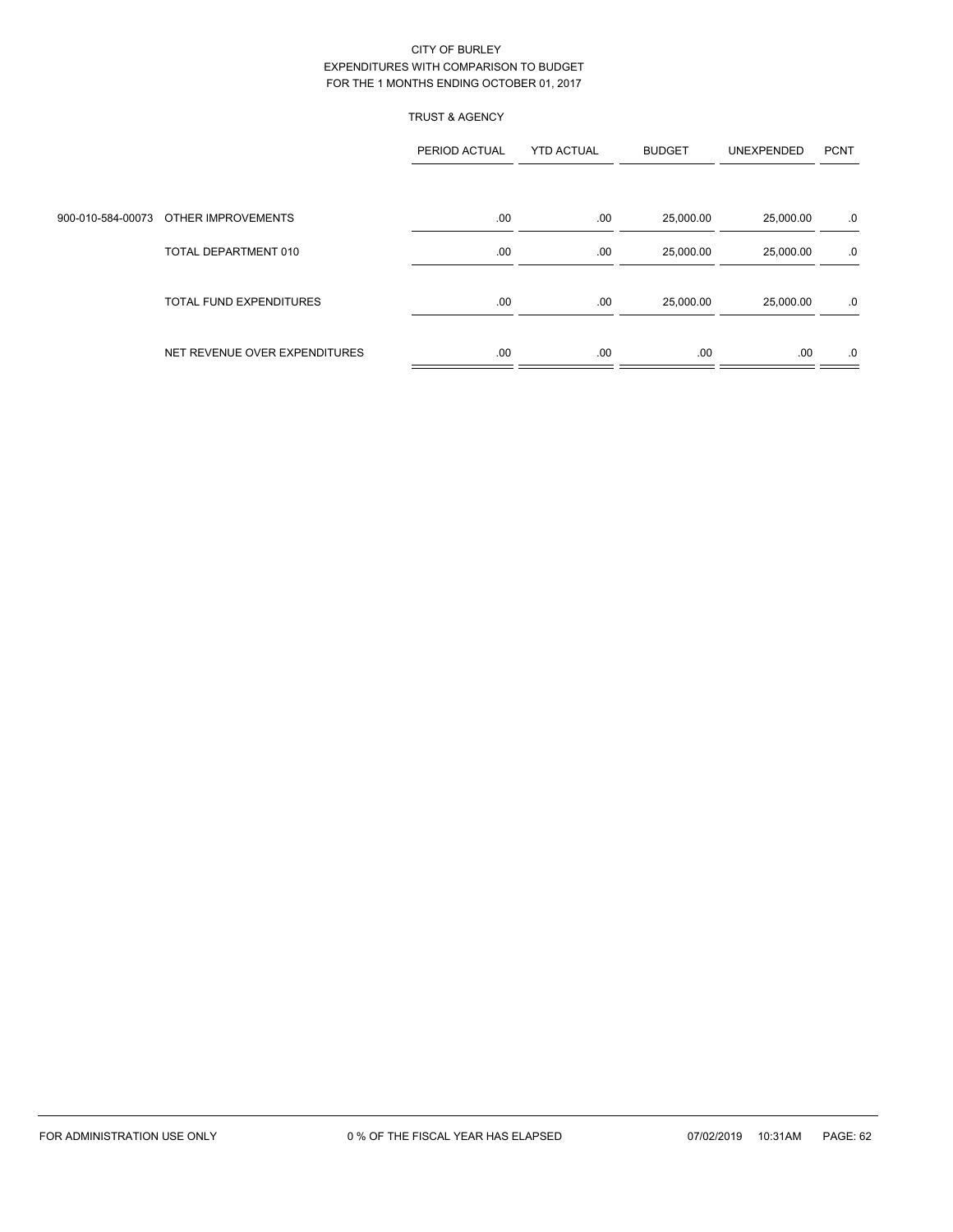### BURLEY DEVELOPMENT AUTHORITY

| 910-001-001-00001              | <b>CASH IN BANK-BDA</b>                   |               | 4,160,528.24  |               |
|--------------------------------|-------------------------------------------|---------------|---------------|---------------|
| 910-001-001-00011              | PROPERTY TAX RECEIVABLE                   |               | 15,612.14     |               |
| 910-001-001-00054              | DL EVANS RESERVE FUND                     |               | 690,218.81    |               |
|                                | <b>TOTAL ASSETS</b>                       |               |               | 4,866,359.19  |
|                                |                                           |               |               |               |
|                                | <b>LIABILITIES AND EQUITY</b>             |               |               |               |
|                                | <b>LIABILITIES</b>                        |               |               |               |
| 910-001-002-00005              | ACCOUNTS PAYABLE ALLOCATION               |               | 9,093.78      |               |
| 910-001-002-00050              | DL EVANS BDA BOND                         |               | 528,931.01    |               |
| 910-001-002-00051              | DL EVANS 2013 BOND                        |               | 4,122,921.49  |               |
| 910-001-002-00054              | 2008A REV BOND-DOT FOODS                  |               | 3,310,876.67  |               |
|                                | 910-001-002-00060 DL EVANS RIVERGATE BOND |               | 299,782.66    |               |
|                                | <b>TOTAL LIABILITIES</b>                  |               |               | 8,271,605.61  |
|                                | <b>FUND EQUITY</b>                        |               |               |               |
| 910-001-002-00080              | DEFERRED REVENUE - PROPERTY TA            |               | 13,611.89     |               |
|                                | UNAPPROPRIATED FUND BALANCE:              |               |               |               |
| 910-001-002-00092 FUND BALANCE |                                           | 3,418,858.31) |               |               |
|                                | <b>BALANCE - CURRENT DATE</b>             |               | 3,418,858.31) |               |
|                                | <b>TOTAL FUND EQUITY</b>                  |               |               | 3,405,246.42) |
|                                | TOTAL LIABILITIES AND EQUITY              |               |               | 4,866,359.19  |

ASSETS

 $\overline{\phantom{0}}$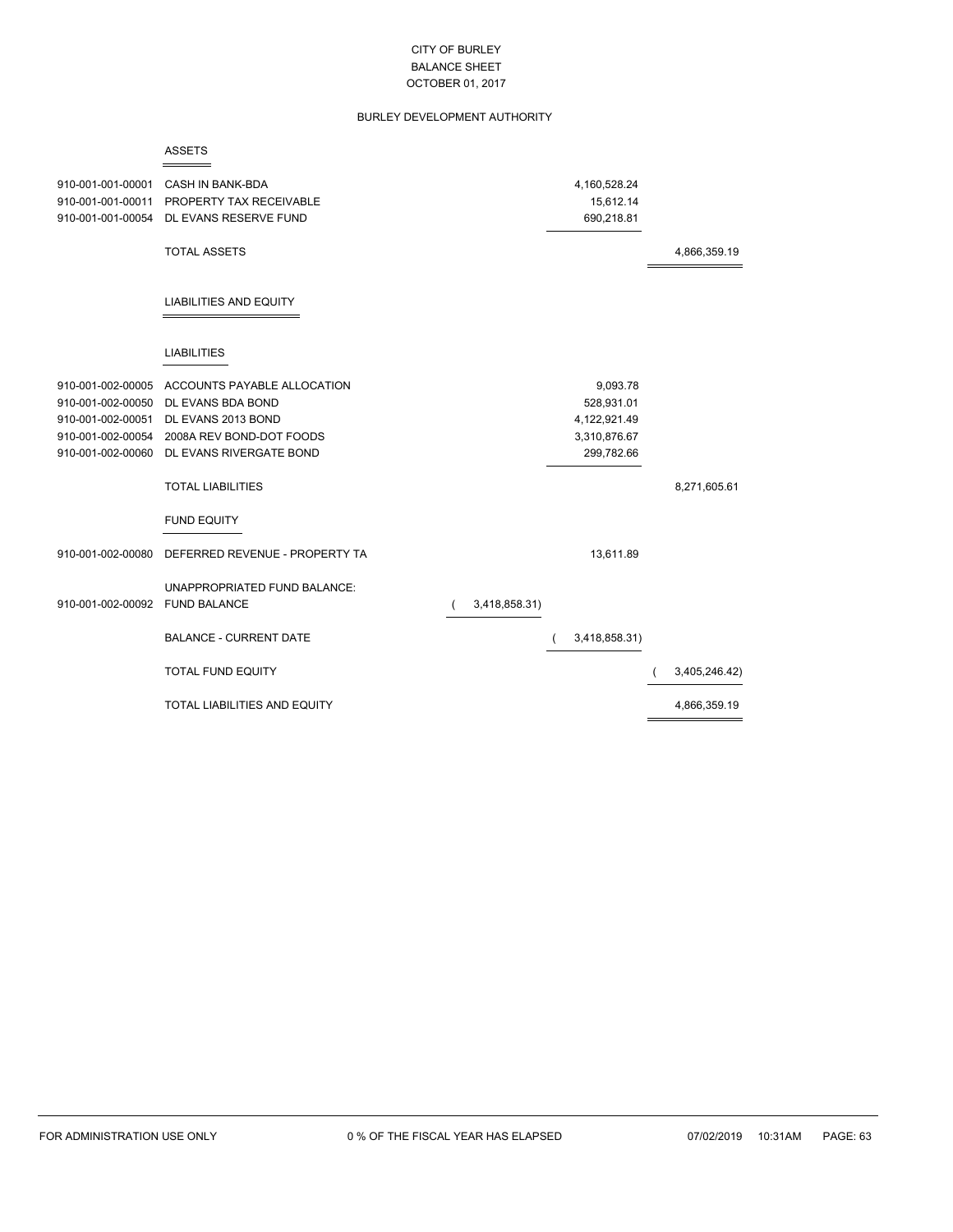## BURLEY DEVELOPMENT AUTHORITY

|                   |                               | PERIOD ACTUAL | <b>YTD ACTUAL</b> | <b>BUDGET</b> | <b>UNEARNED</b> | <b>PCNT</b> |
|-------------------|-------------------------------|---------------|-------------------|---------------|-----------------|-------------|
|                   | <b>BDA REVENUES</b>           |               |                   |               |                 |             |
| 910-010-010-00001 | TAX INCREMENT-CASSIA COUNTY   | .00           | .00               | 2,400,000.00  | 2,400,000.00    | .0          |
| 910-010-010-00002 | TAX INCREMENT-MINIDOKA COUNTY | .00           | .00.              | 338,300.00    | 338,300.00      | .0          |
| 910-010-010-00006 | LIFE FLIGHT LEASE PAYMENT     | .00           | .00               | 50,000.00     | 50,000.00       | .0          |
| 910-010-010-00071 | <b>INTEREST EARNED</b>        | .00           | .00               | 3,000.00      | 3,000.00        | .0          |
| 910-010-010-00090 | PROCEEDS FROM BONDS/LOANS     | .00           | .00               | 18,348,300.00 | 18,348,300.00   | .0          |
|                   | <b>TOTAL BDA REVENUES</b>     | .00           | .00               | 21,139,600.00 | 21,139,600.00   | .0          |
|                   | TOTAL FUND REVENUE            | .00           | .00               | 21,139,600.00 | 21,139,600.00   | .0          |